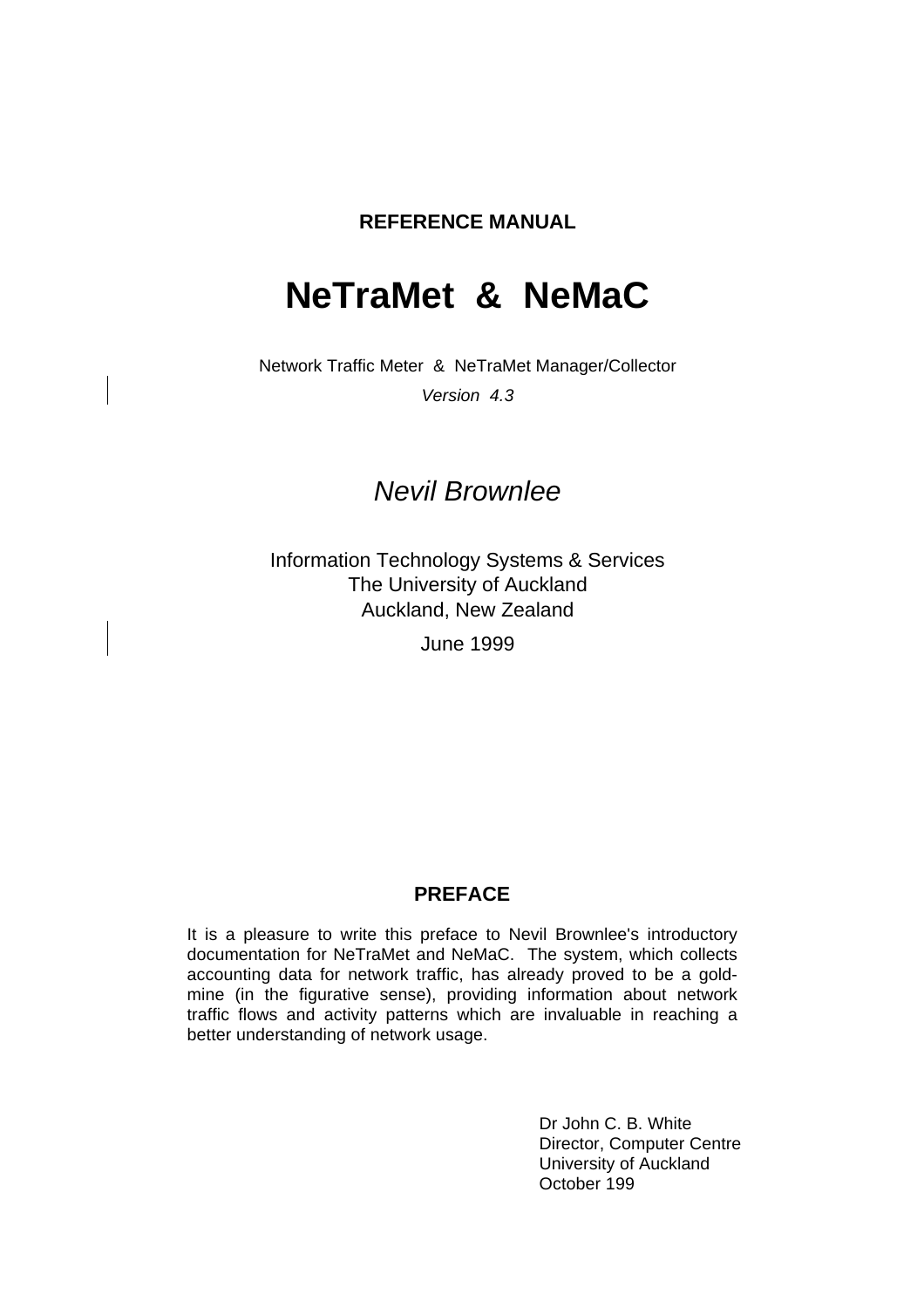## **CONTENTS**

|    | <b>CONTENTS</b> |                                                                                                                     | ii.                                                |
|----|-----------------|---------------------------------------------------------------------------------------------------------------------|----------------------------------------------------|
| 1. |                 | Introduction<br>1.1. Operating Environments<br>1.2. Traffic Flows<br>1.3. The Traffic Flow Meter MIB                | 1<br>1<br>1<br>$\overline{2}$                      |
| 2. |                 | <b>Implementation Details</b><br>2.1. Program Development Environment<br>2.2. Data Structures: Flow and Rule Tables | $\overline{2}$<br>$\overline{2}$<br>$\mathfrak{B}$ |
|    | 2.3.            | <b>Meter Memory Management</b>                                                                                      | 3                                                  |
|    |                 | 2.4. Optimising the Rule Table                                                                                      | 4                                                  |
|    |                 | 2.5. The Meter's Outer Block                                                                                        | 4                                                  |
|    | 2.6.            | <b>Matching the Rules</b>                                                                                           | 4                                                  |
|    |                 | 2.7. SNMP: Getting and Setting Variables                                                                            | 5                                                  |
|    |                 | 2.8. Supporting Multiple Meter Readers                                                                              | 5                                                  |
|    | 2.9.            | <b>Recovering Bulk Flow Data</b>                                                                                    | 5                                                  |
| 3. |                 | <b>Flow Attributes</b>                                                                                              | 6                                                  |
|    |                 | 3.1 Introduction                                                                                                    | 6                                                  |
|    |                 | 3.2. Adjacent attributes                                                                                            | 6                                                  |
|    |                 | 3.3. IP attributes                                                                                                  | 6                                                  |
|    |                 | 3.4. DECnet attributes                                                                                              | $\overline{7}$                                     |
|    |                 | 3.5. Novell IPX attributes                                                                                          | 8                                                  |
|    |                 | 3.6. EtherTalk attributes                                                                                           | 8                                                  |
|    |                 | 3.7. CLNS attributes                                                                                                | 9                                                  |
|    |                 | 3.8. 'Other' attributes                                                                                             | 9                                                  |
|    |                 | 3.9. General attributes                                                                                             | 10                                                 |
| 4. |                 | <b>Flow Data Files</b>                                                                                              | 10                                                 |
|    |                 | 4.1. Information Records                                                                                            | 11                                                 |
|    |                 | 4.2. Sample Flow Data File                                                                                          | 11                                                 |
|    |                 | 4.3. Flow Data Features                                                                                             | 13                                                 |
| 5. |                 | <b>Writing Rule Files</b>                                                                                           | 13                                                 |
|    |                 | 5.1. Introduction                                                                                                   | 13                                                 |
|    | 5.2.            | <b>Rule file Syntax</b>                                                                                             | 13                                                 |
|    |                 | 5.2.1. RuleSet Statement                                                                                            | 14                                                 |
|    |                 | 5.2.2. Rules Section<br>5.2.3. Format Statement                                                                     | 14<br>16                                           |
|    |                 | 5.2.4. Statistics Statement                                                                                         | 16                                                 |
|    |                 | 5.2.5. Include Statement                                                                                            | 17                                                 |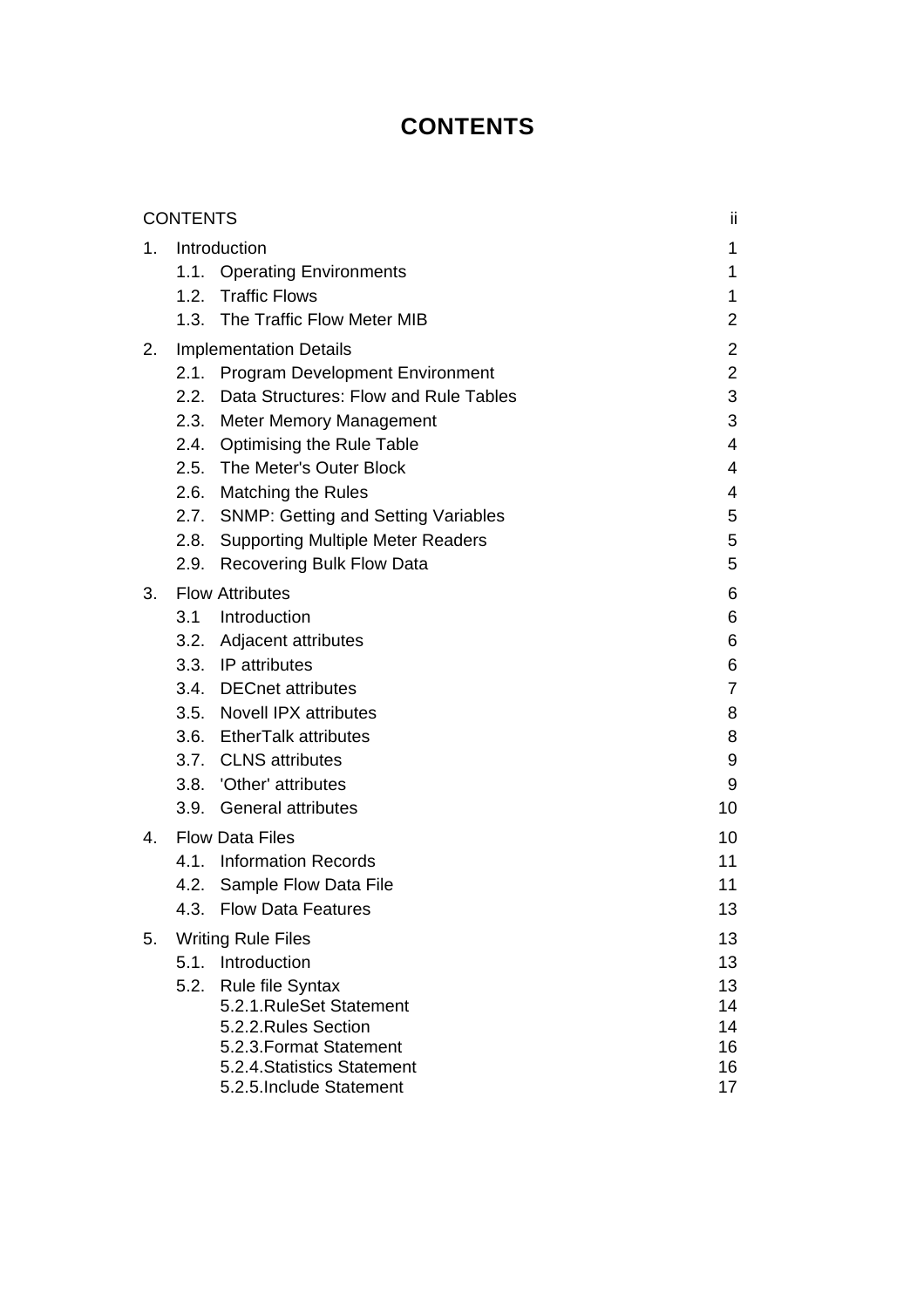|     | 5.3. | <b>Rule Files</b><br>5.3.1.rules.default<br>5.3.2.rules.sample<br>5.3.3.rules.gateway<br>5.3.4.rules.broadcast<br>5.3.5.rules.ipport<br>5.3.6.rules.manage<br>5.3.7.rules.lan | 17<br>17<br>18<br>19<br>20<br>21<br>22<br>26 |
|-----|------|-------------------------------------------------------------------------------------------------------------------------------------------------------------------------------|----------------------------------------------|
| 6.  |      | <b>NeMaC Users' Guide</b>                                                                                                                                                     | 27                                           |
|     |      | 6.1. Overview of NeMaC                                                                                                                                                        | 27                                           |
|     |      | 6.2. Command Line Options                                                                                                                                                     | 27                                           |
|     |      | 6.3. Configuration File Format                                                                                                                                                | 30                                           |
|     | 6.4. | <b>Restarting Flow Data Files</b>                                                                                                                                             | 31                                           |
| 7.  |      | <b>NeTraMet Users' Guide</b>                                                                                                                                                  | 31                                           |
|     |      | 7.1. Command Line Options                                                                                                                                                     | 31                                           |
|     |      | 7.2. PC Screen Display                                                                                                                                                        | 32                                           |
|     | 7.3. | <b>Keyboard Commands</b>                                                                                                                                                      | 33                                           |
|     |      | 7.4. PC Statistics Display                                                                                                                                                    | 33                                           |
|     |      | 7.5. PC Flow Table Information Display                                                                                                                                        | 34                                           |
|     |      | 7.6. Configuring Waterloo TCP for NeTraMet                                                                                                                                    | 34                                           |
|     | 7.7. | Sample AUTOEXEC.BAT file                                                                                                                                                      | 35                                           |
|     | 7.8. | Differences between PC and Unix versions of NeTraMet                                                                                                                          | 35                                           |
| 8.  |      | <b>NeTraMet Distribution</b>                                                                                                                                                  | 36                                           |
|     |      | 8.1. Copyright Statement                                                                                                                                                      | 36                                           |
|     |      | 8.2. Distribution Files                                                                                                                                                       | 36                                           |
| 9.  |      | Installation                                                                                                                                                                  | 36                                           |
| 10. |      | <b>NeTraMet's Future</b>                                                                                                                                                      | 38                                           |
|     |      | 11. Acknowledgments                                                                                                                                                           | 39                                           |
|     |      | 12. References                                                                                                                                                                | 39                                           |

Nevil Brownlee is the Director, Technology Development, of The University of Auckland's Information Technology Systems & Services group, and is responsible for support and development of the University's campus network, which has about 6,000 connected hosts. He co-ordinates Kawaihiko, the New Zealand Universities' network, and is active within the IETF, especially on the Realtime Traffic Flow Measurement (RTFM) Working Group. He holds a Ph.D. degree in Atmospheric Physics.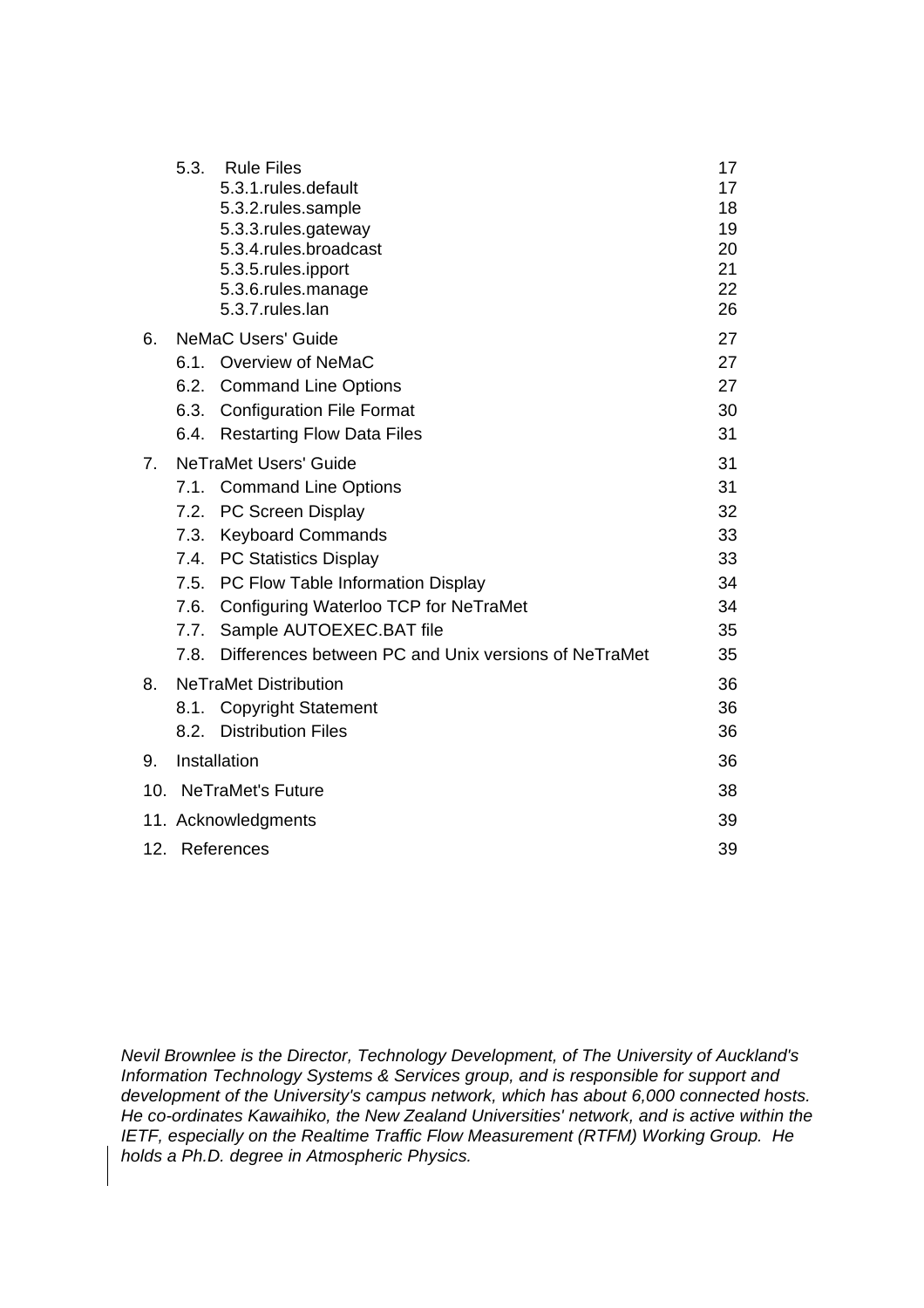## **1. Introduction**

NeTraMet is a meter for network traffic flows (see below for definitions), and is the first implementation of the Realtime Traffic Flow Measurement (RTFM) Working Group's Measurement Architecture. This is outlined in RFC 1272, "Internet Accounting Background," and has three components:

- meters, i.e. small hosts which are attached to a network segment and measure traffic flowing on that segment;
- meter readers, which retrieve information from meters;
- managers, which instruct meters as to which flows they should measure and meter readers as to which meters they should collect from, at what intervals.

A meter reader can collect flow data from many meters, and each meter may have its data retrieved by several meter readers. Traffic flows of interest are defined by user-specified sets of rules.

## **1.1. Operating Environments**

This release of NeTraMet runs on a Solaris, SunOS, Irix or Linux host, using libpcap to observe Ethernet packet headers, or on a PC using a CRYNWYR packet driver. The PC implementation can be used with a 25 MHz 386SX, where it will handle about 1250 packets per second, and can cope with peak traffic bursts of up to 2250 packets per second for several seconds at a time. On a 40 MHz 486 NeTraMet will handle 3000 pps peaks. On a 60 MHz Pentium with a PCI-bus card NeTraMet can easily handle a steady load of 6,000 packets per second.

This release also includes NeMaC (NeTraMet Manager/Collector), a combined manager and collector program. It runs on Unix systems, and is in use on Solaris, SunOS, Irix, Linux, DEC Unix, AIX and HPUX systems.

GNU autoconfig is used to build Makefiles for all the NeTraMet programs, which makes it very straightforward to create and install the NeTraMet programs on a Unix system.

## **1.2. Traffic Flows**

A traffic flow is a stream of packets exchanged between two network hosts, which we refer to as the flow's source and destination. Flows are bi-directional in that packets and bytes can be counted in the 'to' (source to destination) and 'from' (destination to source) directions.

The 'identity' of a flow is determined by the address attributes of its two hosts, and these attributes can be of three kinds:

| adjacent  | (link layer)      |
|-----------|-------------------|
| peer      | (network layer)   |
| transport | (transport layer) |

When NeTraMet is being used to meter on an Ethernet, adjacent addresses will be Ethernet addresses.

A peer address can be an IP address, a DECnet phase IV address, a Novell network number, an EtherTalk address or a CLNS NSAP, these being the five protocols currently understood by NeTraMet.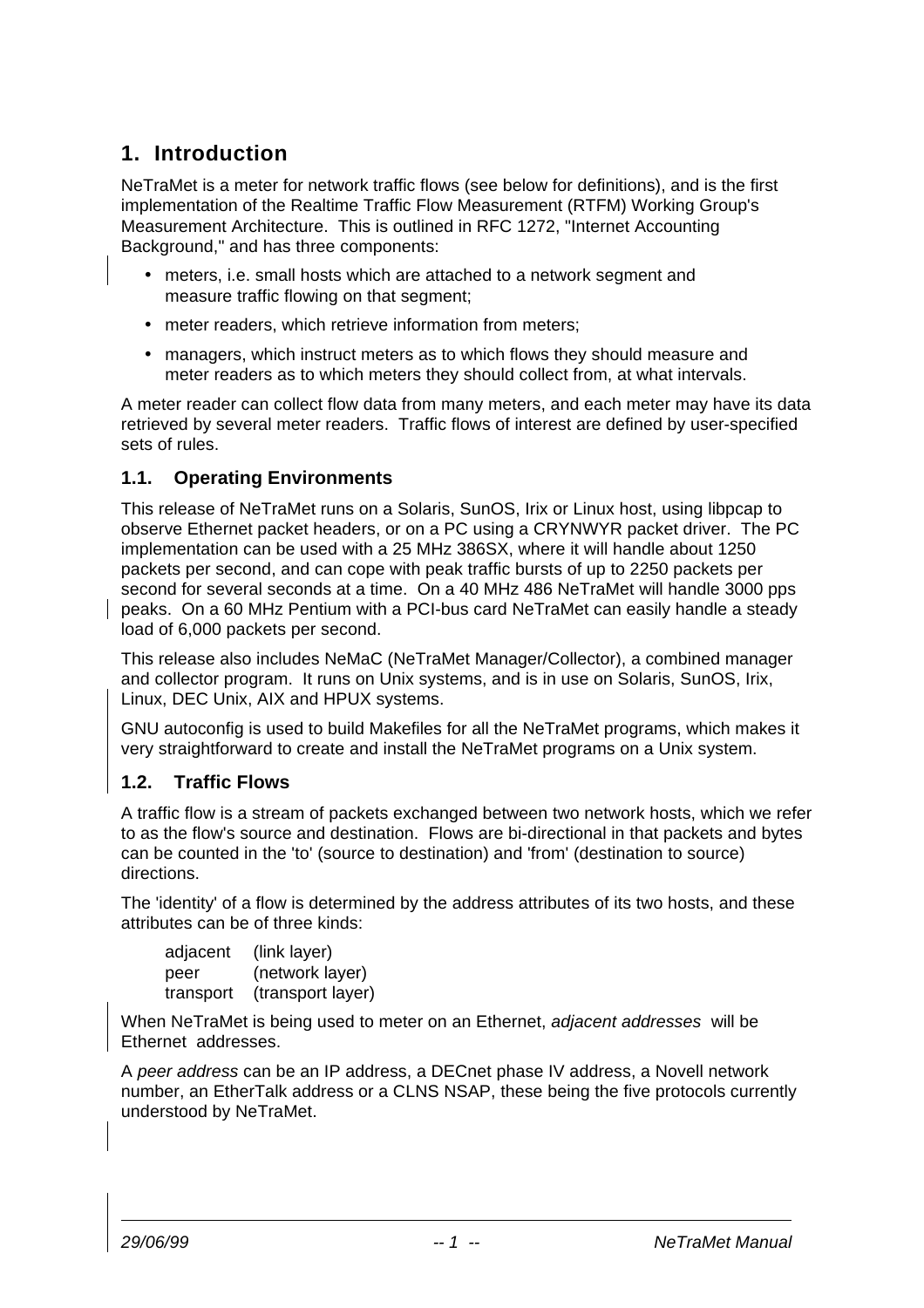A transport address contains specifications for details within the peer protocol. For IP these are the protocol type and source and destination port numbers, and similar kinds of detail are defined for the other protocols.

Within the meter a flow is implemented as a data structure containing the attributes of its source and destination, its packet and byte counters, the times it was first and last observed, and other information used for control purposes.

The meter could simply create flows for every possible combination of source and destination attributes it observes, but this would quickly exhaust its memory. Instead the meter uses a set of rules to decide which flows are of interest, and other packets are ignored.

Each rule tests one attribute of a flow, using a mask to specify which bits are of interest. In this way a tree of rules can be built up to classify packets into flows; each packet can then be 'counted' in its appropriate flow. If this is all that the rules specify, no further information about the flow is retained in the meter.

If more detail is required, the rules can instruct the meter to 'tally' the packet, i.e, create many sub-flows instead of a single flow. For example they might determine that a packet has come from a class B IP source, then tally it into flows for each of the source network's class C subnets. Tallying in this style is implemented by using rules to extract information from the packet using wider masks than those which were used in earlier rules - examples of rules files which do this are given below.

NeTraMet can also count packets and bytes for protocols it does not understand. All such packets are effectively aggregated together in a single flow, which has the peer type Other.

## **1.3. The Traffic Flow Meter MIB**

The Internet Accounting Group produced an Internet Draft describing its proposed Accounting Meter Services MIB, which used the number Experimental.99. This MIB, now known as the RTFM Traffic Meter MIB, has been assigned a proper Object Identifier by IANA; it is mib-2 40.

The draft was discussed over several IETF meetings until the Working Group became dormant in March 1993, and informally at meetings and via the Group's mailing list since then. A copy of the current version – which NeTraMet implements – is included with this release. It defines all of the MIB variables mentioned in this documentation.

The Realtime Traffic Flow Measurement Working Group has produced RFC 2064, 'Traffic Flow Measurement: Meter MIB,' which has since been updated in further Internet Drafts. This improved version of the Traffic Flow Meter MIB is implemented in version 4.1 of NeTraMet.

## **2. Implementation Details**

## **2.1. Program Development Environment**

NeTraMet was developed on a PC using Borland's Turbo C, Turbo Assembler and interactive development environment. Turbo Make was used to organise the system, with Make files specifying how the various system components are created.

Waterloo C provided a good PC implementation of TCP/IP, and was used to provide UDP transport for SNMP packets. Waterloo C interfaces with Ethernet via a CRYNWR packet driver. I extended the packet interface to support monitoring by running the Ethernet card in promiscuous mode and copying packet headers into a rotating buffer.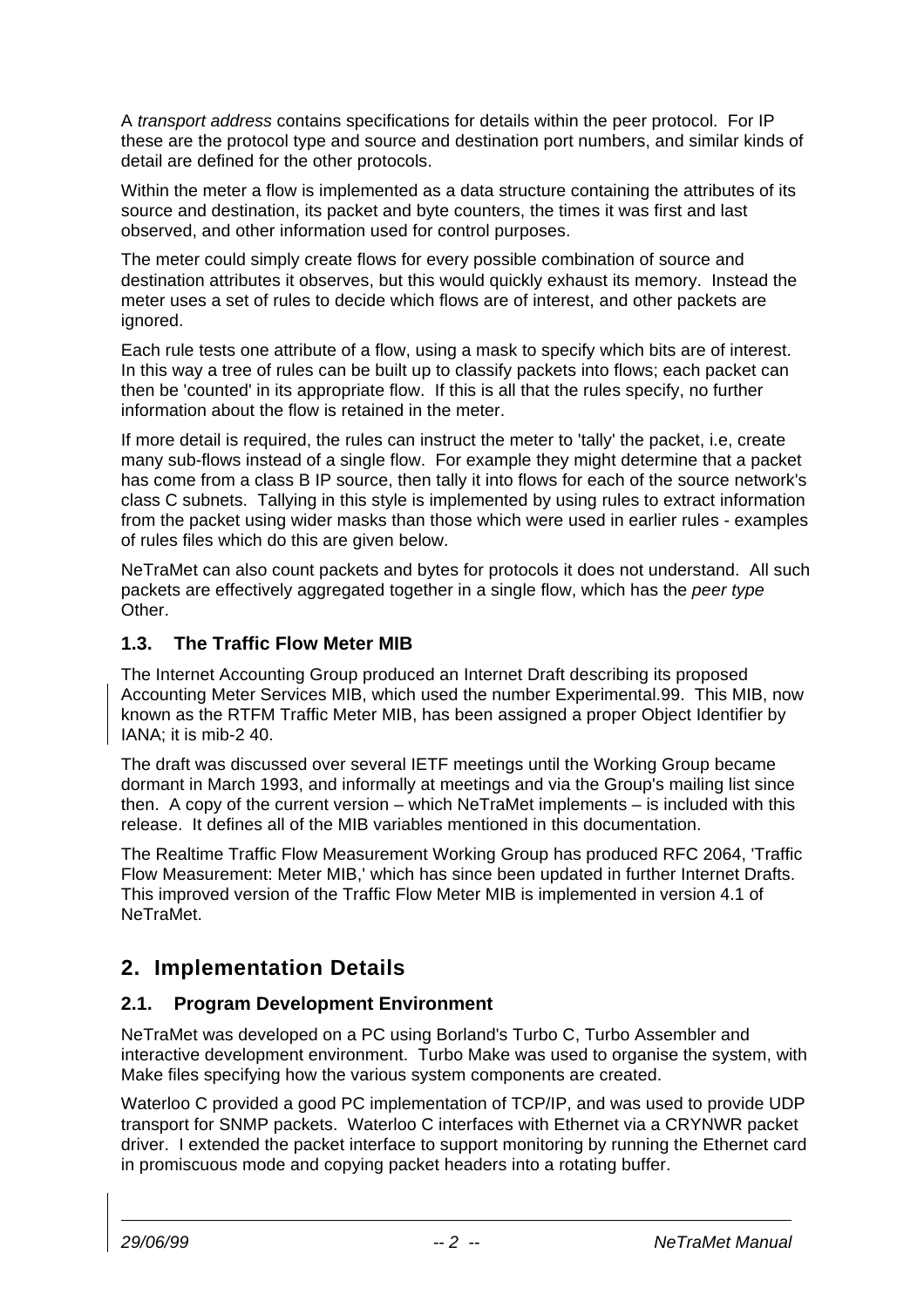An early version of CMU SNMP was used for communication between NeTraMet and NeMaC. This was ported to the PC, and extended to support SET operations on character and (16-bit) integer variables.

From late 1995 I began work on using SNMPv2C instead of SNMP, which involved taking CMU SNMPv2 and removing the 'SNMP Security' extensions from it so as to leave only community-based security.

At about the same time I was able to port NeTraMet to run within OC3MON, an ATM traffic monitor system developed by NLANR and MCI. This involved moving to Borland C++ version 4.5 and Borland's DOS PowerPack 32-bit environment. As well as the OC3MON version of NeTraMet, this has allowed me to produce a 32-bit DOS version of the meter.

## **2.2. Data Structures: Flow and Rule Tables**

Host addresses (adjacent, peer and transport) and their masks are held in a structure called a key. A flow is a larger structure which contains two keys, one each for source and destination host. General attributes are stored as variables within a flow, and there is a link field to enable flows to be linked together. Space for flows is allocated dynamically from a pool of flows. The flow table is implemented as an array of pointers to flows; a FlowIndex is an index into this array.

Rules are implemented in a smaller structure. Space for the rule table is allocated as a single block of memory.

The first time a flow is observed a *count* action is executed. The meter allocates space for the flow, assigns it a FlowIndex, and enters it in a count table, which is implemented as a single large hash table. The meter maintains a table of pointers to the count table; these are the primary means of accessing flow data.

## **2.3. Meter Memory Management**

Once a flow has been created it could continue to exist indefinitely. In time, however, the meter will run out of space for new flows. To deal with this problem NeTraMet uses an incremental garbage collector.

At regular intervals specified by the GarbageCollectInterval variable the garbage collector procedure is invoked. This searches through the flow table looking for flows which might be recovered. To control the resources consumed by garbage collection there are limits on the number of in-use and idle flows which the garbage collector may inspect – these are the parameters described in the 'PC Statistics display' section below.

To decide whether a flow can be recovered, the garbage collector considers how long it has been inactive (no packets in either direction), and when its data was last collected. If it has been collected at least once since its LastTime, it may be recovered. This alogrithm is implemented using a variable called GarbageCollectTime, which normally contains the meter's UpTime when the collection before last was started.

Should flows not be collected often enough the meter could run out of space. This is prevented by having a low-priority background process check the percentage of flows active and compare it with the HighWaterMark variable. If the percentage of active flows is greater than the high-water mark, GarbageCollectTime is incremented by the current value of the *InactivityTimeout* variable. The effect of this is that if a collector fails NeTraMet will continue to create flows until HighWaterMark is exceeded, then recover the oldest flows to maintain sufficient free memory.

The MIB specifies that a meter should switch to using an 'standby' rule table if the percentage of flows active rises above HighWaterMark. The MIB also specifies that the meter should take some action when the active flow percentage rises above FloodMark;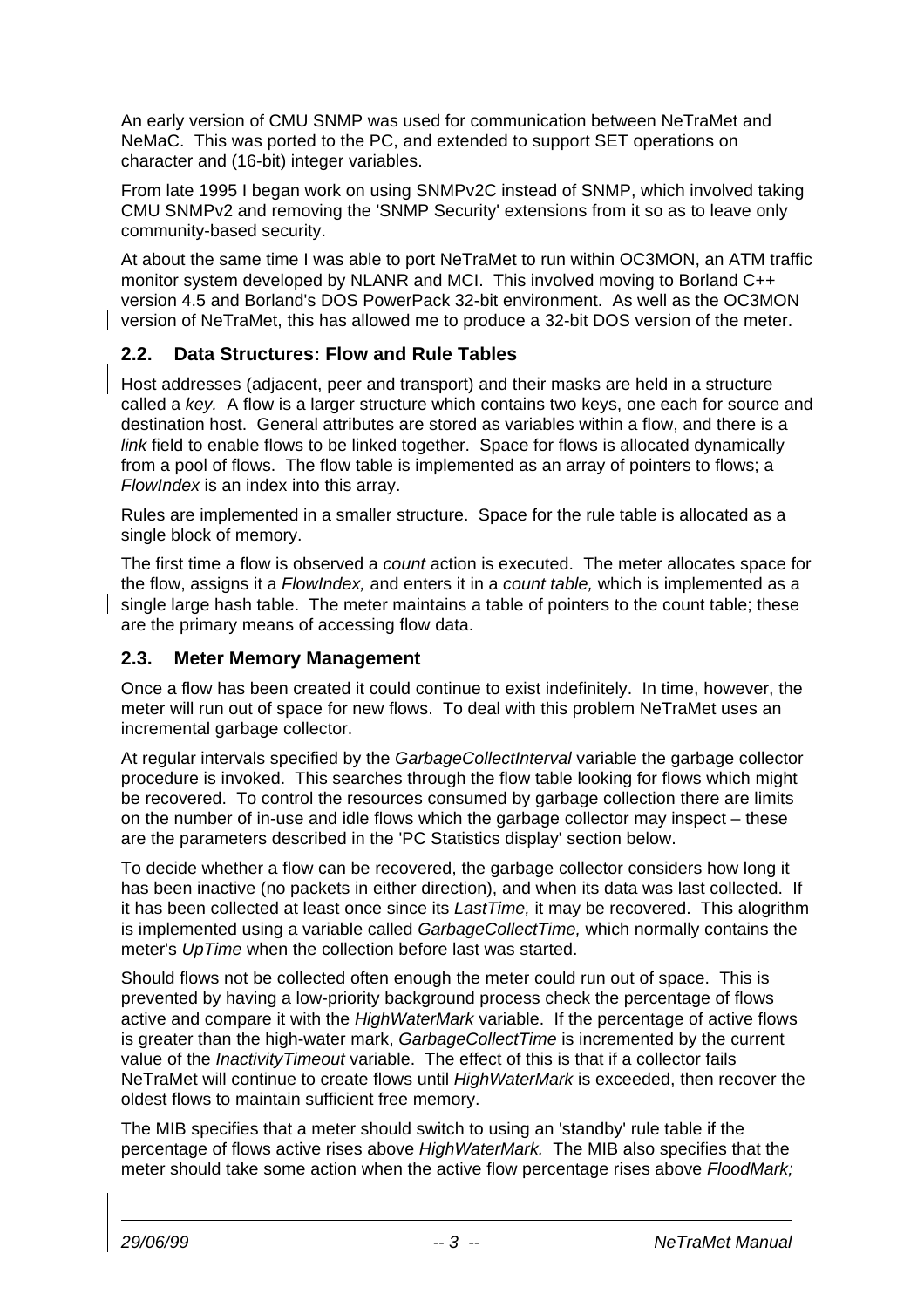NeTraMet switches to the default rule set in this case. The values of the memory management variables mentioned above can all be set by NeMaC – it should be possible to tune them to work effectively in nearly all cases.

## **2.4. Optimising the Rule Table**

Rules are commonly tested in sequence until a successful match selects a new index into the rule table. Testing a packet against a long list of addresses is thus a sequential search, which would be slow. To improve rule testing performance NeTraMet performs flow analysis of a new rule table, looking for groups of rules which test the same attribute using the same mask. Groups which have more than four rules are organised into small hash tables – these can effectively be tested with a hash computation and a single compare.

When a packet arrives at the meter its attributes are copied into the next available slot of the meter's rotating input buffer, ready for later matching against the rules. If the packet's peer type can never be matched by the rules, it is simply discarded (before its other attributes are copied). To implement this the meter maintains a table indicating which peer types are tested by the current rule set; this table can be displayed on the meter's screen at any time. Similarly, if the current rule set doesn't require adjacent addresses they are not copied into the input buffer.

## **2.5. The Meter's Outer Block**

MeTraMet's outer block is a single loop which implements four asynchronous processes. These are – in decreasing priority order –

- Handle SNMP requests. Process these and send SNMP responses.
- Monitor Ethernet packets (including NeTraMet SNMP requests and responses). Test each against the active rule set(s) and count as required.
- Handle keyboard commands. Test the keyboard once each second, and process any incoming keystrokes.
- Memory Management. Attempt to recover memory, as described above. GarbageCollectInterval is set to 5 seconds by default, and HighWaterMark is tested every 30 seconds.

#### **2.6. Matching the Rules**

When a packet arrives at the meter two key data structures are built, one for its source and one for its destination. An attempt is made to match the packet against the current rule set with the keys in source-to-destination order; if this succeeds the packet is counted.

If the match fails, the keys are interchanged and the packet is tested against the rules again. If it fails this time it is discarded.

A third possibility is that the packet matched a count rule, but its flow was not yet present in the count table. Since it might already have been seen travelling in the opposite direction the match is retried with the keys interchanged. If this fails the flow is added into the count table with its keys in source-to-destination order.

This algorithm means that you can use symmetrical counts (i.e. counts having identical masks in both directions) if you don't care about flow direction. Alternatively you may write rules which enforce a particular source-to-destination order. Examples of these are given in the section on writing rule files below.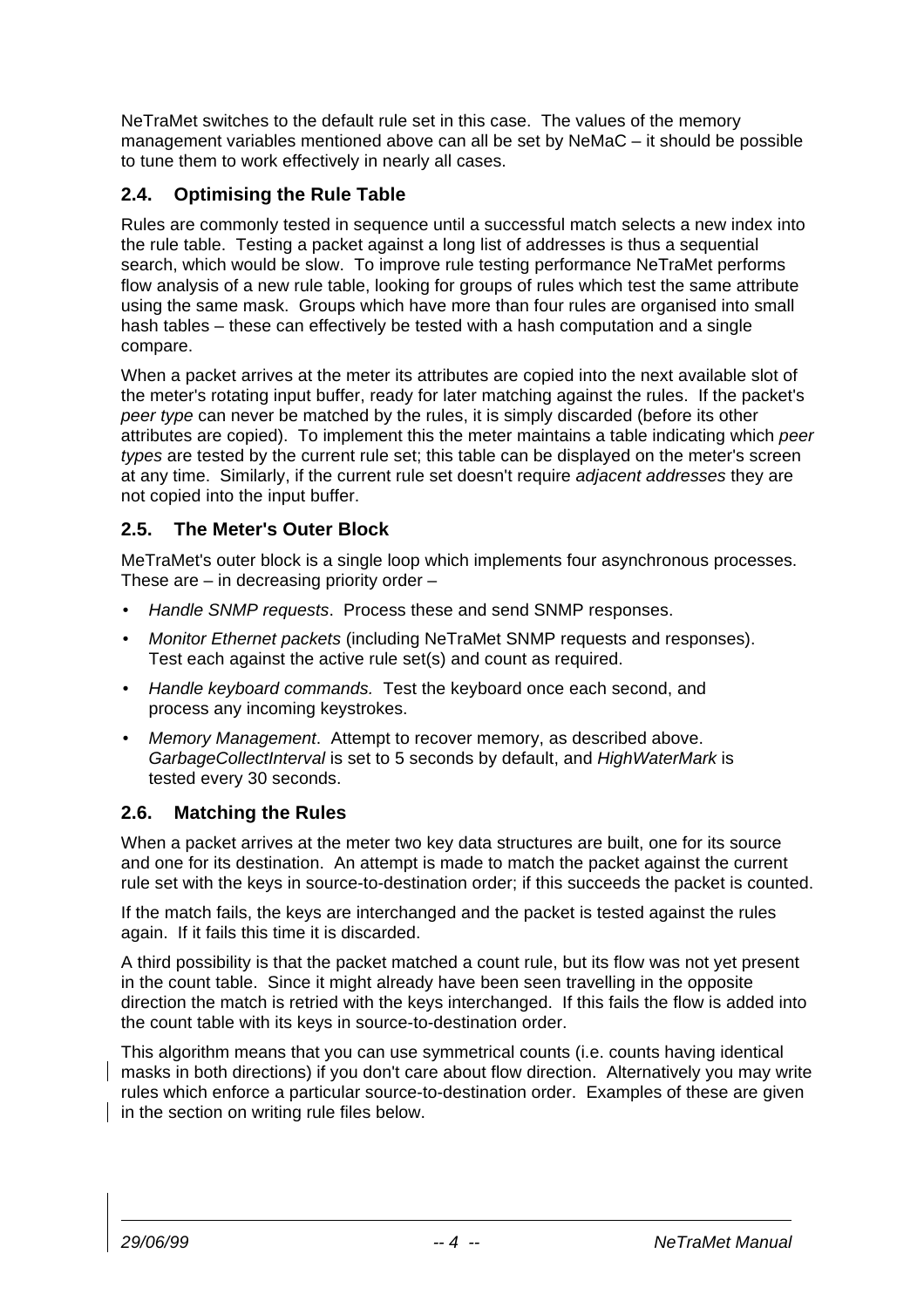## **2.7. SNMP: Getting and Setting Variables**

The code for getting and setting SNMP variables was developed from CMU's snmpvars.c file. I have modified this to use a binary search to find object identifiers as required, replacing the original linear search.

Simple procedures for setting character, (16-bit) integer and (32-bit) long variables are used when no special action is required. Special actions, e.g. updating GarbageCollectTime when the LastCollectTime variable is set, are implemented as individual procedures.

From version 4.1, 64-bit counters (64-bit unsigned) are used for packet and byte counters. This allows for higher-speed network links, and (more commonly) allows the meter to run for longer periods without counter roll-over.

## **2.8. Supporting Multiple Meter Readers**

A rather unusual requirement for the accounting meter is the ability to support asynchronous collection of flow data by many meters simultaneously. This is described in the MIB by using rule set number and last-active time filter, as indexes to the flow table, allowing it to inspect only those flows belonging to a specified rule set and created or active since a specified time. This time is passed to the meter as one component of an object identifier; you can view this as a parameter being passed to the GET procedure which implements the creation or activity table.

Another aspect of having multiple collectors is that one of them may collect performance statistics. One possibility would be to have one meter collecting flow data every 15 minutes, a second collecting flow data every hour, and a third collecting performance statistics (but not flow data) every minute.

## **2.9. Recovering Bulk Flow Data**

One vital element of an accounting meter is that it must be possible to retrieve flow data in an efficient manner. SNMP can be inefficient for this purpose, since every value retrieved is accompanied by its object identifier. To retrieve a long value (four bytes) can require a further 12 or more bytes of object identifier!

NeTraMet versions 2 and 3 solved this problem by using SNMP opaque objects to pass many values back to NeMaC as a single unit. The MIB defines an object called a Column Blob to do this. A Column Blob is a three-dimensional SNMP object, the dimensions being a 'column' number, a LastTime value and a FlowIndex. NeMaC views the flow table as a matrix with a column for each flow attribute. It can retrieve values of a particular attribute for all flows active since a specified time, starting at a given row of the flow table and recalling column blobs in sequence down a column.

NeMaC 2 & 3 took this idea a little further. The user specifies which attributes are to be collected using a Format statement in the rule file. NeMaC used the Format to decide which columns are required, then retrieved column blobs for each attribute starting at the first row of the flow table. The resulting collected flows were written to disk, then the process was repeated starting at the row after the last collected row, and so on.

The maximum column blob size was chosen to fit into a 500-byte SNMP packet, which can carry from 50 to 60 attribute values (together with their flow numbers). As an example, if we wished to collect 10 attributes for 1000 flows, this required only 10  $\times$  20 = 200 SNMP packets. To minimise network loading, NeMaC pauses for a few milliseconds after each SNMP request.

With version 4.1, the new RFC 2064 Meter MIB introduced the notion of a 'flow data package.' This is a list of attribute values for a flow, retrieved from the meter via a single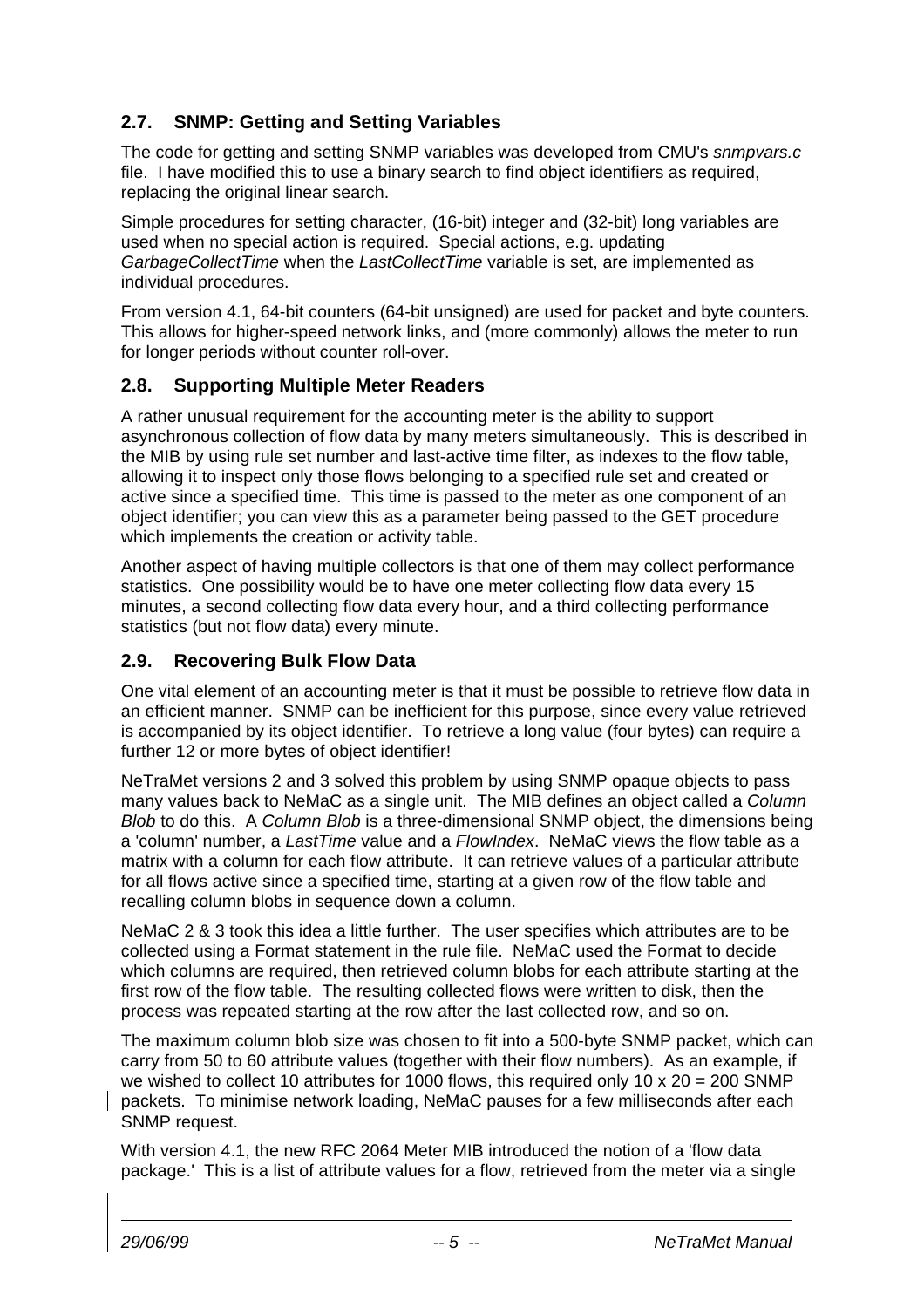SNMP GET request. Using SNMPv2's GETBULK request, a series of packages can be retrieved within a single (1500-byte) SNMP packet. This provides a data retrieval method with about the same level of overhead as the older column blobs, except that using 1500 byte packets rather than 500-byte ones reduces the number of packets needed. More important, all the attribute values for a flow are retrieved at the same time, which was not the case using column blobs. This provides a significant improvement for programs such as nifty, which need consistent data for each flow.

## **3. Flow Attributes**

## **3.1 Introduction**

A flow's attributes may be conveniently arranged into five groups: adjacent address, peer address, transport address, subscriber and general. Since NeTraMet can't determine subscriber information merely by watching the packets passing by, subscriber attributes are not currently implemented. A meter running in a network access server would, however, be able to implement them.

Adjacent address attributes are described in the Adjacent Attributes section; they are the same for all of the peer address types.

Peer and transport addresses, however, are different for each of the peer protocols. They are therefore explained together in the sections on IP, DECnet, Novell IPX and EtherTalk. The attributes which give a flow's peer and transport address type are SourcePeerType and SourceTransType. SourcePeerType and DestPeerType are synonyms, as are SourceTransType and DestTransType. If the meter were implemented on a gateway the source- and dest- types could be different, but this is impossible on a single network segment.

## **3.2. Adjacent attributes**

NeTraMet's initial implementation only supports passive interfaces. This means that each flow has the same adjacent type for its two directions, i.e. SourceAdjacentType and DestAdjacentType have the same value.

The SourceAdjacentAddress and DestAdjacentAddress attributes are the Ethernet MAC addresses of the source and destination hosts. These are written as six hexadecimal bytes separated by hyphens, e.g. 00-00-C0-00-13-A5. They may be entered in this form, or as six decimal bytes separated by dots.

SourceAdjacentMask and DestAdjacentMask may be used in rules to test fields within adjacent addresses. They are written and entered in the same form as adjacent addresses.

## **3.3. IP attributes**

#### SourcePeerType and DestPeerType = 1

IP in this context means IP version 4, which nm\_rc displays as IP4. IP version 6 was implemented in version 4.3 of NeTraMet (to enable this one must make NeTraMet using the V6 compile-time option); its PeerType value is 2.

SourcePeerAddress and stPeerAddress

IP addresses of the flow's two hosts, written as four decimal bytes separated by dots and entered in the same way, e.g. 130.216.234.237.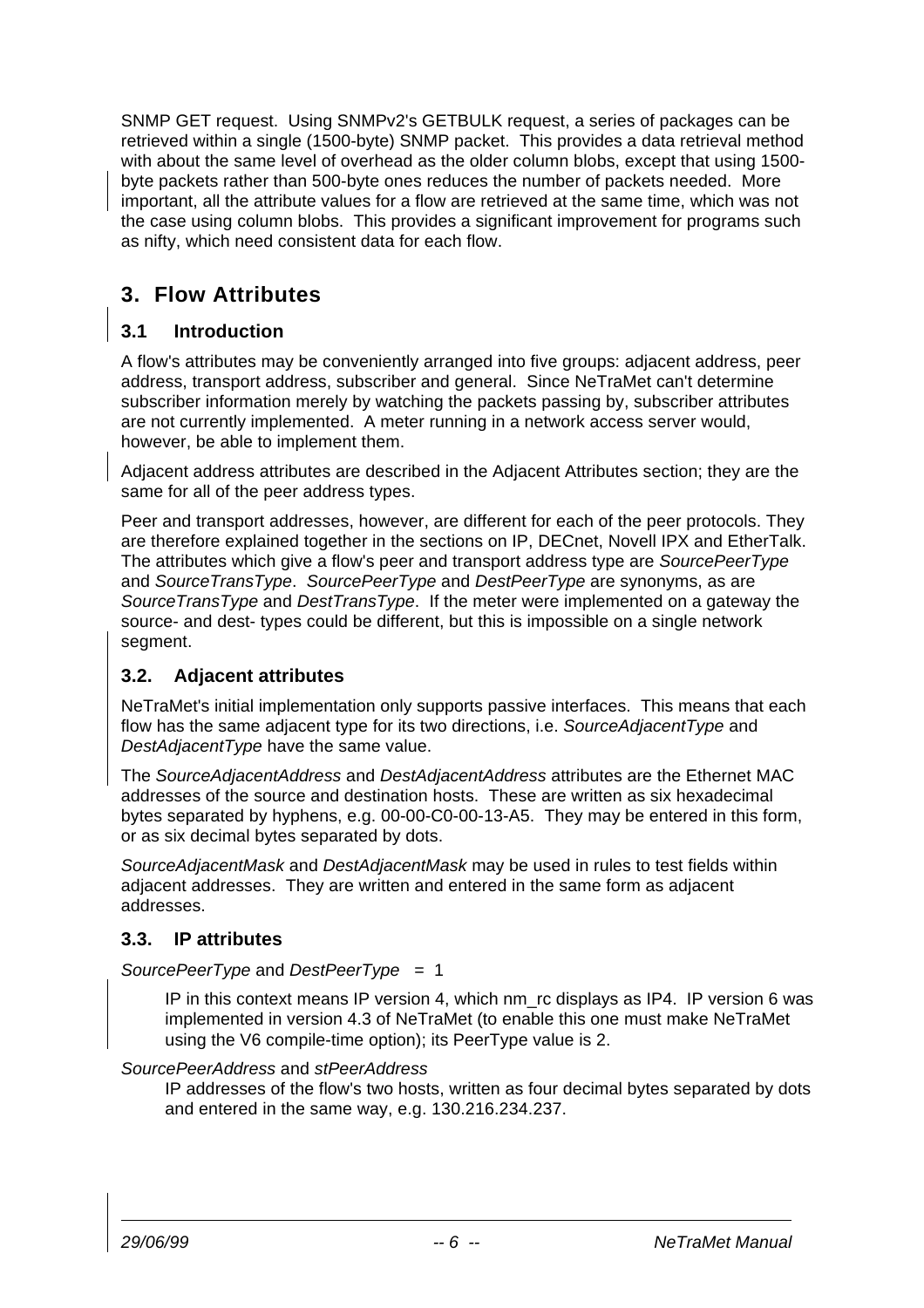#### SourcePeerMask and DestPeerMask

Address masks for tests; in the same form as peer addresses.

DSCodePoint

The Differentiated Service Code Point (0..63) from the IP packet header. Note that because the header carries only a single code point a flow can't have separate Source- and Dest- CodePoint Attributes.

SourceTransType and DestTransType

Protocol field from the IP packet header. The values of these are given in RFC 1700, Assigned Numbers. Common values are:

| 1 = ICMP | $17 = UDP$ |             |
|----------|------------|-------------|
| 6= TCP   |            | $18 =$ OSPF |

These names can be used for them in rule files.

If the TransType is **TCP** or **UDP**, the SourceTransAddress and DestTransAddress contain the flow's source and destination port numbers. Many of their values are given in RFC 1700, Assigned Numbers. Common values are

| $20 = FTP-DATA$ |              | $70 = GOPHER$ |
|-----------------|--------------|---------------|
| $21 = FTP$      | $80 = WWW$   |               |
| $23 = TELNET$   | $119 = NNTP$ |               |
| $25 = SMTP$     | $123 = NTP$  |               |
| $53 = DOMAIN$   | $161 =$ SNMP |               |
|                 |              |               |

These names can be also be used for them in rule files

NeTraMet copes with fragmented IP packets as follows. All fragments contain peeraddresses and transport protocol type, so these attributes are handled normally. The first fragment of a packet is assumed to contain a complete UDP or TCP header, so transport addresses (IP port numbers) should be set correctly. Fragments other than the first don't have the header information, so their transport addresses are set to zero.

If the TransType is **ICMP**, then SourceTransAddress contains the ICMP type and DestTransAddress contains the ICMP code. For a description of these see Comer, "Internetworking with TCP/IP." Common values are:

 $0 =$  echo reply  $5 =$  redirect

SourceTransMask and DestTransMask

Like SourceTransType, these are 16-bit fields, which are written as a single integer, and can be entered in this form or as two decimal bytes separated by a dot, e.g. 255.255 or 65535.

#### **3.4. DECnet attributes**

SourcePeerType and DestPeerType =  $13$ 

SourcePeerAddress and DestPeerAddress

DECnet Phase IV addresses of the flow's two hosts, written as four decimal bytes separated by dots and entered in the same way, e.g.4.1.150.0. The first byte is the DECnet Area Number, the next two are the (16-bit) DECnet Host Number and the last byte is always zero.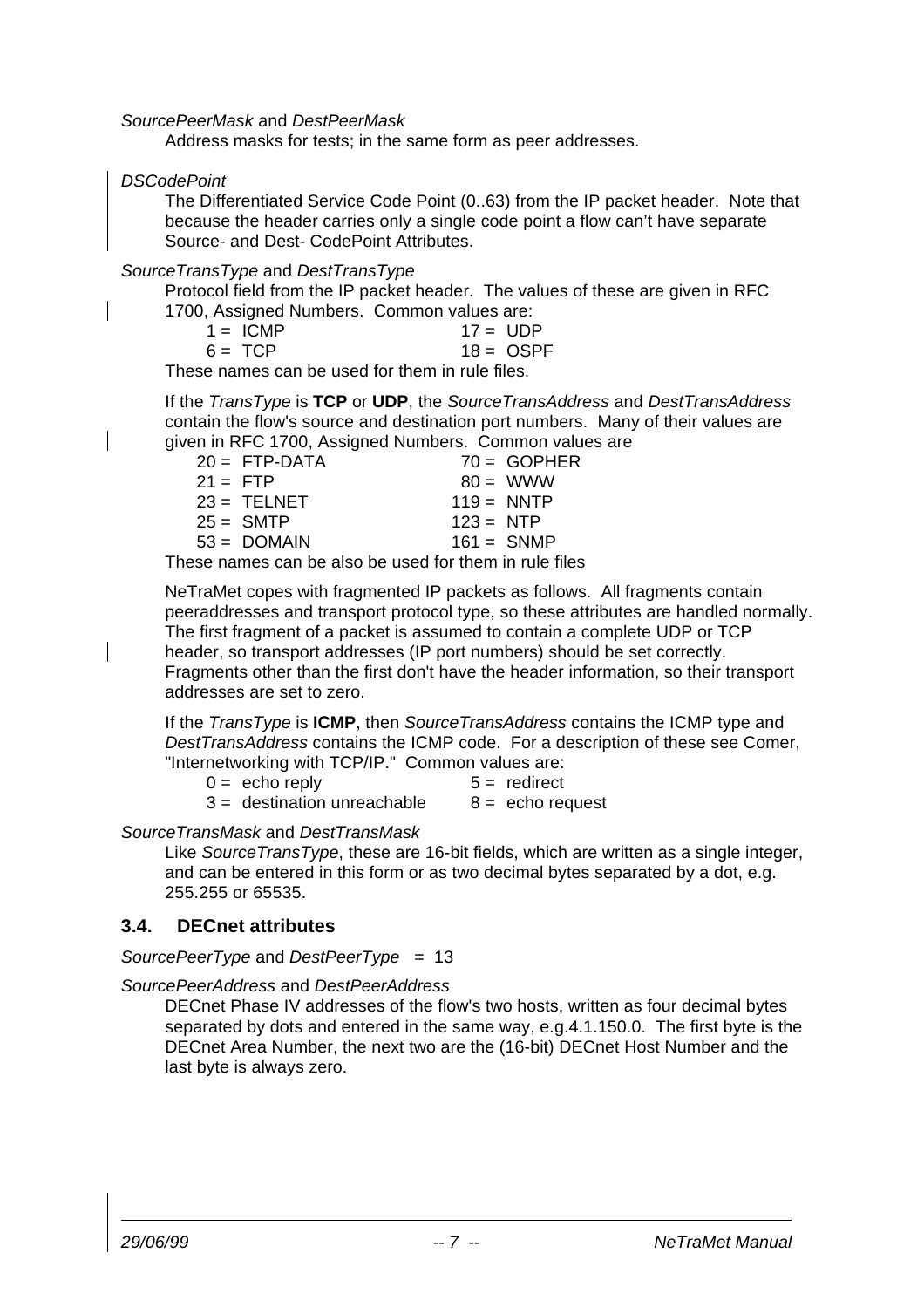#### SourceTransType and DestTransType

DECnet Phase IV protocol type, which has the following values:

- $14 =$  data + discard  $11 =$  router hello
	-
	-
	- $6 =$  data  $9 =$  level 2 routing
	- $7 =$  level 1 routing  $13 =$  endnode hello
		-

SourceTransAddress and DestTransAddress Always zero for DECnet.

## **3.5. Novell IPX attributes**

SourcePeerType and DestPeerType = 11

#### SourcePeerAddress and DestPeerAddress

IPX network numbers of the flow's two hosts, written as four decimal bytes separated by dots and entered in the same way, e.g. 130.216.0.28. Novell network numbers are assigned by the network administrator; at the University of Auckland we use a Novell Server's IP address as its network number.

A full IPX host address is the combination of its network number and Ethernet address. Because the default configuration of NeTraMet limits peer addresses to a maximum of four bytes, it can in general only handle IPX network numbers. For a host on the same network segment as its server the adjacent address provides that host's Ethernet address but this is not the case for IPX packets from another segment, which have the adjacent address of the router through which they arrived.

NeTraMet can also use full (10-byte) IPX addresses. This is implemented by the compile-time option FULL\_IPX; you will need to change the make files and then recompile NeTraMet and NeMaC to do this.

NeTraMet understands four forms of encapsulation for IPX packets: Raw 802.3 (with FF FF in the two bytes following the frame length), 802.2 (with  $SSAP = 0E$  and  $DSAP = 0E$ , 802.2 SNAP and Ethernet II (with type = 8137). Raw 802.3 is the default encapsulation for Novell 3.xx.

#### SourceTransType and DestTransType

XNS protocol type. Possible values are given in RFC 1700, e.g:

- $1 =$  routing information  $5 =$  sequenced packet
- $4 =$  packet exchange  $17 =$  Netware Core Protocol

SourceTransAddress and DestTransAddress

Source and destination IPX port numbers. These include

- 1105 = NCP (Netware Core Protocol)
- 1106 = SAP (Service Advertising Protocol)
- 1107 = RIP (Routing Information Protocol)

Further details of Netware communications protocols are given in "Netware Communications Processes."

#### **3.6. EtherTalk attributes**

SourcePeerType and DestPeerType = 12

SourcePeerAddress and DestPeerAddress

AppleTalk addresses of the flow's two hosts, written as four decimal bytes separated by dots and entered in the same way, e.g. 0.129.251.0. The first two bytes are the host's AppleTalk (16-bit) network number, the third is its node number (dynamically assigned when it starts up) and the fourth is always zero.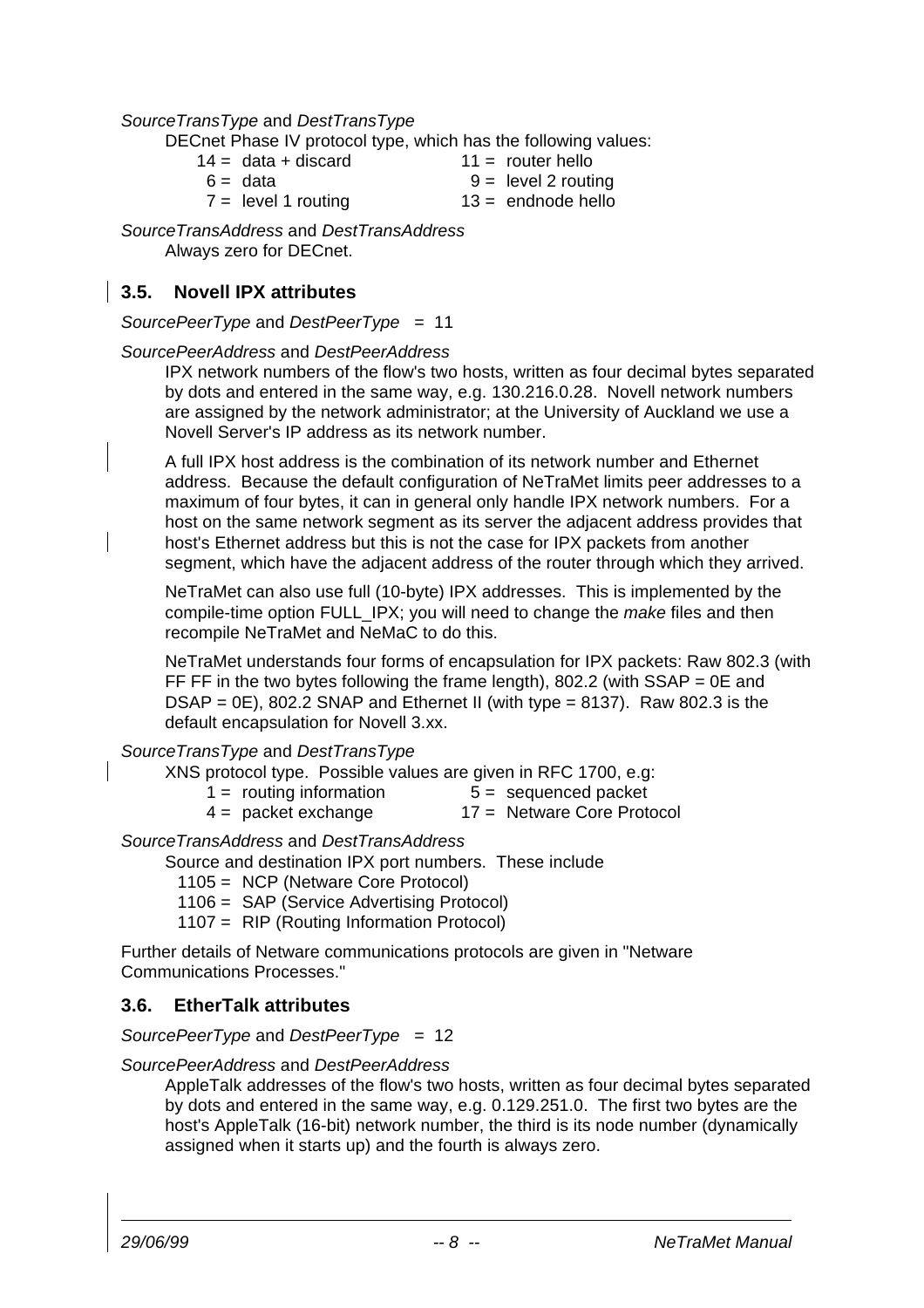#### SourceTransType and DestTransType

AppleTalk DDP protocol type. Some common values are:

|          | $1 = RTMP$       | $5 = RTMP$ |
|----------|------------------|------------|
|          | $2 = \text{NBP}$ | $6 = ZIP$  |
|          | $3 = ATP$        | $7 = ADSP$ |
| $4 = EP$ |                  |            |

SourceTransAddress and DestTransAddress

Source and destination AppleTalk socket numbers. These are two-byte numbers; the socket numbers are the low-order byte and the high-order byte is zero.

Details of the AppleTalk protocols are given in the book "Inside Macintosh."

#### **3.7. CLNS attributes**

SourcePeerType and DestPeerType  $= 3$ 

CLNS is implemented by the compile-time option CLNS, which is set by default. The large size of NSAP addresses reduces the number of flows which will fit into PC memory – if you don't want NeTraMet to handle CLNS you will need to change the make files and then recompile NeTraMet and NeMaC.

SourcePeerAddress and DestPeerAddress

NSAP addresses of the flow's two hosts, written as (up to) 20 hexadecimal bytes separated by hyphens. They may be entered in this form or as decimal bytes separated by dots.

SourceTransType and DestTransType

CLNS packet type. The most common value is 28, which means 'data.'

SourceTransAddress and DestTransAddress Always zero for CLNS.

Details of the CLNS protocol are given in ISO standard 8473.

#### **3.8. 'Other' attributes**

SourcePeerType and DestPeerType = 6

Packets for protocols other than those described in sections 3.3 to 3.7 are handled by NeTraMet as 'other' packets. Their Peer attributes are described below, and their Transport attributes are all set to zero.

Rule files may be written to count 'other' packets so as to discover what types of traffic are running on a network segment. If you do this, be aware that the PC NeTraMet generates 'dummy' packets when the network is quiet (it uses these to measure the PC processor utilisation). 'Dummy' packets are a special case of 'other' packets, so your rule file should test for 'dummy' packets and discard them before it tests for 'other' packets.

#### SourcePeerAddrress

Ethernet II type field from the packet, written as two hexadecimal bytes separated by a hyphen.

#### DestPeerAddress

LSAP field from the packet header (for 802.3 packets), zero for other packets. Written as two hexadecimal bytes separated by a hyphen.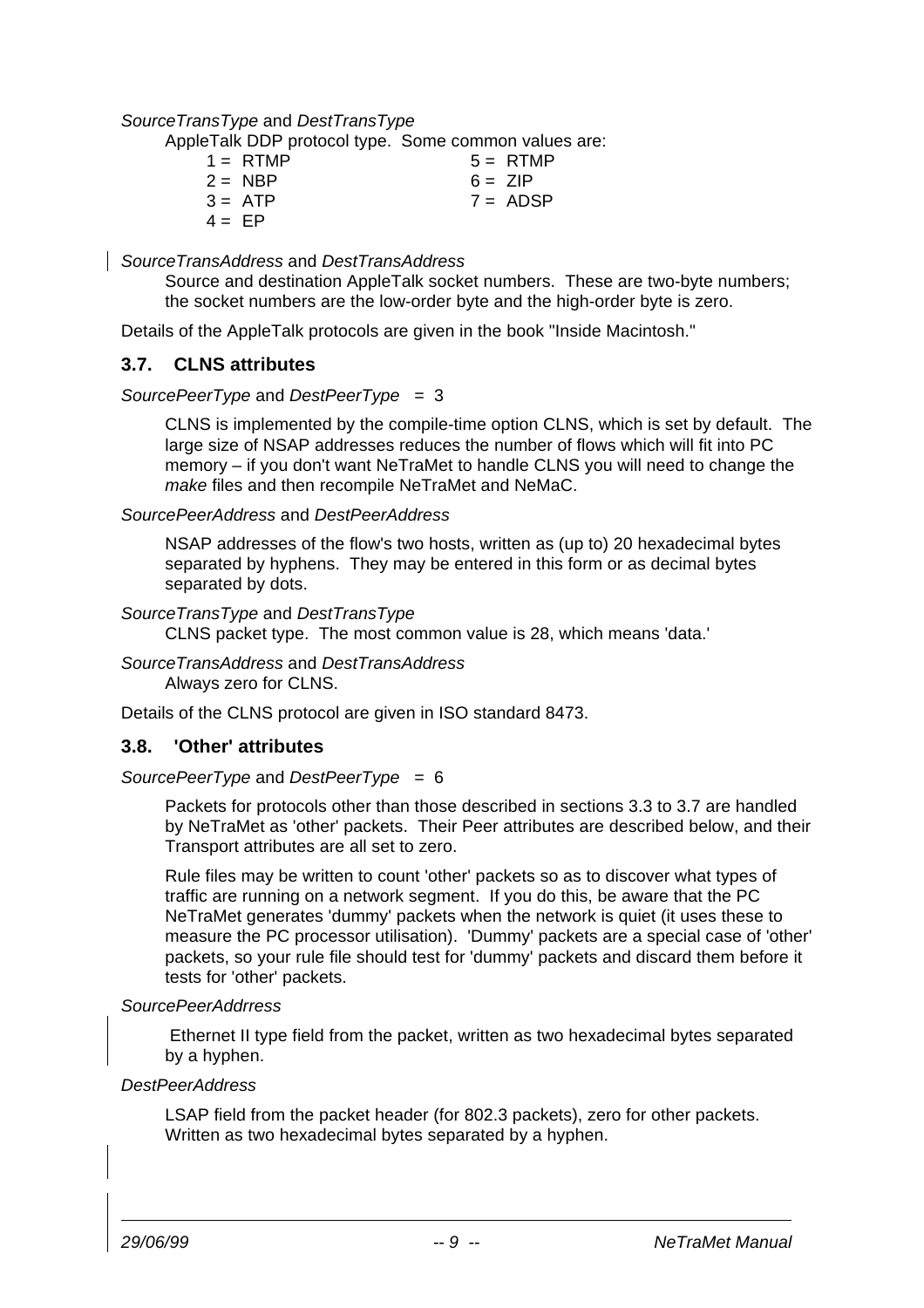### **3.9. General attributes**

General attributes are those which relate to a traffic flow itself, rather than to its end-point addresses, and are available for all flows. They include:

#### SourceInterface, DestInterface

Interfaces corresponding to the flow's source and destination adjacent addresses. The interfaces NeTraMet is to monitor are specified using command-line options; interface 1 is the first one specified, 2 the second, and so on.

#### SourceClass, DestClass, FlowClass

#### SourceKind, DestKind, FlowKind

These six attributes are not extracted from the packet. Instead they are set by the meter during packet processing by executing *PushRuleto* actions in the rules. They allow a rule set to save information which has been built up during packet matching. For example SourceClass and DestClass could be set to indicate whether the source and dest are local, national or international host addresses.

#### **FlowIndex**

(1-origin) index of the flow within NeTraMet's table of flows.

#### **FlowRuleSet**

Number of the rule set the meter was using when the flow was observed.

#### ToOctets, FromOctets

Number of bytes observed in the 'to' (source to destination) and 'from' direction for this flow.

#### ToPDUs, FromPDUs

Number of packets observed in the 'to' (source to destination) and 'from' direction for this flow.

#### FirstTime

Time (in 1/100 second ticks from the time the meter started executing) at which this flow was first observed by the meter.

#### LastTime

Time (units as above) at which a packet was last observed for this flow.

#### **MatchingStoD**

This is an attribute which belongs to the meter itself rather than to a flow. Its value is 1 when a packet is being matched in Source-to-Destination ('wire') order.

## **4. Flow Data Files**

By default, NeMaC produces files of flow data information with names like ccu2.flows.007. This would be the seventh file of flow data collected from NeTraMet running on the host ccu2. Before opening a flow data file NeMaC inspects its current working directory and selects the lowest sequence number not already used for this purpose. Alternatively the user may specify the name(s) of the flow data file(s) NeMaC is to write.

There are two kinds of records in a flow data file: flow records and information records. Each flow record is simply a sequence of attribute values separated by separators (if these were specified – see the Format Statement section below) or spaces, and terminated by a newline.

Since Version 2.2 the NeTraMet distribution has included two utility programs which process flow data files: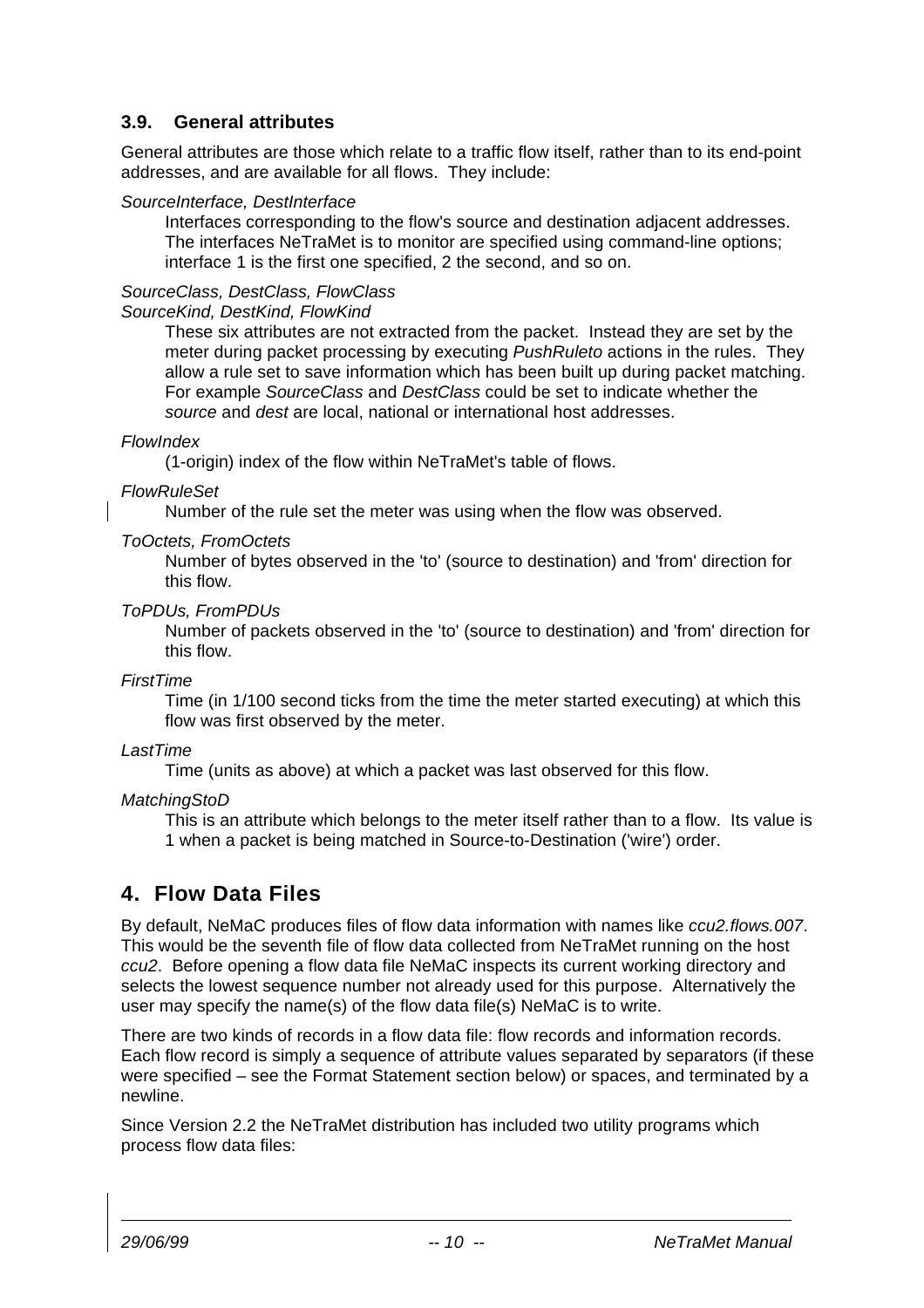- fd\_filter Computes data rates, i.e. the differences between successive samples in a flow data file
- fd extract Creates a simple 'column list' file from a flow data file for input to other programs, e.g. gnuplot

These programs are fully described in the fd\_utils manual.

### **4.1. Information Records**

Information records all start with a cross-hatch. The file's first record begins with ##, and identifies the file as being a file of data from NeTraMet. It records NeMaC's parameters and the time this collection was started.

The file's second record begins with #Format: and is a copy of the Format statement used by NeMaC to collect the data. Note that any separators specified in the Format statement appear in the data file directly, not as C-language strings.

Version 4.1 of NeTraMet allowed the meter to run multiple rule sets; this means that the 'rule set number' attribute indicates a row in the meter's RuleInfo table, which is chosen at random by NeMaC when it downloads a rule set. To allow Analysis Applications to associate the rule set numbers in a flow data file with the rule sets which produced them, a new information record was added, the 'Ruleset' record. The format of this is

#Ruleset: nn setname rfname owner

The fields are

| nn      | rule set number, as it appears in flow data records                                        |
|---------|--------------------------------------------------------------------------------------------|
| setname | Name of the rule set, from its SET statement.<br>For v3 and v4 this can only be an integer |
| rfname  | Name of the rule file, e.g. rules.x_ip                                                     |
| owner   | Owner name for this rule set                                                               |

The rest of the file is a sequence of collected data sets. Each of these starts with a #Time: record, giving the time of day the collection was started, the meter name, and the range of meter times this collection represents. These from and to times are meter UpTimes, i.e. they are times in hundredths of seconds since the meter commenced operation.

If meter statistics were requested, they appear in a #Stats: record following the #Time: one. The statistics are given as a list of variable names and corresponding values. The variable names are:

| aps = average packets/second<br>apb = average packet backlog<br>mps = maximum packets/second<br>mpb = maximum packet backlog<br>$lsp =$ number of packets lost<br>$avi = average processor idle %$<br>$mni = minimum processor %$ | $\text{frc} = \text{flows recovered}$<br>gci = garbage collection interval (seconds)<br>$rpp =$ rules matched per packet<br>$tpp =$ counts per packet<br>$cpt =$ compares per count<br>$t$ ts = total count tables allocated<br>$tsu = count tables in use$ |
|-----------------------------------------------------------------------------------------------------------------------------------------------------------------------------------------------------------------------------------|-------------------------------------------------------------------------------------------------------------------------------------------------------------------------------------------------------------------------------------------------------------|
|                                                                                                                                                                                                                                   |                                                                                                                                                                                                                                                             |
| $fiu = flows in use$                                                                                                                                                                                                              |                                                                                                                                                                                                                                                             |

After its data records the end of each data set is indicated by an #EndData record.

#### **4.2. Sample Flow Data File**

A sample flow data file appears below. Most of the flow records have been deleted, but lines of dots show where they were.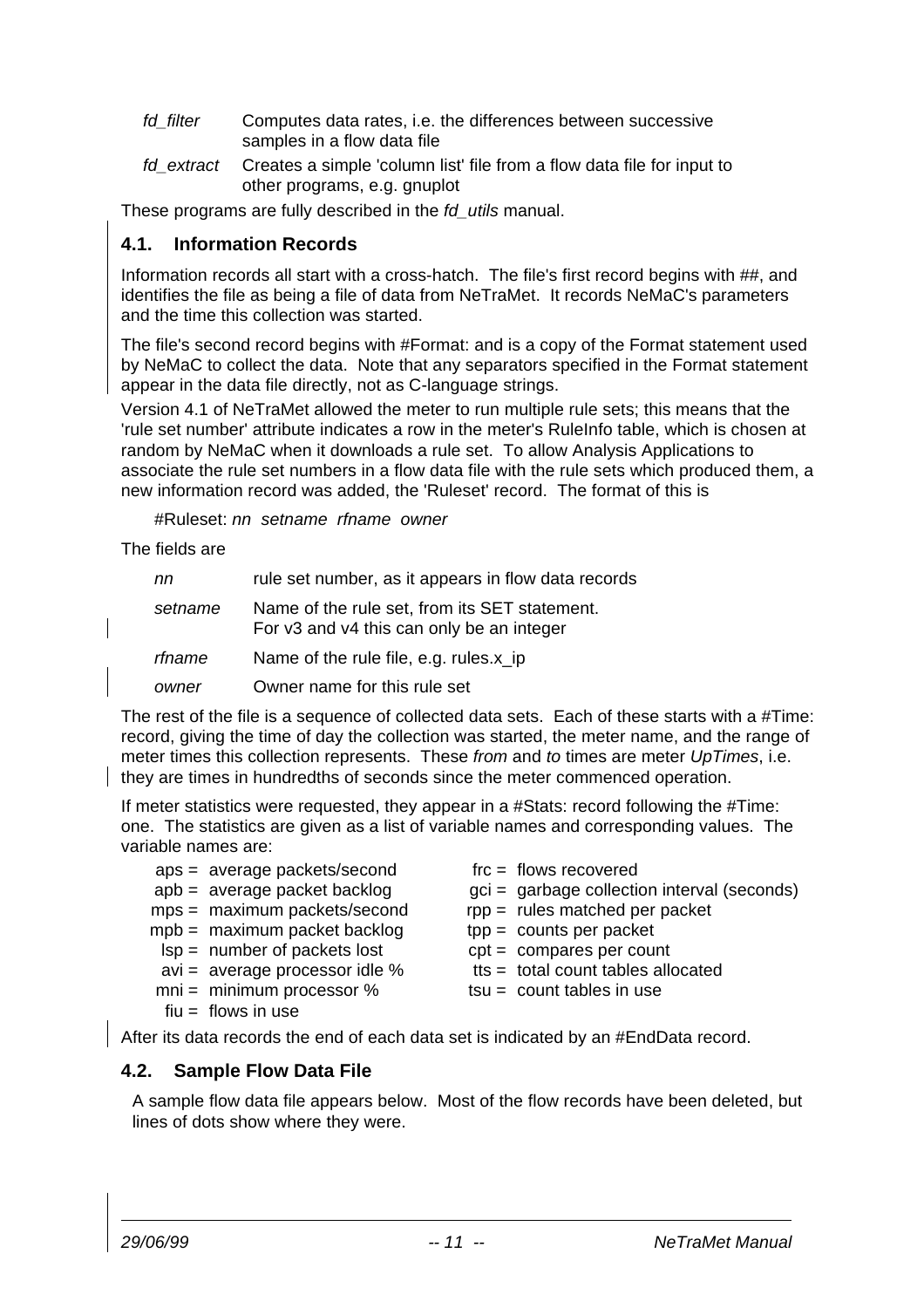```
##NeTraMet v3.2: -c300 -r rules.lan -e rules.default
  test meter -i eth0 4000 flows starting at 12:31:27 Wed 1 Feb 1995
#Format: flowruleset flowindex firsttime sourcepeertype sourcepeeraddress
destpeeraddress topdus frompdus tooctets fromoctets
#Time: 12:31:27 Wed 1 Feb 1995 130.216.14.251 Flows from 1 to 3642
#Stats: aps=478 apb=11 mps=636 mpb=48 lsp=0 avi=97.3 mni = 93.4 fiu=44 frc=0
gci=5 rpp=1.9 tpp=0.0 cpt=1.0 tts=1024 tsu=38
1 2 13 5 31.32.0.0 33.34.0.0 1138 0 121824 0
1 3 13 2 11.12.0.0 13.14.0.0 4215 0 689711 0
1 4 13 7 41.42.0.0 43.34.0.0 1432 0 411712 0
1 5 13 6 21.22.0.0 23.24.0.0 8243 0 4338744 0
3 6 3560 2 130.216.14.0 130.216.3.0 0 10 0 1053
3 7 3560 2 130.216.14.0 130.216.76.0 59 65 4286 3796
3 8 3560 7 0.0.255.0 1.144.200.0 0 4 0 222
         3 9 3560 2 130.216.14.0 130.216.14.0 118 1 32060 60
3 10 3560 6 130.216.0.28 130.216.0.192 782 1 344620 66
3 11 3560 7 0.0.255.0 0.128.113.0 0 1 0 73
3 12 3560 5 59.3.13.0 4.1.152.0 1 1 60 60
          3 13 3560 7 0.128.94.0 0.129.27.0 2 2 120 158
3 14 3560 5 59.3.40.0 4.1.153.0 2 2 120 120
          5 0.0.0.0 4.1.153.0 0 1. . . . . . . . .
3 43 3560 7 0.128.42.0 0.128.43.0 0 1 0 60
3 44 3560 7 0.128.42.0 0.128.41.0 0 1 0 60
3 45 3560 7 0.128.42.0 0.129.2.0 0 1 0 60
          5 4.1.152.0 59.2.208.0 2 2 120 120
3 47 3560 5 59.3.46.0 4.1.150.0 2 2 120 120
3 48 3560 5 4.1.152.0 59.2.198.0 2 2 120 120
3 49 3560 5 0.0.0.0 59.2.120.0 0 1 0 60
3 50 3664 5 4.1.152.0 59.2.214.0 0 1 0 60
3 51 3664 5 0.0.0.0 4.2.142.0 0 1 0 60
          3 52 3664 5 4.1.153.0 59.3.45.0 4 4 240 240
#EndData
#Time: 12:36:25 Wed 1 Feb 1995 130.216.14.251 Flows from 3641 to 33420
#Stats: aps=349 apb=16 mps=1357 mpb=537 lsp=0 avi=97.3 mni = 93.4 fiu=480
frc=0 gci=5 rpp=2.4 tpp=1.2 cpt=1.2 tts=1024 tsu=328
3 6 3560 2 130.216.14.0 130.216.3.0 0 21 0 2378
3 7 3560 2 130.216.14.0 130.216.76.0 9586 7148 1111118 565274
3 8 3560 7 0.0.255.0 1.144.200.0 0 26 0 1983
         3 9 3560 2 130.216.14.0 130.216.14.0 10596 1 2792846 60
3 10 3560 6 130.216.0.28 130.216.0.192 16589 1 7878902 66
          3 11 3560 7 0.0.255.0 0.128.113.0 0 87 0 16848
3 12 3560 5 59.3.13.0 4.1.152.0 20 20 1200 1200
3 13 3560 7 0.128.94.0 0.129.27.0 15 14 900 1144
3 14 3560 5 59.3.40.0 4.1.153.0 38 38 2280 2280
          3 15 3560 5 0.0.0.0 4.1.153.0 0 30 0 1800
3 16 3560 5 4.1.152.0 59.2.189.0 20 20 1200 1200
3 17 3560 5 0.0.0.0 59.2.141.0 0 11 0 660
 . . . . . . . . .
3 476 26162 7 0.129.113.0 0.128.37.0 0 1 0 82
3 477 27628 7 0.128.41.0 0.128.46.0 1 1 543 543
3 478 27732 7 0.128.211.0 0.128.46.0 1 1 543 543
3 479 31048 7 0.128.47.0 2.38.221.0 1 1 60 60
3 480 32717 2 202.14.100.0 130.216.76.0 0 4 0 240
           3 481 32717 2 130.216.76.0 130.216.3.0 0 232 0 16240
#EndData
#Time: 12:41:25 Wed 1 Feb 1995 130.216.14.251 Flows from 33419 to 63384
#Stats: aps=415 apb=17 mps=1780 mpb=542 lsp=0 avi=97.3 mni = 93.4 fiu=567
frc=0 gci=5 rpp=1.8 tpp=1.0 cpt=1.3 tts=1024 tsu=372
3 6 3560 2 130.216.14.0 130.216.3.0 51 180 3079 138195
3 7 3560 2 130.216.14.0 130.216.76.0 21842 18428 2467693 1356570
         3 8 3560 7 0.0.255.0 1.144.200.0 0 30 0 2282
3 9 3560 2 130.216.14.0 130.216.14.0 24980 1 5051834 60
3 10 3560 6 130.216.0.28 130.216.0.192 20087 1 8800070 66
          3 11 3560 7 0.0.255.0 0.128.113.0 0 164 0 32608
3 12 3560 5 59.3.13.0 4.1.152.0 41 41 2460 2460
3 14 3560 5 59.3.40.0 4.1.153.0 82 82 4920 4920
3 15 3560 5 0.0.0.0 4.1.153.0 0 60 0 3600
 . . . . . . . . .
```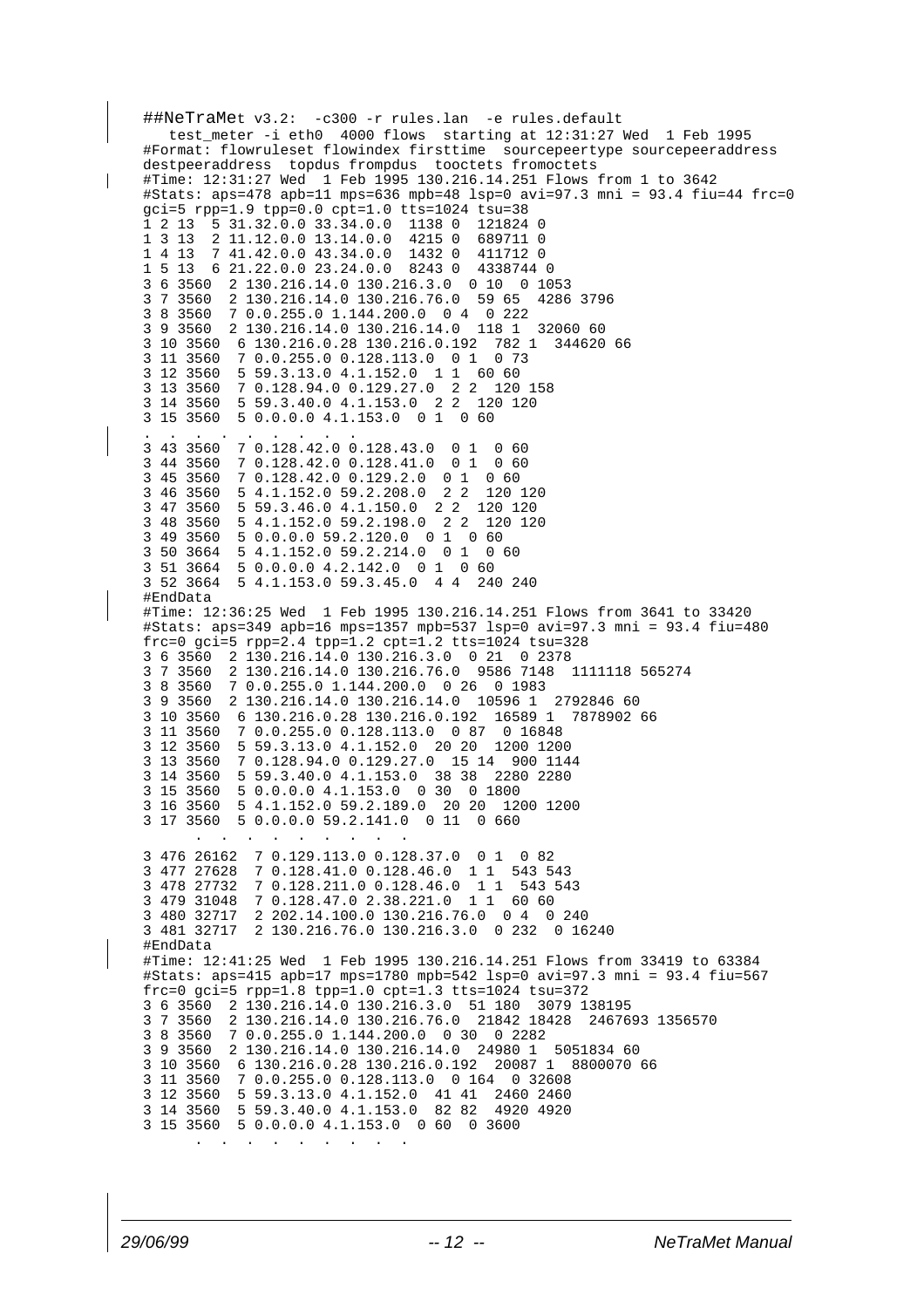## **4.3. Flow Data Features**

Several features of the Flow data are worthy of note:

- Collection times overlap slightly between samples. This allows for flows which were created after the collection started, and makes sure that flows are not missed from a collection.
- The rule set may change during a run. This will happen when the meter switches from a 'current' rule set to its 'standby' rule set.
- FlowIndexes may be reused by the meter once their flows have been recovered by the garbage collector. The combination of FlowRuleSet, FlowIndex and StartTime are needed to identify a flow uniquely.
- Packet and Byte counters are 32-bit unsigned integers, and are never reset by the meter. Computing the counts occurring within a collection interval will require taking the difference between the collected count and its value when the flow was last collected. Note that counter wrap-around can be allowed for by simply performing an unsigned subtraction and ignoring any carry.
- In the sample flow data file above I have used double spaces as separators between the flow identifiers, peer addresses, packet counts and byte counts.

## **5. Writing Rule Files**

### **5.1. Introduction**

A rule file is a file of ASCII text which contains information needed by an accounting meter and by a collector. This includes a rule set number, a rule table, a format specification and a statistics request. A rule set is simply a table of rules, identified by its rule set number. An accounting meter can have up to ten rule sets in memory, allowing its manager to switch between them simply by setting the value of the *CurrentRuleSet* MIB variable.

NeTraMet has one rule set built in; it is the default rule set, which is set number 1. This allows NeTraMet to be active as soon as it starts up, and it provides a default rule set which it can use while other rule sets are downloaded by its manager. The default rule set can't be changed by the manager.

NeTraMet version 4.2 introduced SRL, the Simple Ruleset Language and its compiler. SRL is a well-structured high-level language for creating rulesets – one writes an SRL program to specify the flows to be metered and the attributes to be collected for them. The SRL compiler produces flow data files which NeMaC can read and download to a NeTraMet meter. The rest of this chapter describes these rule files, but it is much easier to create them using SRL than it is to do so by hand. See the SRL Manual for more information.

## **5.2. Rule file Syntax**

The syntax for rule files is given below in the form of railway diagrams, and detailed examples are given in the following sections. Note that NeMaC's parser is extremely simple-minded – although it does a good job on valid rule files it has very poor error recovery!

Each statement in a rule file starts at the beginning of a line and ends with a semicolon. A cross-hatch character marks the end of a line; all characters following a cross-hatch on a line are ignored by the scanner.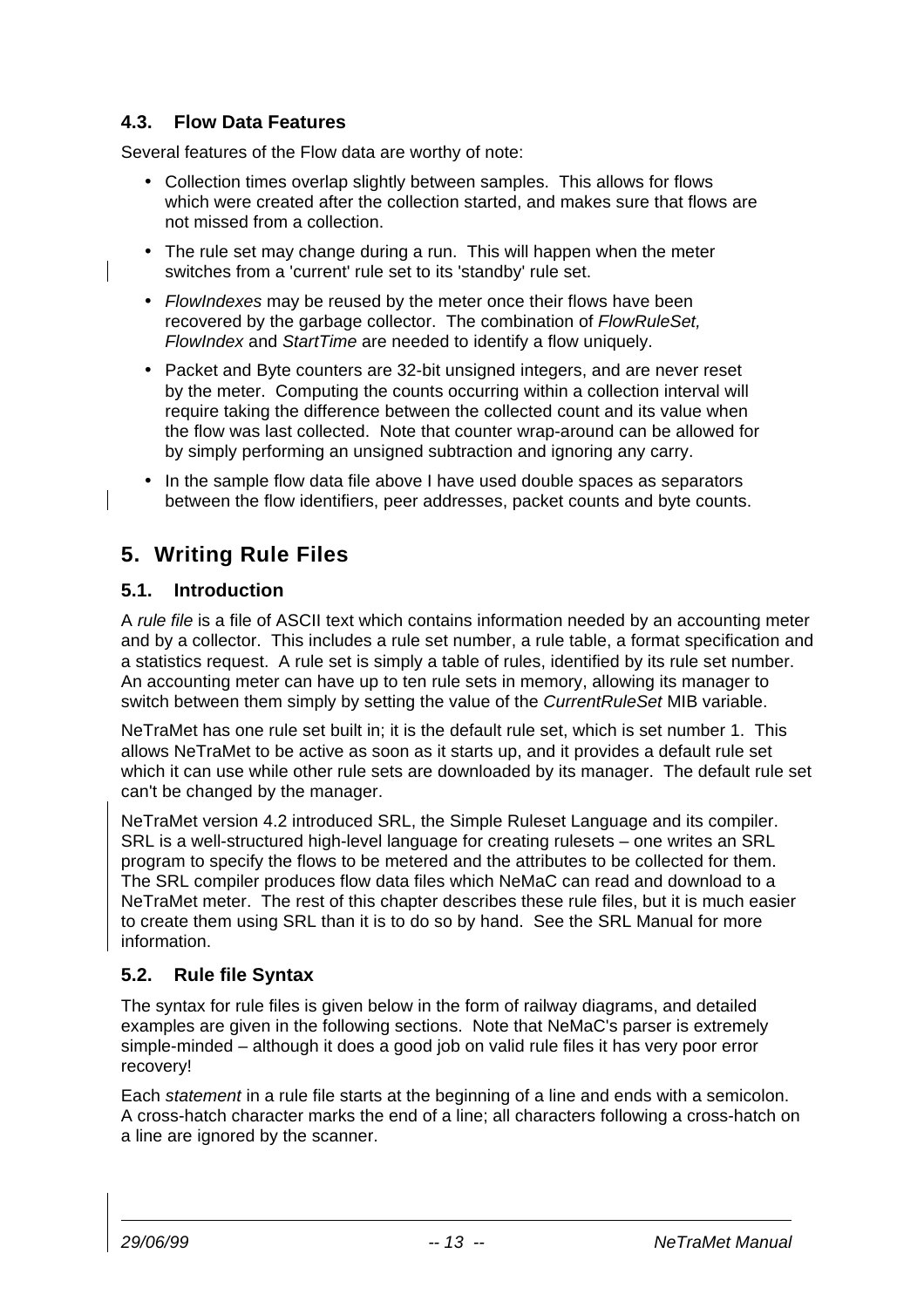NeMaC's scanner looks for keywords, numbers and addresses. Keywords are shown in the railway diagrams in upper case, but case is ignored by the scanner. Keywords, including attribute names, must be given in full – abbreviations are not allowed.



A rule file contains one or more of five possible elements, which may appear in any order in the file. The case of characters is not significant within rule files.

#### **5.2.1. RuleSet Statement**

**RuleSet statement**

| пm        | $\sim$ $\sim$ $\sim$ $\sim$ $\sim$ |  |  |
|-----------|------------------------------------|--|--|
| п.<br>- - | ີ⊂ີ∟⊥ມ                             |  |  |

The RuleSet statement supplies a name for the rule set, which can be seen when a meter's rUleset table is displayed.

In versions 2 and 3 the RuleSet statement specified which entry in the meter's ruleset table this rule set would occupy.

In version 4.1 the entry is chosen randomly. NeMaC reads it from the meter and puts it into a #Ruleset record of flow data files.

#### **5.2.2. Rules Section**



#### **Rule statement**

 $\rightarrow$  attribute & mask = value :  $\rightarrow$  action , index  $\rightarrow$  ;  $\rightarrow$ 

The Rules section specifies the rule table for a rule set, and requests NeMaC to download it to the meter.

It starts with the keyword RULES, followed by a series of Rule statements, one for each rule. Each rule has five components, which must appear in the correct order. These are:

#### **Attribute**

The name of the attribute to be tested by this rule. Any of the address attributes may be used, but not the mask or general attributes. The Null attribute may also be used, in which case the rule will always succeed.

In addition a meter 'variable' may be tested. There are five of these, named v1, v2, .. v5, each of which can hold the name of an address attribute. A variable's value is set by an 'assign' action (see below).

When a variable appears as the attribute of a rule, its value specifies the PDU attribute to be tested. e.g. if v1 had been assigned SourcePeerAddress as its value, a rule with v1 as its attribute would actually test SourcePeerAddress.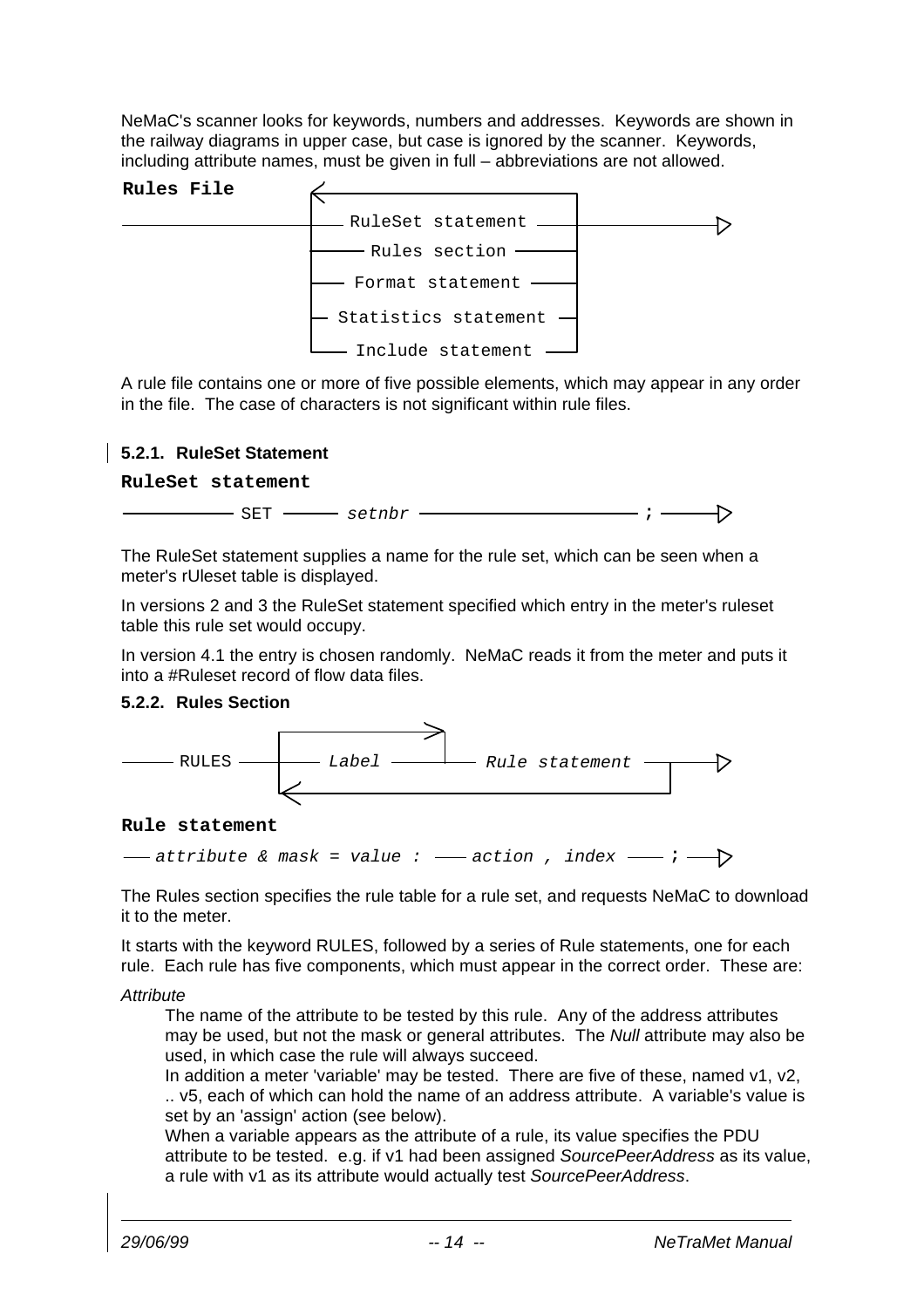#### Mask

Specifies a mask which is ANDed with the attribute's value from an incoming packet. Must be the same length (number of bytes) as the attribute value.

Note that if a rule's mask is zero it will always succeed. This can be useful for rules with 'assign' actions, since it allows them to have meter variables for their attributes.

#### Value

Specifies the value to be compared with the masked value from an incoming packet. If the compare fails the next rule is tested, otherwise the rule's Action is performed.

#### Action

|                 | Action to be performed if the rule's value is matched. Possible actions are:                                                                                                                                                                                                                                                                                                                                                                                          |
|-----------------|-----------------------------------------------------------------------------------------------------------------------------------------------------------------------------------------------------------------------------------------------------------------------------------------------------------------------------------------------------------------------------------------------------------------------------------------------------------------------|
| Ignore          | Stop rule matching and return a 'succeed' result. This means the<br>incoming packet will not be counted, i.e. it will be ignored.                                                                                                                                                                                                                                                                                                                                     |
| <b>NoMatch</b>  | Stop rule matching and return a 'fail' result. This allows the meter to<br>interchange the source and destination attributes then retry the<br>match. 'Retry' may be used as a synonym for 'NoMatch.'                                                                                                                                                                                                                                                                 |
| Count           | Count this packet in the count table specified by this rule's Index.<br>Attribute and mask values for a flow are taken from the 'pattern<br>stack,' in the same order as they were pushed during rule<br>processing. The user must ensure that every flow in a count table<br>uses the same set of masks, i.e. was created by the same sequence<br>of PushRuleto and/or PushPktto actions. The attribute values will of<br>course be different for each counted flow. |
| <b>CountPkt</b> | Executes a PushPktto action (see below), then a Count action (see<br>above).                                                                                                                                                                                                                                                                                                                                                                                          |
| Return          | Return from a rule-matching subroutine, using this rule's Index as an<br>offset. The return rule index is popped from the 'return' stack, and<br>the index is added to it, specifying a 'target' rule. The target rule's<br>Action is executed immediately, as though that rule's test had just<br>succeeded. The overall effect is that rule-matching subroutines may<br>return a result as well as pushing matched attributes onto the pattern<br>stack.            |
| GoSub           | Call a rule-matching subroutine. The index of the next rule to be<br>tested is set to this rule's Index, and the meter pushes this rule's<br>Index onto a 'return' stack.                                                                                                                                                                                                                                                                                             |
| GoSubAct        | Same as GoSub, except that the target rule's Action is executed<br>immediately. It's test is assumed to have succeeded.                                                                                                                                                                                                                                                                                                                                               |
| Assign          | The attribute value specified by this rule's Value is assigned to the<br>variable specified by this rule's Attribute. Note that since Assign and<br>AssignAct use the rule Value in an unusual way they should never<br>perform a test; instead they should always be executed as the result<br>of a Return, GoSubAct. AssignAct, GotoAct, PushRuletoAct or<br>PuskPkttoAct action.                                                                                   |
| AssignAct       | Same as Assign, except that the target rule's Action is executed<br>immediately. It's test is assumed to have succeeded.                                                                                                                                                                                                                                                                                                                                              |
| GoTo            | Set the index of the next rule to be tested to this rule's index.                                                                                                                                                                                                                                                                                                                                                                                                     |
| GoToAct         | Same as Goto, except that execution of the target rule starts with its<br>action, not its test.                                                                                                                                                                                                                                                                                                                                                                       |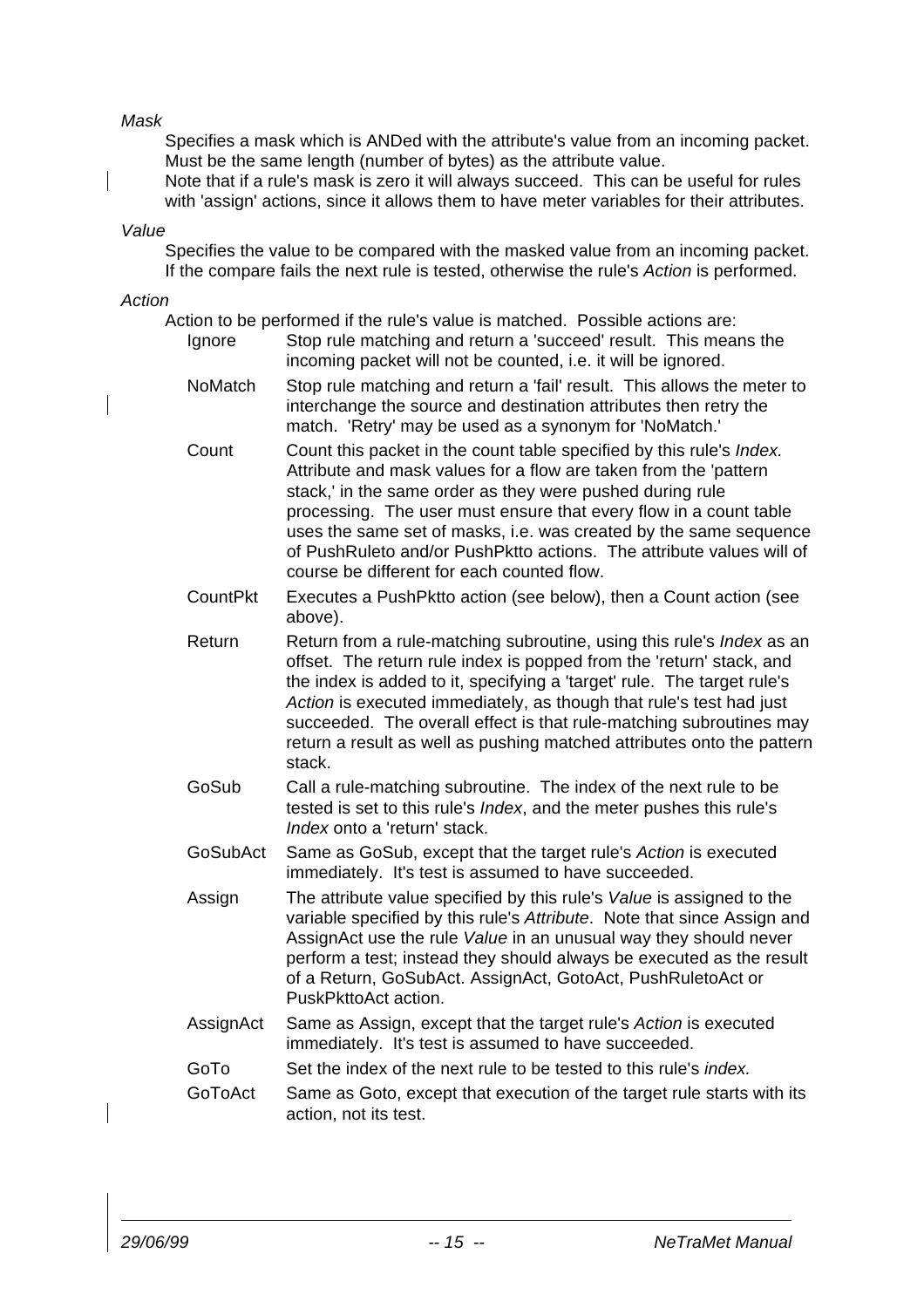- PushRuleto Save this rule's attribute name, mask and value on the 'pattern stack' and set the index of the next rule to be tested to this rule's Index. The pattern stack records the rules which were correctly matched; this information is used by a count action to construct flows
- PushRuletoAct Same as PushRuleto, except that execution of the target rule starts with its action, not its test. For compatibility with earlier versions NeMaC treats Pushto and PushtoAct as synonyms for PushRuleto and PushRuletoAct.
- PushPktto Save this rule's attribute name and mask, and the masked value from the packet on the 'pattern stack.' Set the index of the next rule to be tested to this rule's Index. Value will always be zero, hence PushPktto and PushPkttoAct rules should never perform a test; instead they should always be executed as the result of a Return, GoSubAct. AssignAct, GotoAct, PushRuletoAct or PuskPkttoAct action.
- PushPkttoAct Same as PushPktto, except that execution of the target rule starts with its action, not its test.

Index

This is a parameter for Action; see above for its various uses.

Rule numbers are 1-origin indexes to their corresponding tables. These numbers may be used directly, but it can be difficult to do this accurately. The simplest way to do this is to include the rule number in a comment attached to each statement.

Rules may also be labelled and referred to by their labels, which is very much easier! A label must appear at the beginning of a rule file line, and may contain characters, digits and underscores. NeMaC checks labels for consistency, flagging missing or duplicated labels.

Where a label is needed for 'the next rule' the reserved word next may be used, removing the need to create a label.

#### **5.2.3. Format Statement**

#### **Format statement**



The Format statement specifies the format of rule data lines in a NeMaC Flow Data file.

It starts with the FORMAT keyword, which is followed by a list of flow attributes, in the order they are to appear in the Flow Data file.

#### **5.2.4. Statistics Statement**

**Statistics statement**

STATISTICS **;**

The Statistics statement tells NeMaC to collect meter performance statistics each time it collects flow data, and to write it to the flow data file. NeMaC sets NeTraMet's statistics variables to zero after reading their values.

Caution: since NeTraMet zeroes the statistics each time they are read, only one of the rule sets running on a meter should have a Statistics statement!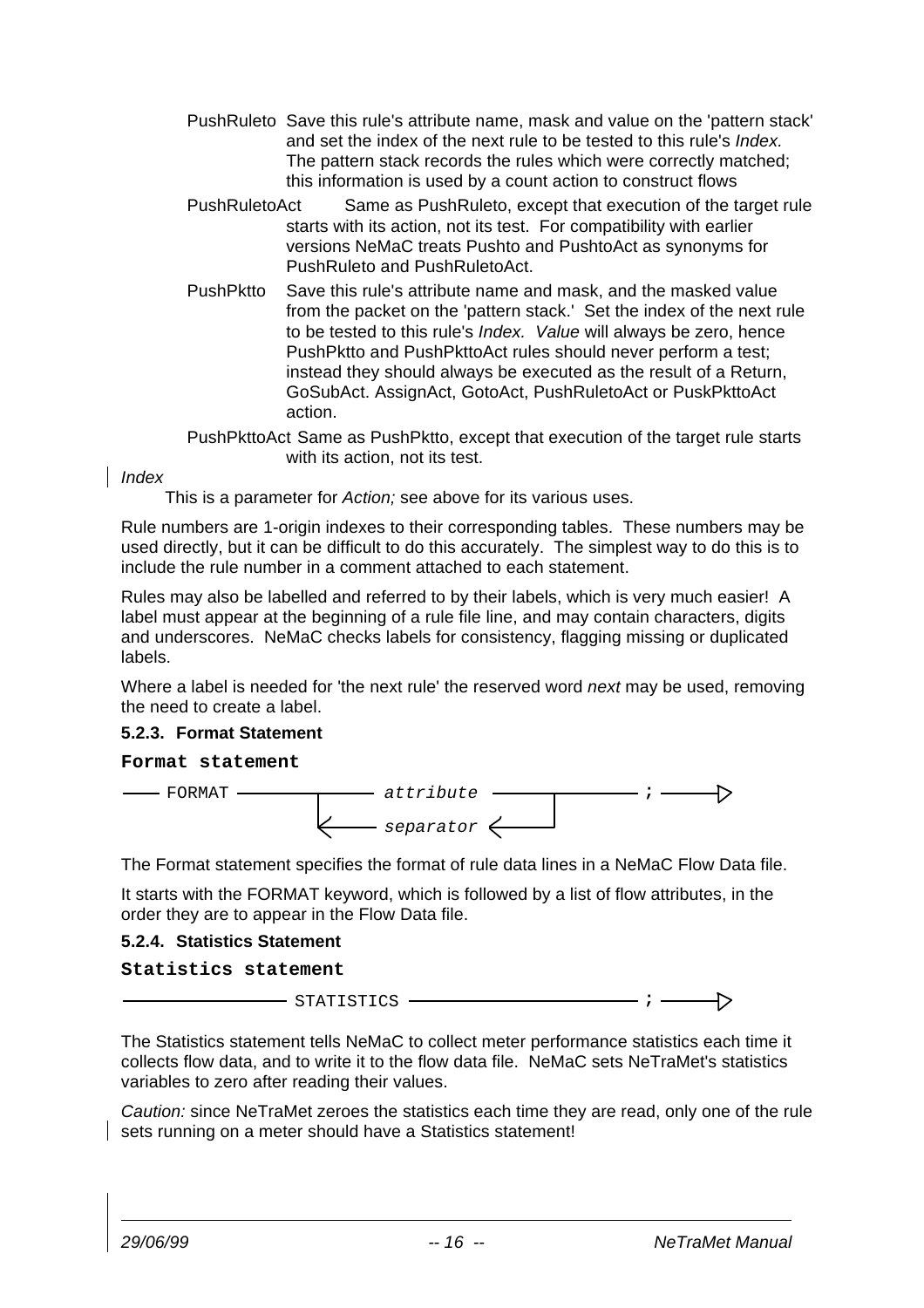#### **5.2.5. Include Statement**

#### **Include statement**

INCLUDE *filename* **;**  $\rightarrow$ 

An include statement allows a rule file to use other rule files. When the NeMaC parser encounters one it saves its position in the current rule file and switches to the file specified. When it reaches the end of the included file it switches back and continues with the earlier file. Include files may be nested up to five deep.

It is useful to have rule-matching subroutines, especially large or complicated ones, in separate files, so that they can be easily used in many other rule files.

#### **5.3. Rule Files**

This section gives a few examples of rule files, with comments on what they do and why they were written as they are.

I have found it simplest, when developing a new rule file, to proceed as follows:

Use labels for any rule which is referred to by another rule. This is much easier than using explicit rule numbers. Remember that the reserved word next means 'the next rule,' and use it to avoid labelling consecutive rules.

• Check the rule file by using NeMaC's syntax check (-s -v and -l) options, piping NeMaC's output to a file. Compare the syntax check output with the rule file using two windows in your favourite file editor.

#### **5.3.1. rules.default**

```
# 1445, Mon 9 Jan 95
#
# Default rule file for NeTraMet (built in to the meter)
#
# Nevil Brownlee, Computer Centre, The University of Auckland
#
SET 1
#
RULES
  SourcePeerType & 255 = dummy: Ignore, 0; # Ignore meter's dummy pkts
  Null & 0 = 0: GotoAct, Next;
  SourcePeerType & 255 = 0: CountPkt, 0;
#
# end of file
```
This is the default rule set, which is built in to the meter and can't be changed. It provides rule set 1 which produces a set of flows, one for each of the peer types which NeTraMet understands.

The first line throws away dummy packets. Dummy packets are generated and processed by the meter when it has no real work to do; the proportion of the time the meter spends processing dummy packets is its measured % idle time.

The second rule is needed so that the third rule's test is never executed. It tests the Null attribute, which always succeeds, so the GotoAct action is always executed. If the second rule was not there, SourcePeerType would be compared with 0. That test would fail, and since there are no more rules, no packets would ever match.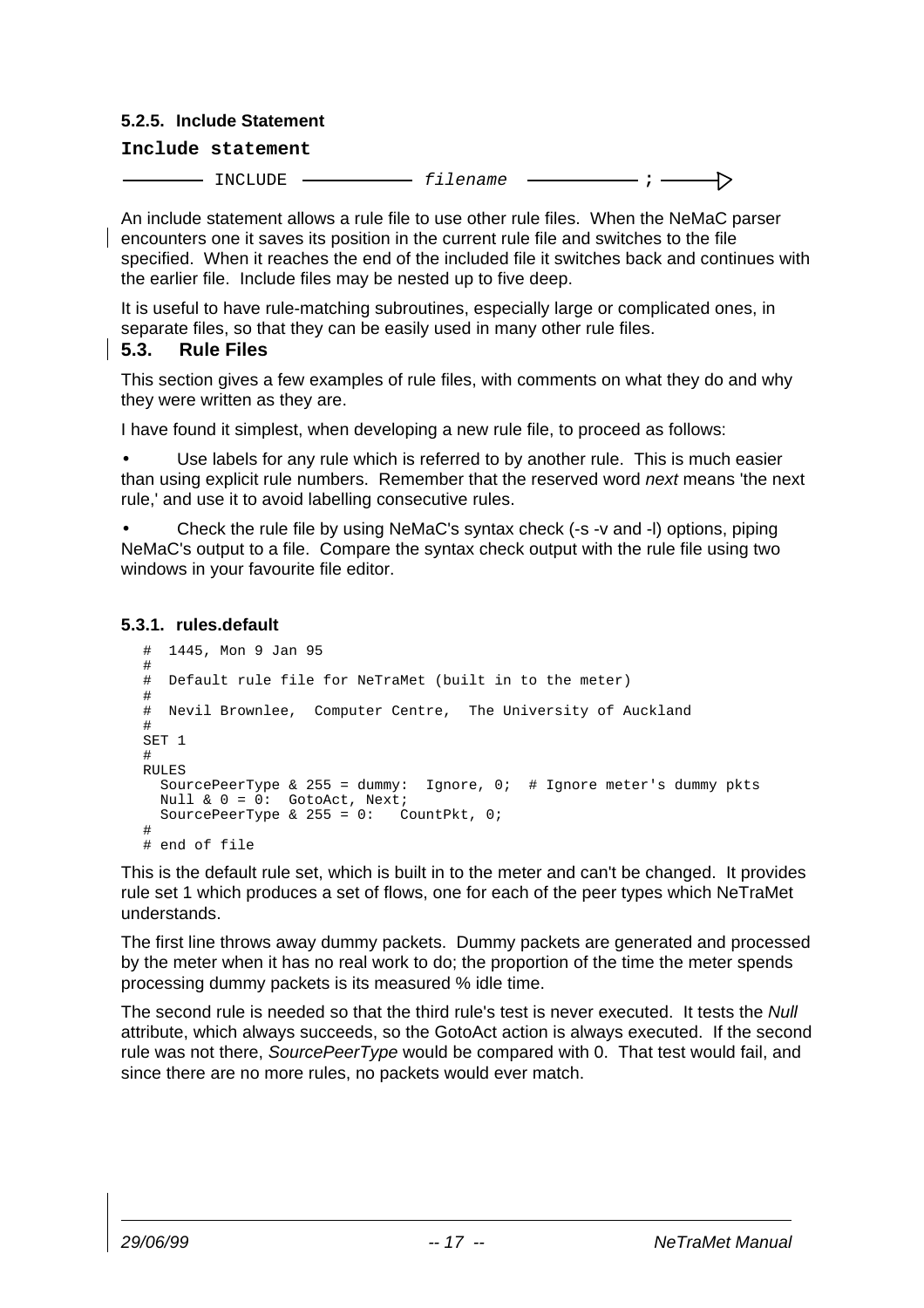#### **5.3.2. rules.sample**

```
# 1412, Thu 9 Feb 95
#
# Rule specification file to tally IP net <-> IP net,
# tally DECnet and Novell and aggregate EtherTalk
#
# Nevil Brownlee, Computer Centre, University of Auckland
#
SET 2
#
RULES
 SourcePeerType & 255 = IP: Pushto, IP_pkt;
  SourcePeerType & 255 = Novell: Pushto, Novell_pkt;
  SourcePeerType & 255 = EtherTalk: Pushto, Apple_pkt;<br>SourcePeerType & 255 = DECnet: Pushto, DEC_pkt;
  SourcePeerType & 255 = DECnet:
 Null & 0 = 0: 1gnore, 0;
```
The first part of this rule table determines the peer protocol type. IP, Novell, EtherTalk and DECnet packets cause the meter to push their SourcePeertype, then jump to their protocol's labelled group of rules. The last rule above Other protocols are discarded by the 'Ignore' rule.

```
IP_pkt:
  SourcePeerAddress & 192.0.0.0 = 192.0.0.0: Goto, low_C;<br>SourcePeerAddress & 192.0.0.0 = 128.0.0.0: Goto, low_B;<br>SourcePeerAddress & 192.0.0.0 = 64.0.0.0: Goto, low_A;
  SourcePeerAddress & 192.0.0.0 = 128.0.0.0:
  SourcePeerAddress & 192.0.0.0 = 64.0.0.0: Goto, low_A;<br>SourcePeerAddress & 192.0.0.0 = 0.0.0.0: Goto, low A;
  SourcePeerAddress & 192.0.0.0 = 0.0.0.0:<br>Null & 0 = 0:
                                                                      GotoAct, other;
low A:
   DestPeerAddress & 192.0.0.0 = 192.0.0.0: GotoAct, A_C;
  DestPeerAddress & 192.0.0.0 = 128.0.0.0: GotoAct, A_B;<br>DestPeerAddress & 192.0.0.0 = 64.0.0.0: GotoAct, A_A;
  DestPeerAddress & 192.0.0.0 = 64.0.0.0: GotoAct, A_A;<br>DestPeerAddress & 192.0.0.0 = 0.0.0.0: GotoAct, A_A;
  DestPeerAddress & 192.0.0.0 = 0.0.0.0:
  Null \& 0 = 0: GotoAct, other;
low_B:
  DestPeerAddress & 192.0.0.0 = 192.0.0.0: GotoAct, B_C;<br>DestPeerAddress & 192.0.0.0 = 128.0.0.0: GotoAct, B_B;
  DestPeerAddress & 192.0.0.0 = 128.0.0.0: GotoAct, B_B;<br>DestPeerAddress & 192.0.0.0 = 64.0.0.0: GotoAct, B_A;
  DestPeerAddress & 192.0.0.0 = 64.0.0.0:
   DestPeerAddress & 192.0.0.0 = 0.0.0.0: GotoAct, B_A;
  Null \& 0 = 0: GotoAct, other;
low C:
  DestPeerAddress & 192.0.0.0 = 192.0.0.0: GotoAct, C_C;<br>DestPeerAddress & 192.0.0.0 = 128.0.0.0: GotoAct, C_B;
  DestPeerAddress & 192.0.0.0 = 128.0.0.0:
   DestPeerAddress & 192.0.0.0 = 64.0.0.0: GotoAct, C_A;
  DestPeerAddress & 192.0.0.0 = 0.0.0.0: GotoAct, C_A;<br>Null & 0 = 0: GotoAct, othe
                                                               GotoAct, other;
```
This part of the rule table handles IP packets. The first two bits of the packet's source peer address are examined to decide whether it is class A, B or C. For each of these cases the first two bits of the destination peer address is tested to determine its address class. Each of the nine possible pairs of address classes causes a jump to a pair of rules (below) which pushes the packet's source and destination peer addresses. Any other addresses, such as multicast addresses, cause a jump to the rules labelled 'other,' where its full (32-bit) source and destination addresses are pushed. Once the source and destination addresses have been pushed, the rule labelled 'count\_pkt' counts the packet.

| other:            |                            |         |                          |  |
|-------------------|----------------------------|---------|--------------------------|--|
| SourcePeerAddress | $\& 255.255.255.255 = 0$ : |         | PushPkttoAct, Next;      |  |
| DestPeerAddress   | $\& 255.255.255.255 = 0$ : |         | PushPkttoAct, count_pkt; |  |
| а с:              |                            |         |                          |  |
| SourcePeerAddress | $\& 255.0.0.0$             | $= 0$ : | PushPkttoAct, Next;      |  |
| DestPeerAddress   | $\& 255.255.255.0 = 0$ :   |         | PushPkttoAct, count pkt; |  |
| A B:              |                            |         |                          |  |
| SourcePeerAddress | $\& 255.0.0.0$             | $= 0$ : | PushPkttoAct, Next;      |  |
| DestPeerAddress   | $\& 255.255.0.0$           | $= 0$ : | PushPkttoAct, count_pkt; |  |
| A A:              |                            |         |                          |  |
| SourcePeerAddress | $\& 255.0.0.0$             | $= 0$ : | PushPkttoAct, Next;      |  |
| DestPeerAddress   | $\& 255.0.0.0$             | $= 0$ : | PushPkttoAct, count_pkt; |  |
|                   |                            |         |                          |  |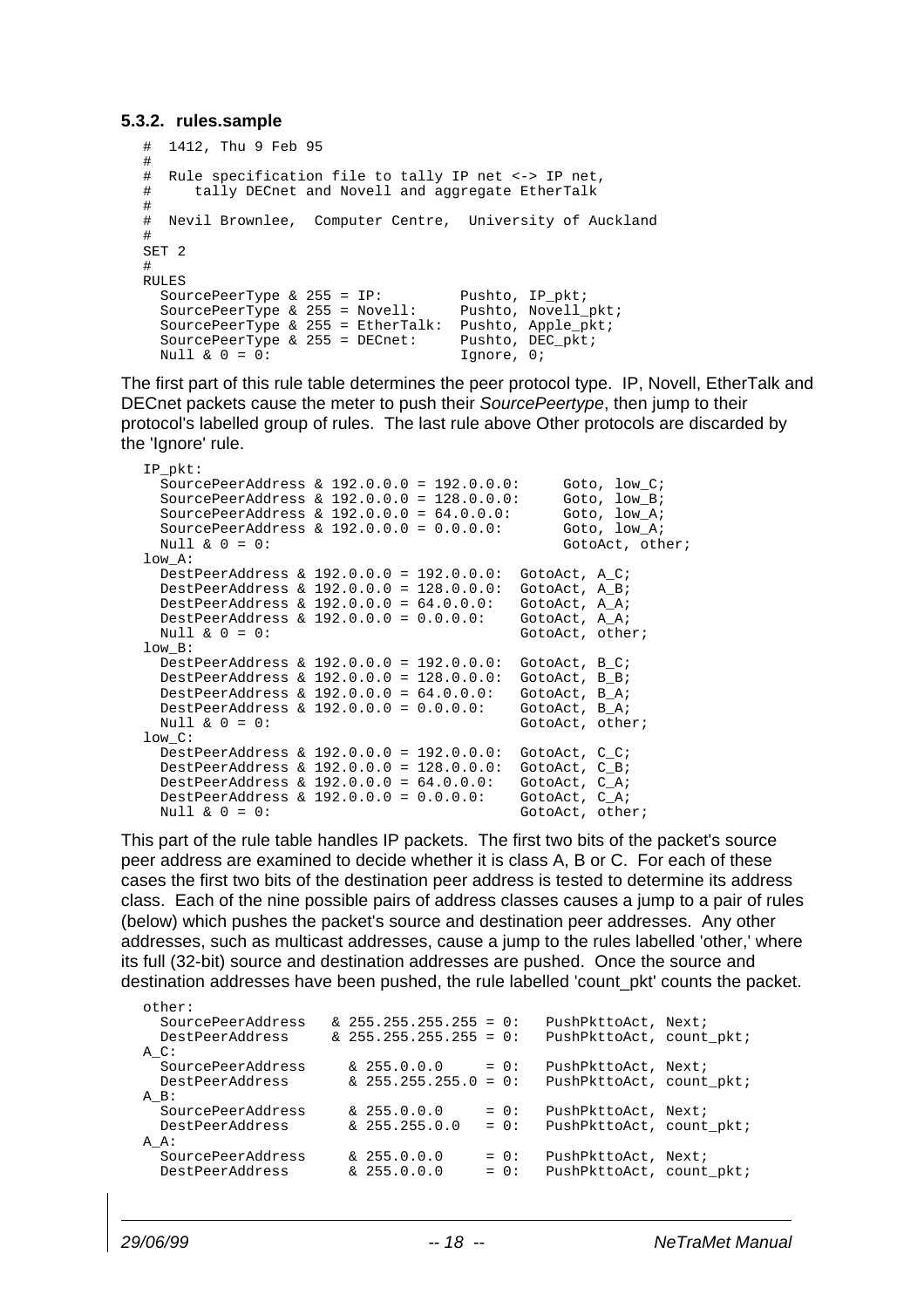| $B$ $C$ :                                                                      |                          |         |                          |
|--------------------------------------------------------------------------------|--------------------------|---------|--------------------------|
| SourcePeerAddress                                                              | $\& 255.255.0.0 = 0:$    |         | PushPkttoAct, Next;      |
| DestPeerAddress                                                                | $\& 255.255.255.0 = 0$ : |         | PushPkttoAct, count pkt; |
| B B:                                                                           |                          |         |                          |
| SourcePeerAddress                                                              | $\& 255.255.0.0$         | $= 0$ : | PushPkttoAct, Next;      |
| DestPeerAddress                                                                | $\& 255.255.0.0$         | $= 0$ : | PushPkttoAct, count pkt; |
| B A:                                                                           |                          |         |                          |
| SourcePeerAddress                                                              | $\& 255.255.0.0$         | $= 0$ : | PushPkttoAct, Next;      |
| DestPeerAddress                                                                | $\& 255.0.0.0$           | $= 0$ : | PushPkttoAct, count_pkt; |
| $C_{\rm C}$ :                                                                  |                          |         |                          |
| SourcePeerAddress                                                              | $\& 255.255.255.0 = 0$ : |         | PushPkttoAct, Next;      |
| DestPeerAddress                                                                | $\& 255.255.255.0 = 0$ : |         | PushPkttoAct, count_pkt; |
| $C$ B:                                                                         |                          |         |                          |
| SourcePeerAddress                                                              | $\& 255.255.255.0 = 0$ : |         | PushPkttoAct, Next;      |
| DestPeerAddress                                                                | & 255.255.0.0            | $= 0$ : | PushPkttoAct, count pkt; |
| $C A$ :                                                                        |                          |         |                          |
| SourcePeerAddress                                                              | $\& 255.255.255.0 = 0$ : |         | PushPkttoAct, Next;      |
| DestPeerAddress                                                                | & 255.0.0.0              | $= 0$ : | PushPkttoAct, count pkt; |
| #                                                                              |                          |         |                          |
| count_pkt:                                                                     |                          |         |                          |
| # Source and Dest Peer Address pushed above<br>Null & $0 = 0$ :<br>Count, $0;$ |                          |         |                          |

Note that the above rules make no attempt to impose any order on source and destination addresses. When a packet appears which is the first of a new traffic flow, its source will be the source for the flow.

```
Novell_pkt:
 SourcePeerAddress & 255.255.255.255 = 0: PushPktToAct, Next;
 DestPeerAddress & 255.255.255.255 = 0: CountPkt, 0;
#
Apple_pkt:
  Null \& 0 = 0: Count, 0; # No detail for Ethertalk
#
DEC_pkt:
  SourcePeerAddress & 255.255.255.0 = 0: PushPktToAct, Next;<br>DestPeerAddress & 255.255.255.0 = 0: CountPkt, 0;
                        \& 255.255.255.0 = 0: CountPkt, 0;
```
These actions aggregate EtherTalk and tally Novell and DECnet packets. The tallies push the entire peer address in each case. This instructs the meter to create flows for every possible pair of peer addresses.

```
STATISTICS
#
FORMAT FlowRuleSet FlowIndex FirstTime " "
    SourcePeerType SourcePeerAddress DestPeerAddress " "
                      " ToOctets FromOctets;
#
# end of file
```
The Format statement specifies the attributes to be collected from the meter. It uses double spaces to separate the attributes into four groups.

#### **5.3.3. rules.gateway**

```
# 1700, Wed 8 Feb 95
#
# Rule specification file to tally traffic to/from ccr1
#
# Nevil Brownlee, Computer Centre, University of Auckland
#
SET 3
#
RULES
  DestAdjacentAddress & FF-FF-FF-FF-FF-FF = AA-00-04-00-F4-ED:
     Goto, gateway;
 Null & 0 = 0: Retry, 0;
gateway:
  SourcePeerType & 255 = IP: Pushto, ip pkt;
 Null & 0 = 0: Ignore, 0;
#
ip_pkt:
   SourcePeerAddress & 255.255.0.0 = 130.216.0.0: Goto, low_C; # Auckland
```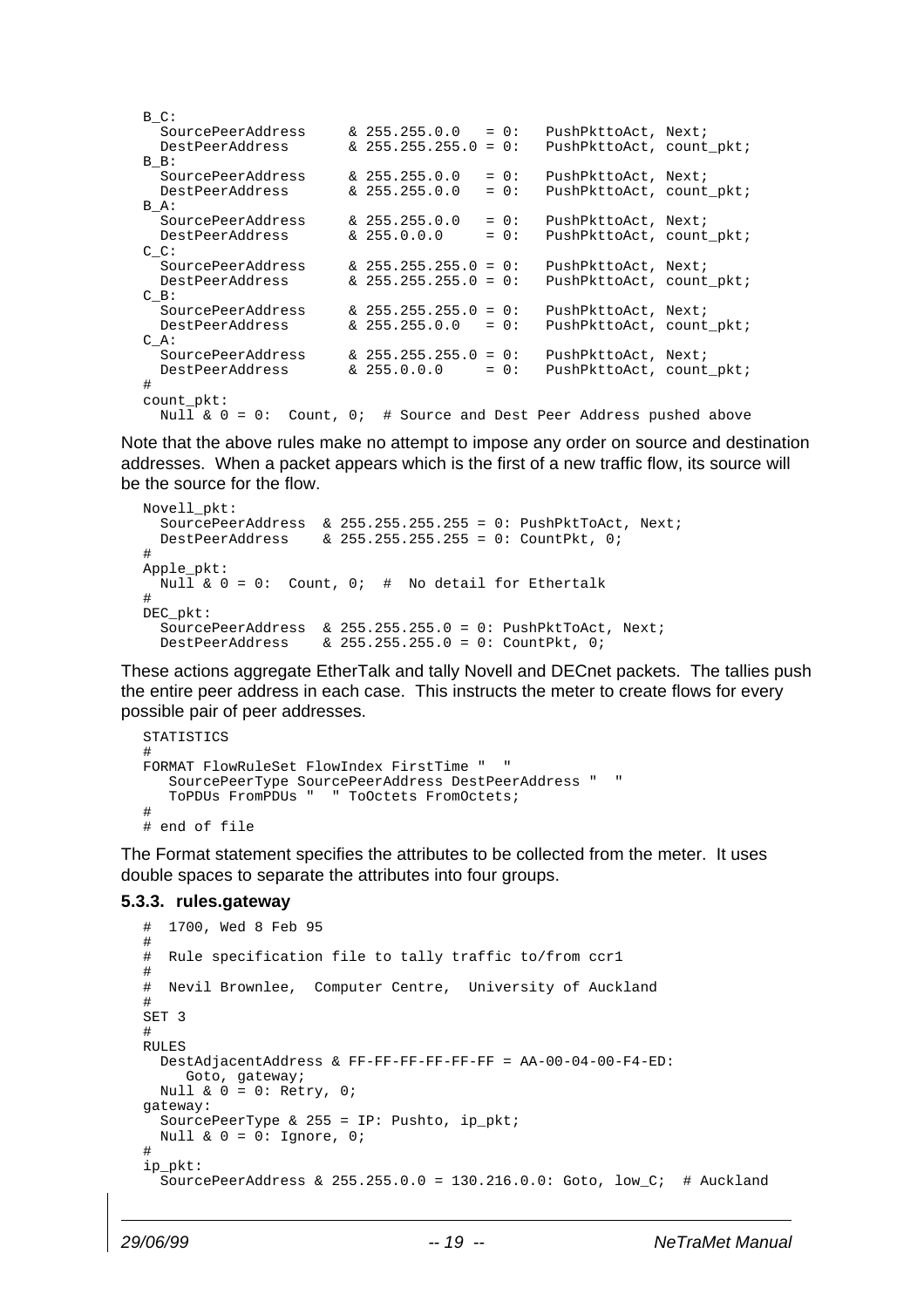```
 SourcePeerAddress & 192.0.0.0 = 192.0.0.0: Goto, low_C;
lowB: DestPeerAddress & 192.0.0.0 = 128.0.0.0: GotoAct, B_B;
  DestPeerAddress & 192.0.0.0 = 192.0.0.0: GotoAct, B_C;<br>Null & 0 = 0: GotoAct, B A;
                                                  GotoAct, B_A;
```
This rule set was intended for metering traffic through a gateway Ethernet, which had a router with Ethernet Ethernet address AA-00-04-00-F4-ED providing our connection to the Internet. The first rule above tests each packet's *DestAdjacentAddress* to see whether its destination is on the far side of the router. If it is, the rule labelled gateway will be tested next, otherwise the 'retry' rule is executed, allowing the meter to interchange source and destinations and try again. If the match fails on the second try the packet is ignored.

The rest of this rule file is very similar to rules.sample above.

#### **5.3.4. rules.broadcast**

```
# 1445, Wed 8 Feb 95
#
# Rule specification file to tally broadcast packets
#
# Nevil Brownlee, Computer Centre, University of Auckland
#
SET 4
#
RULES
  DestAdjacentAddress & FF-FF-FF-FF-FF-FF = FF-FF-FF-FF-FF-FF:
    GotoAct, broadcast;
  Null \& 0 = 0: Retry, 0; # Try other direction
```
This rule set looks for Ethernet broadcast packets, by testing their DestAdjacentAddress. Broadcasts are tallied using the group of rules labelled *broadcast* (see below).

The second rule is very important, and is needed because of the way count tables are handled. Consider an incoming packet. If the first matches it is a broadcast packet and is tallied. If this (broadcast) flow is already in the count table it is counted, and the job is done. If it's not, Count doesn't put it in immediately (because it may already be there with its source and destination swapped), and the match fails. The packet is matched again; but rule 1 and rule 2 both fail. In this situation the meter remembers that it was a count which caused the first failure so the match is tried a third time, this time forcing the count to add the flow.

|  | PushPkttoAct, Next;                                                                                                                                                                                                                       |
|--|-------------------------------------------------------------------------------------------------------------------------------------------------------------------------------------------------------------------------------------------|
|  | PushPkttoAct, Next;                                                                                                                                                                                                                       |
|  | PushPkttoAct, Next;                                                                                                                                                                                                                       |
|  | PushPkttoAct, Next;                                                                                                                                                                                                                       |
|  | PushPkttoAct, Next;                                                                                                                                                                                                                       |
|  | Count $Pkt, 0;$                                                                                                                                                                                                                           |
|  | & FF-FF-FF-FF-FF-FF = $0:$ PushPkttoAct, Next;<br>& FF-FF-FF-FF-FF-FF = 0: PushPkttoAct, Next;<br>$\& 255 = 0$ :<br>$\& 255.255.255.255 = 0$ :<br>$\& 255.255.255.255 = 0$ :<br>$\& 255 = 0:$<br>$\& 255.255 = 0$ :<br>$\& 255.255 = 0$ : |

This group of rules pushes all the *adjacent, peer* and *transport* addresses from the packet. Notice that since we don't want any of the tests to be performed (they would fail) we use the 'toAct' form of 'PushPkt.' The last rule pushed the DestTransAddress and counts the packet. This example demonstrates how to collect a large amount of detail without explicitly testing each required attribute.

IP protocols BOOTP (ports 67 and 68) and RIP (port 520) are common sources of IP broadcast packets. Remember that ARP is not an IP protocol, so NeTraMet will see ARP packets as 'other' packets.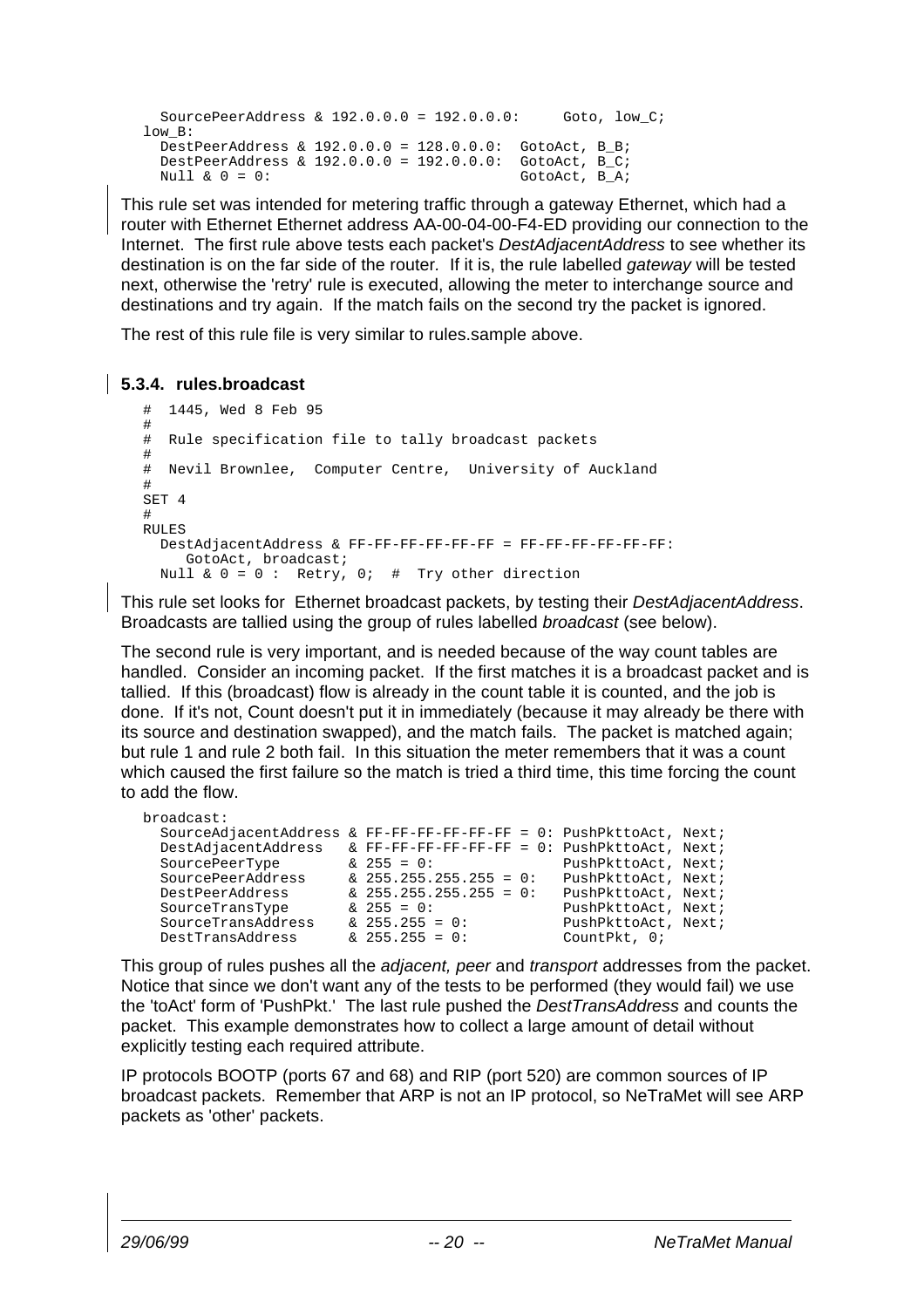#### **5.3.5. rules.ipport**

```
# 1240, Thu 9 Feb 95
#
# Rule specification file to tally IP packets by port nbr
#
# Nevil Brownlee, Computer Centre, University of Auckland
#
SET 5
#
RULES
  SourcePeerType & 255 = IP: Pushto, ip_pkt;<br>SourcePeerType & 255 = dummy: Ignore, 0; # I
                                   Ignore, 0: # Ignore meter's dummy pkts
 Null & 0 = 0: GotoAct, Next;
  SourcePeerType & 255 = 0: CountPkt, 0; # Count packet types
```
IP packets cause the meter to jump to the rule labelled  $ip\_pkt$ . Other packet types are counted by peer type; this is the same as the meter's default rule set (rules.default above). ip\_pkt:

```
SourceTransType & 255 = tcp: Pushto, tcp_udp;
  SourceTransType & 255 = ud\bar{p}: Pushto, tcp_udp;<br>SourceTransType & 255 = icmp: Pushto, c_trans_only;
  SourceTransType & 255 = icmp: Pushto, c_trans_only;<br>SourceTransType & 255 = ospf: Pushto, c trans only;
  SourceTransType & 255 = \text{ospf}:Null \& 0 = 0: GotoAct, t_bad; # Unknown transport type
#
tcp_udp: s_news:
   SourceTransAddress & 255.255 = nntp: PushtoAct, c_trans_source;
  DestTransAddress & 255.255 = nntp: GotoAct, s_news;
s_smtp:
  SourceTransAddress & 255.255 = \text{sntp:} PushtoAct, c_trans_source;
  DestTransAddress & 255.255 = smtp: GotoAct, s_smtp;
```
The transport type is tested first. TCP and UDP packets jump to the tcp\_udp label. ICMP and OSPF routing packets jump to c\_trans\_only, where they are tallied by transport type. Unknown packet types jump to  $t$  bad where all their attributes are tallied.

```
s_domain:
   SourceTransAddress & 255.255 = domain: PushtoAct, c_trans_source;
  DestTransAddress & 255.255 = domain: GotoAct, s_domain;
s_telnet:
  SourceTransAddress & 255.255 = telnet: PushtoAct, c_trans_source;<br>DestTransAddress & 255.255 = telnet: GotoAct, s telnet;
 DestTransAddress & 255.255 = telnet:
s_ftp_ctrl:
 SourceTransAddress & 255.255 = ftp: PushtoAct, c_trans_source;
  DestTransAddress & 255.255 = ftp: GotoAct, s_ftp_ctrl;
s_ftp_data:
   SourceTransAddress & 255.255 = ftpdata: PushtoAct, c_trans_source;
 DestTransAddress & 255.255 = ftpdata: GotoAct, s ftp data;
#
  Null & 0 = 0: GotoAct, t_bad; # 'Unusual' port
#
t_bad: # End of packet testing
  SourceTransAddress & 255.255 = 0: PushPkttoAct, Next;
  DestTransAddress & 255.255 = 0: PushPkttoAct, Next;
 SourceTransType & 255 = 0: CountPkt, 0;
c_trans_source: # SourceTransAddress already pushed
 SourceTransType & 255 = 0: CountPkt, 0;
c_trans_only:
 SourceTransType & 255 = 0: CountPkt, 0;
#
FORMAT FlowRuleSet FlowIndex FirstTime " "
   SourcePeerType
    SourceTransType SourceTransAddress DestTransAddress " "
   ToPDUs ToOctets FromPDUs FromOctets;
#
STATISTICS
#
# end of file
```
For each of the specified port types the *DestTransAddress* is tested. If the test succeeds, the DestTransAddress (IP port number) is pushed, and the packet is counted at c\_trans\_source.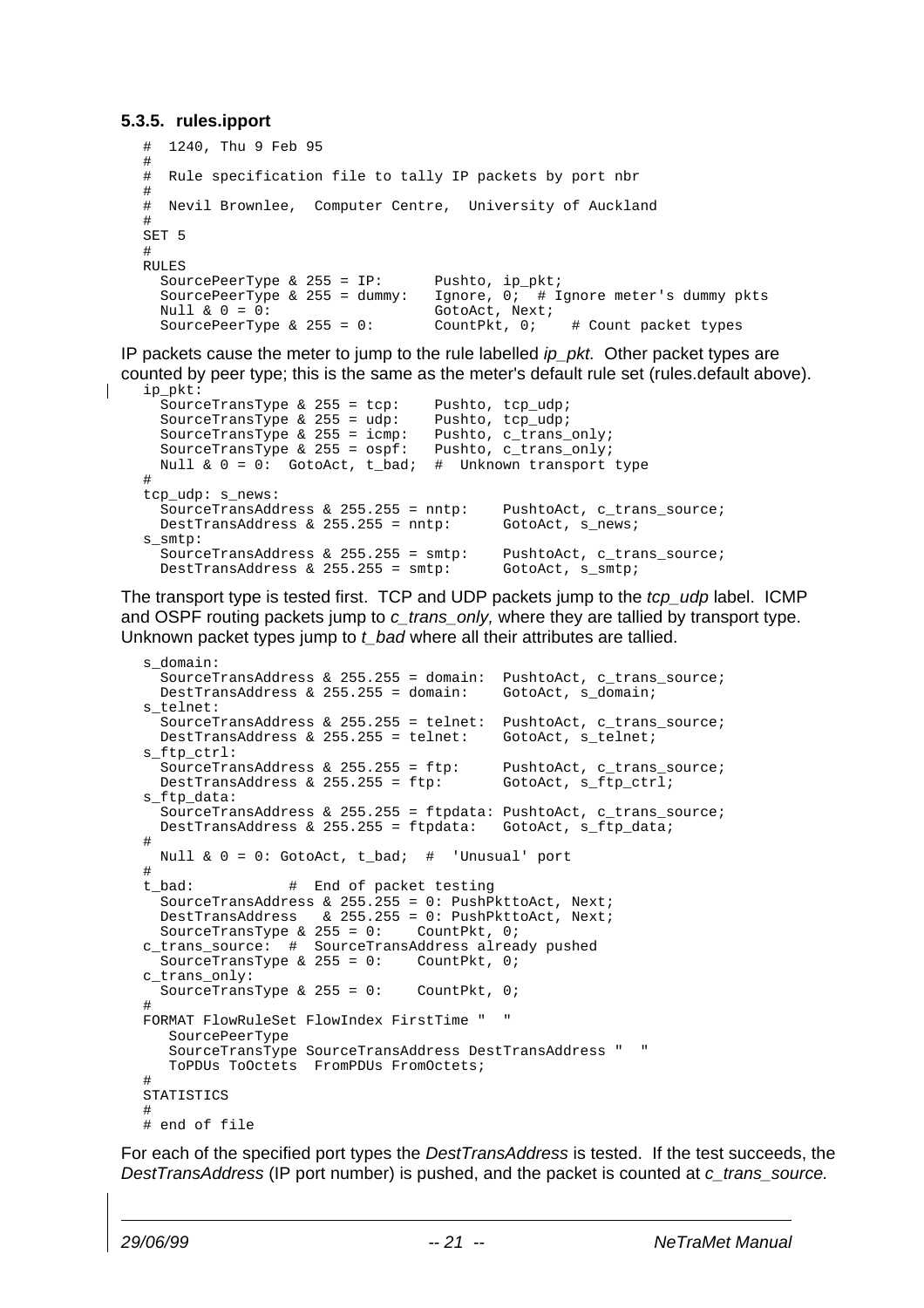If that fails, the SourceTransAddress is tested. Success there causes the preceding rule's action to be executed. The effect of this is to push the protocol's port number in SourceTransAddress, regardless of which direction the packet was travelling.

The overall effect of this rule set is to classify IP traffic into a small group of common traffic types by testing for their well-known port numbers.

#### **5.3.6. rules.manage**

```
# 1550, Thu 9 Feb 95
#
# Rule specification file to tally traffic for Auckland, using four
# groups of sites: UA-depts, Local, NZ and World
#
# Nevil Brownlee, Computer Centre, University of Auckland
#
SET 6
#
RULES
  SourcePeerType & 255 = IP: Pushto, IP_pkt;
  Null & 0 = 0: Ignore, 0; # Ignore other packet types
```
This rule set meters our gateway Ethernet, providing summary information about four groups of IP networks: Auckland University departments, locally-connected networks, New Zealand networks, and the rest of the world.

```
dest_local:
   v1 & 0 = SourcePeerAddress: AssignAct, Next;
   Null & 0 = 0: Gosub, Auckland_nets;
 Null & 0 = 0: Goto, c_pkt; # 1 Dept -> dept-local
 Null & 0 = 0: GotoAct, t_bad; # 2 UA, not in list of OK subnets -> UA-local
 Null & 0 = 0: Ignore, 0: # 3 Local -> Ignore local-local<br>Null & 0 = 0: Retry, 0: # 4 Not UA or local -> Want local
                        Retry, 0; # 4 Not UA or local -> Want local as source
#
dest_UA:
   SourcePeerAddress & 255.255.0.0 = 130.216.0.0: Ignore, 0; # Ignore UA-UA
  Null \& 0 = 0 : Retry, 0; # Want Auckland as source
#
IP_pkt:
  DestPeerAddress & 255.255.0.0 = 130.216.0.0: Pushto, dest_UA; # Auckland
   Null & 0 = 0: GotoAct, Next;
   v1 & 0 = DestPeerAddress: AssignAct, Next;
  Null & 0 = 0: Gosub, Auckland nets;
  Null \& 0 = 0:<br>
Null \& 0 = 0:<br>
Ignore, 0; # 2 dest UA
                               Ignore, 0; \# 2 dest UA
   Null & 0 = 0: GotoAct, dest_local; # 3 dest Local
#
   v1 & 0 = SourcePeerAddress: AssignAct, Next; # 4 dest NZ or world
 Null \& 0 = 0: Gosub, Auckland_nets;<br>Null \& 0 = 0: GotoAct, src_dept;<br>Null \& 0 = 0: GotoAct, t_bad;
Null & 0 = 0: GotoAct, src_dept; # 1 source Dept
Null & 0 = 0: GotoAct, t_bad; # 2 source UA, not an OK subnet
  Null \& 0 = 0: GotoAct, src\_local; # 3 source Local<br>Null \& 0 = 0: GotoAct, t bad; # 4 Not local, w
                         GotoAct, t_bad; # 4 Not local, unexpected transit
```
Once a packet has been identified as carrying IP, we reach label IP pkt. If its destination and source are both Auckland the packet is ignored. If its destination is Auckland but its source is not the match fails; this forces Auckland to be the source of a flow.

The subroutine Auckland nets is called to test the packet's destination. This returns 1,2,3 or 4 depending on which group the destination belongs to, and pushes the *DestPeerAddress* on the pattern stack.

If the destination is a locally-connected network control passes to Dest local, where Auckland nets is called again to determine the packet's source. Local-to-local packets are ignored, Auckland-to-local packets are counted (by going to c\_pkt) and packets with a local destination fail, forcing local nets to be the source for flows to nets other than Auckland.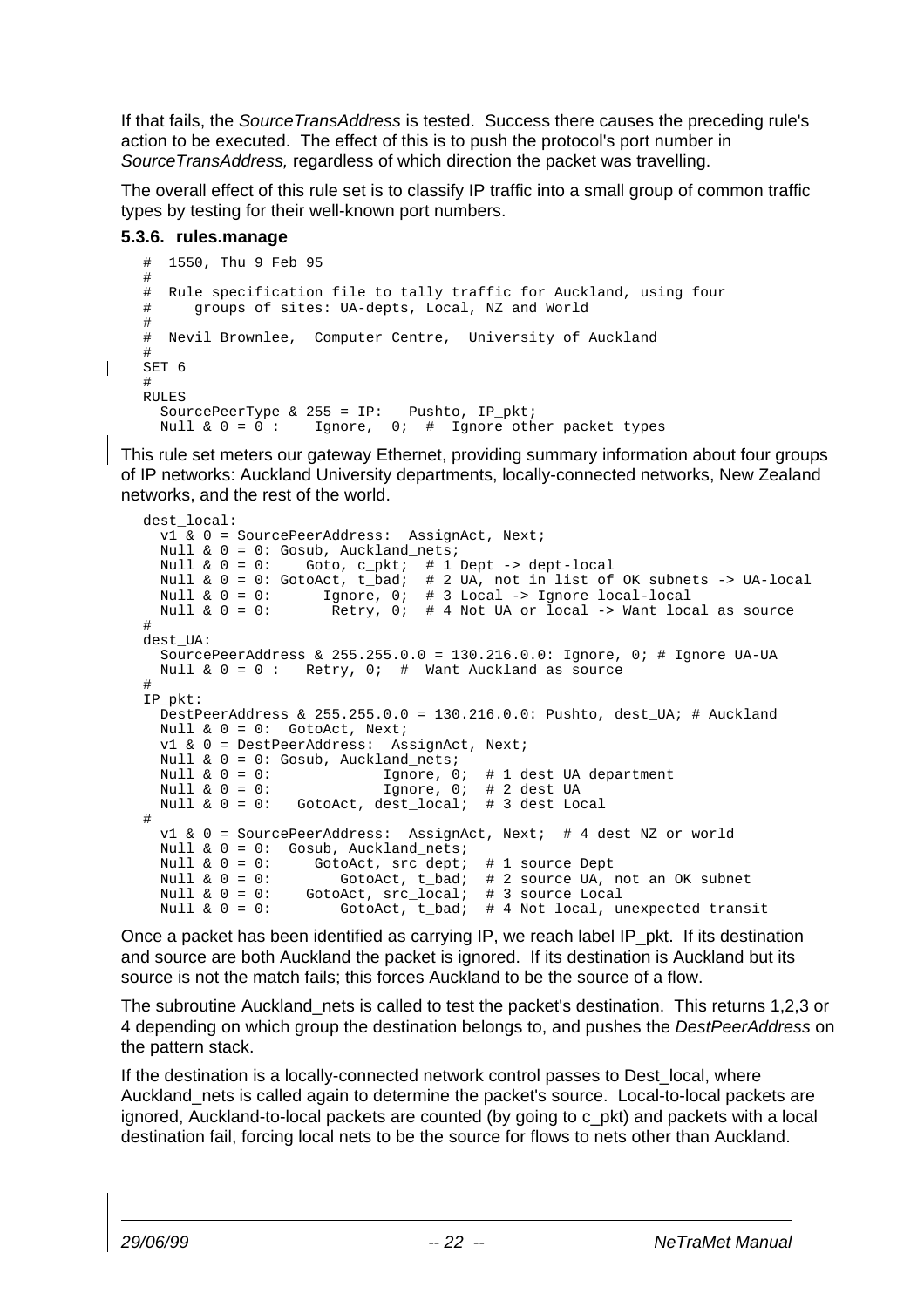```
src_dept:
  v1 & 0 = DestPeerAddress: AssignAct, Next;
   Null & 0 = 0: Gosub, Tuia_proximal;
  DestPeerAddress & 255.255.0 = 130.216.0 : Ignore, 0; # 1 Auckland<br>DestPeerAddress & 255.255.0 = 132.181.0 : Pushto, c_pkt; # 2 Canterbury<br>DestPeerAddress & 255.255.0 = 131.203.0 : Pushto, c_pkt; # 3 Gracefield<br>DestPeerAddr
  DestPeerAddress & 255.255.0 = 132.181.0DestPeerAddress & 255.255.0 = 131.203.0DestPerAddress & 255.255.0 = 141.158.0DestPeerAddress & 255.255.0 = 161.65.0 : Pushto, c_pkt; # 5 Lincoln CRI<br>DestPeerAddress & 255.255.0 = 130.123.0 : Pushto, c_pkt; # 6 Massey<br>DestPeerAddress & 255.255.0 = 130.00005 : Pushto, c_pkt; # 6 Massey
 DestPeerAddress & 255.255.0 = 130.123.0 : Pushto, c_pkt; # 6 Massey
 DestPeerAddress & 255.255.255 = 192.88.85 : Pushto, c_pkt; # 7 MoRST
  DestPeerAddress & 255.255.0 = 161.29.0 : Pushto, c_pkt; # 8 Mt Albert
   DestPeerAddress & 255.255.255 = 192.122.171: Pushto, c_pkt; # 9 Nat Lib
  DestPeerAddress & 255.255.255 = 192.84.253 : Pushto, c_pkt; # 10 Netway
   DestPeerAddress & 255.255.0 = 139.80.0 : Pushto, c_pkt; # 11 Otago
   DestPeerAddress & 255.255.0 = 160.4.0 : Pushto, c_pkt; # 12 Ruakura
DestPeerAddress & 255.255.255 = 202.12.76 : Pushto, c_pkt; # 13 Taranaki
 DestPeerAddress & 255.255.0 = 130.195.0 : Pushto, c_pkt; # 14 VUW
   DestPeerAddress & 255.255.0 = 130.217.0 : Pushto, c_pkt; # 15 Waikato
  DestPeerAddress & 255.255.255 = 192.111.102: Pushto, c_pkt; # 16 Wallaceville
  DestPeerAddress & 255.255.0 = 140.200.0 : Pushto, c_pkt; # 17 Tuia<br>DestPeerAddress & 255.0.0 = 253.0.0 : Pushto, c_pkt; # 18 Unco
  DestPeerAddress & 255.0.0 = 253.0.0 : Pushto, c_pkt; # 18 Unconnected<br>DestPeerAddress & 255.0.0 = 254.0.0 : Pushto, c_pkt; # 19 World
                                                     : Pushto, c_pkt; # 19 World
 #
src_local:
  v1 & 0 = DestPeerAddress: AssignAct, Next;
   Null & 0 = 0: Gosub, Tuia_proximal;
   DestPeerAddress & 255 = 252.0.0 : Pushto, c_pkt; # 1 Auckland
  DestPeerAddress & 255 = 252.0.0 : Pushto, c_pkt; # 2 Canterbury
  DestPeerAddress & 255 = 252.0.0 : Pushto, c_pkt; # 3 Gracefield<br>DestPeerAddress & 255 = 252.0.0 : Pushto, c_pkt; # 4 Invermay
  DestPeerAddress & 255 = 252.0.0 : Pushto, c_pkt; # 4 Invermay<br>DestPeerAddress & 255 = 252.0.0 : Pushto, c pkt; # 5 Lincoln CRI
  DestPeerAddress & 255 = 252.0.0 : Pushto, c_pkt; #
  DestPeerAddress & 255 = 252.0.0: Pushto, c_pkt; # 6 Massey
   DestPeerAddress & 255 = 252.0.0 : Pushto, c_pkt; # 7 MoRST
  DestPeerAddress & 255 = 252.0.0 : Pushto, c_pkt; # 8 Mt Albert<br>DestPeerAddress & 255 = 252.0.0 : Pushto, c_pkt; # 9 Nat Lib
  DestPeerAddress & 255 = 252.0.0 : Pushto, c_pkt; #
   DestPeerAddress & 255 = 252.0.0 : Pushto, c_pkt; # 10 Netway
  DestPeerAddress & 255 = 252.0.0 : Pushto, c<sub>P</sub>kt; # 11 Otago
  DestPeerAddress & 255 = 252.0.0 : Pushto, c_pkt; # 12 Ruakura
   DestPeerAddress & 255 = 252.0.0 : Pushto, c_pkt; # 13 Taranaki
   DestPeerAddress & 255 = 252.0.0 : Pushto, c_pkt; # 14 VUW
  DestPeerAddress & 255 = 252.0.0 : Pushto, c_pkt; # 15 Waikato
  DestPeerAddress & 255 = 252.0.0 : Pushto, c_pkt; # 16 Wallaceville
  DestPeerAddress & 255 = 253.0.0 : Pushto, c_pkt; # 18 Unconnected
  DestPeerAddress & 255 = 254.0.0 : Pushto, c pkt; # 19 World
  DestPeerAddress & 255.255 = 140.200: Pushto, c_pkt; # 17 Tuia
```
If the source is an Auckland department or a local network, subroutine Tuia\_proximal is called to determine whether the destination is a New Zealand net or not. Tuia\_proximal returns values from 1 to 19; for local sources the destination is reduced to either New Zealand (network 252.0.0.0) or World (network 254.0.0.0), but for Auckland departments the destination network (which is the gateway site to which it connects) is pushed onto the pattern stack..

c\_pkt: SourceTransType & 255 = tcp: Pushto, tcp\_udp;<br>SourceTransType & 255 = udp: Pushto, tcp\_udp; SourceTransType &  $255 = udp$ : SourceTransType & 255 = icmp: Pushto, c\_trans\_only; SourceTransType & 255 = ospf: Pushto, c\_trans\_only; Null & 0 = 0: GotoAct, t\_bad; # Unknown transport type # tcp\_udp: s\_news: SourceTransAddress & 255.255 = nntp: PushtoAct, c\_trans\_source;<br>DestTransAddress & 255.255 = nntp: GotoAct, s\_news; DestTransAddress &  $255.255 = n$ ntp: s\_smtp: SourceTransAddress & 255.255 = smtp: PushtoAct, c\_trans\_source; DestTransAddress & 255.255 = smtp: GotoAct, s\_smtp; s\_domain: SourceTransAddress & 255.255 = domain: PushtoAct, c\_trans\_source;<br>DestTransAddress & 255.255 = domain: GotoAct, s domain; DestTransAddress & 255.255 = domain: s telnet: SourceTransAddress & 255.255 = telnet: PushtoAct, c\_trans\_source;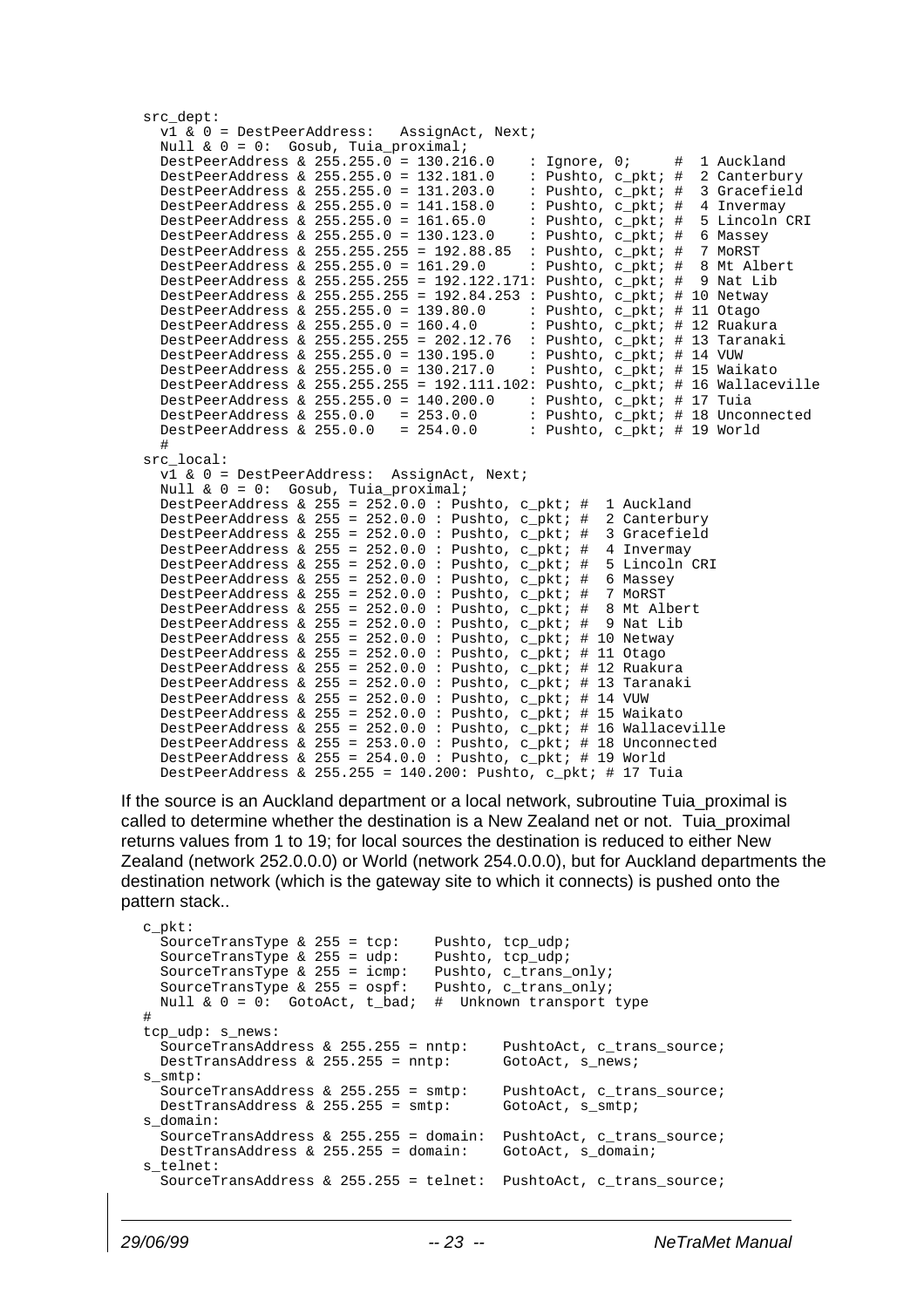```
 DestTransAddress & 255.255 = telnet: GotoAct, s_telnet;
s_ftp_ctrl:
  SourceTransAddress & 255.255 = ftp: PushtoAct, c_trans_source;<br>DestTransAddress & 255.255 = ftp: GotoAct, s_ftp_ctrl;
  DestTransAddress & 255.255 = ftp:
s ftp data:
  SourceTransAddress & 255.255 = ftpdata: PushtoAct, c_trans_source;<br>DestTransAddress & 255.255 = ftpdata: GotoAct, s_ftp_data;
  DestTransAddress & 255.255 = ftpdata:
#
  Null \& 0 = 0: GotoAct, t_bad; # 'Unusual' port
#<br>t bad:
                    # End of packet testing
  SourceTransAddress & 255.255 = 0: PushPkttoAct, Next;
   DestTransAddress & 255.255 = 0: PushPkttoAct, Next;
  SourceTransType & 255 = 0: CountPkt, 0;
c_trans_source: # SourceTransAddress already pushed<br>SourceTransType & 255 = 0: CountPkt, 0;
  SourceTransType & 255 = 0:
c_trans_only:
  SourceTransType & 255 = 0: CountPkt, 0;
```
The rules starting at c\_pkt test the transport attributes of IP packets, so as to count separately various types of traffic. ICMP packets are tested for and counted first. News, Mail, Domain and Telnet packets are identified by their port number as either source or destination; transport type is not tested, so these may be either UDP or TCP.

Any packets which don't belong to the categories of interest above are tallied by the t bad action.

```
# Auckland local nets
#
Auckland_nets:
   v1 & 255.255.255.0 = 130.216.1.0 : PushtoAct, A_dept; # Computer Centre
 v1 & 255.255.255.0 = 130.216.3.0 : PushtoAct, A_dept; # Auckland DMZ
 v1 & 255.255.255.0 = 130.216.5.0 : PushtoAct, A_dept; # Eng Science
   v1 & 255.255.255.0 = 130.216.7.0 : PushtoAct, A_dept; # Physics
 v1 & 255.255.255.0 = 130.216.11.0 : PushtoAct, A_dept; # Medical School
 v1 & 255.255.255.0 = 130.216.12.0 : PushtoAct, A_dept; # Pharmacology
 v1 & 255.255.255.0 = 130.216.14.0 : PushtoAct, A_dept; # Commerce
  v1 & 255.255.255.0 = 130.216.15.0 : PushtoAct, \overline{A}_{def} : # Mathematics v1 & 255.255.255.0 = 130.216.21.0 : PushtoAct, \overline{A}_{def} : # Chemistry
 v1 & 255.255.255.0 = 130.216.21.0 : PushtoAct, A_dept; # Chemistry
 v1 & 255.255.255.0 = 130.216.26.0 : PushtoAct, A_dept; # S.B.S.
  v1 & 255.255.255.0 = 130.216.33.0 : PushtoAct, A_dept; # Computer Science<br>v1 & 255.255.255.0 = 130.216.34.0 : PushtoAct, A_dept; # Computer Science
                                             v1 & 255.255.255.0 = 130.216.34.0 : PushtoAct, A_dept; # Computer Science
  v1 & 255.255.255.0 = 130.216.73.0#
   v1 & 255.255.255.0 = 192.156.165.0 : PushtoAct, A_local; # DECUSLINK
   v1 & 255.255.255.0 = 192.251.230.0 : PushtoAct, A_local; # CLEARFIELD
   v1 & 255.255.255.0 = 202.12.104.0 : PushtoAct, A_local; # DSE
  v1 & 255.255.255.0 = 202.12.105.0 : PushtoAct, A_local; # FPNET<br>v1 & 255.255.255.0 = 202.14.100.0 : PushtoAct, A_local; # STATUS<br>v1 & 255.255.255.0 = 202.14.102.0 : PushtoAct, A_local; # KCBBS
  v1 & 255.255.255.0 = 202.14.100.0
  v1 & 255.255.255.0 = 202.14.102.0 : PushtoAct, A local; # KCBBS
   v1 & 255.255.255.0 = 202.14.216.0 : PushtoAct, A_local; # MANUKAU
  v1 & 255.255.255.0 = 202.14.217.0 : PushtoAct, A_local; # MALEFICARUM<br>v1 & 255.255.255.0 = 202.14.252.0 : PushtoAct, A_local; # NETBLK-CRAYCOM
  v1 & 255.255.255.0 = 202.14.252.0<br>v1 & 255.255.255.0 = 202.14.253.0
                                            : PushtoAct, A_local; # NETBLK-CRAYCOM
   v1 & 255.255.255.0 = 202.14.254.0 : PushtoAct, A_local; # NETBLK-CRAYCOM
#
  v1 & 255.255.0.0 = 156.62.0.0 : PushtoAct, A_local; # ATINET<br>v1 & 255.255.0.0 = 130.216.0.0 : Return, 2; # University of
                                            : Return, 2i \# University of Auckland
#
 Null & 0 = 0 : Return, 4; # Not dept or local
#
A_dept:<br>Null & 0 = 0R_{\text{return}}, 1; # UofA department
#
A_local:
  Null & 0 = 0 : Return, 3; # Auckland local
#
# NZ nets (checked by traceroute from Auckland), Tue 19 Oct 93
#
# 132.160.0.0 PACCOM
# 140.200.0.0 KAWAIHIKO
```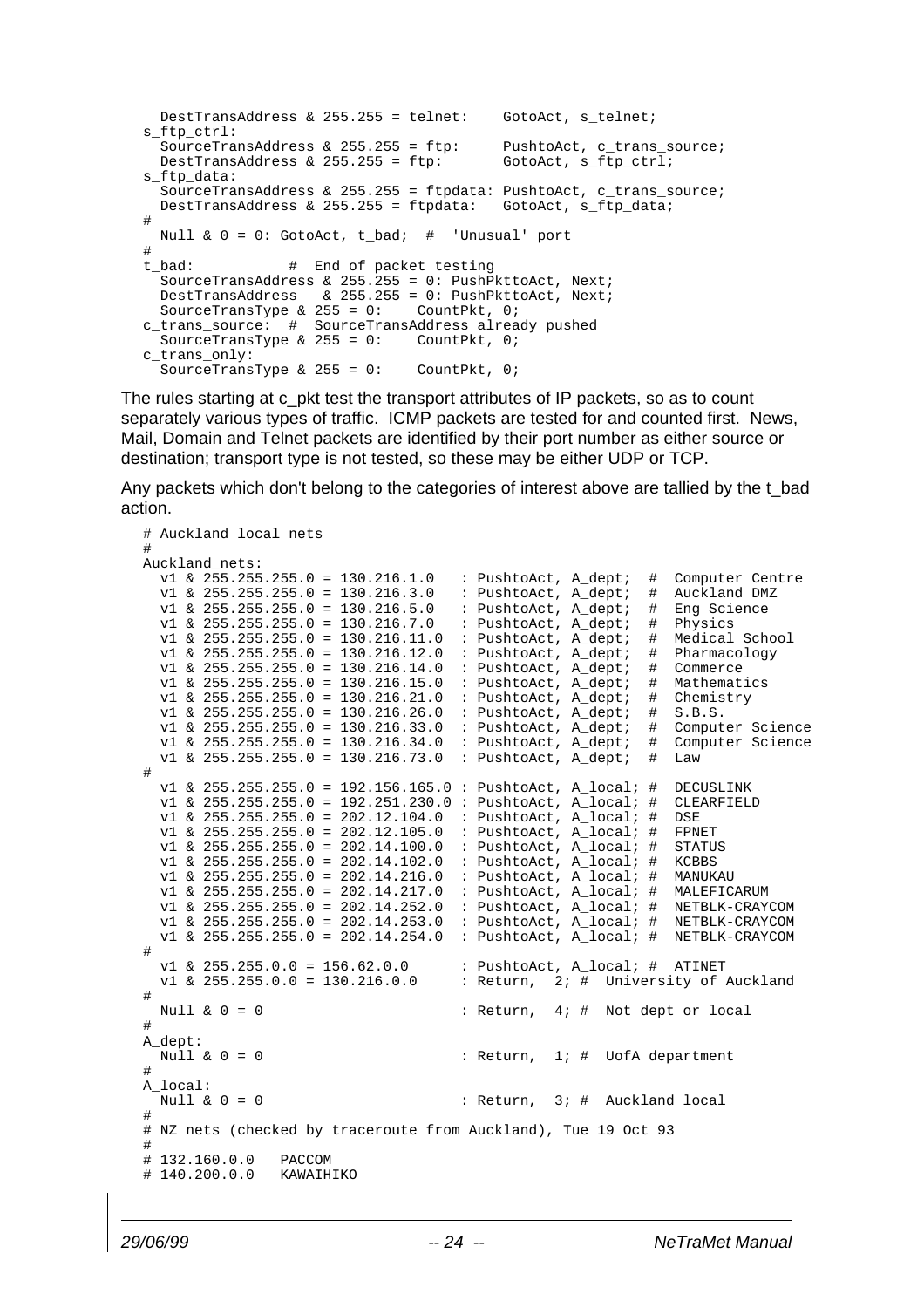```
#
# Class B nets
#
Tuia_proximal: # Auckland B<br>v1 & 255.255.0.0 = 130.216.0.0 : Return, 1; # AUCKLAND<br>v1 & 255.255.0.0 = 156.62.0.0 : Return, 1; # ATINET
   v1 & 255.255.0.0 = 130.216.0.0 : Return,<br>v1 & 255.255.0.0 = 156.62.0.0 : Return,
   v1 & 255.255.0.0 = 156.62.0.0Canterbury B
  v1 & 255.255.0.0 = 132.181.0.0 : Return, 2; # CANTERBURY<br>v1 & 255.255.0.0 = 138.75.0.0 : Return, 2; # LINCOLN-LAN-1
  v1 & 255.255.0.0 = 138.75.0.0v1 & 255.255.0.0 = 153.111.0.0 : Return, 2i \# CCCNET2<br>v1 & 255.255.0.0 = 165.84.0.0 : Return, 2i \# CHCHPOL
                                                    : Return, 2; # CHCHPOLY-NET
 . . . . . . . . . . . .
# Class C nets
                                                               Auckland C
  v1 & 255.255.255.0 = 192.156.165.0: Return, 1; # DECUSLINK<br>v1 & 255.255.255.0 = 192.251.230.0: Return, 1; # CLEARFIELD<br>v1 & 255.255.255.0 = 202.12.104.0 : Return, 1; # DSE
  v1 & 255.255.255.0 = 192.251.230.0: Return, 1; #<br>v1 & 255.255.255.0 = 202.12.104.0 : Return, 1; #<br>v1 & 255.255.255.0 = 202.12.104.0 : Return, 1; #
   v1 & 255.255.255.0 = 202.12.104.0 : Return, 1; # DSE<br>v1 & 255.255.255.0 = 202.12.105.0 : Return, 1; # FPNET
  v1 & 255.255.255.0 = 202.12.105.0 : Return, 1; # FPNET<br>v1 & 255.255.255.0 = 202.14.100.0 : Return, 1; # STATUS
   v1 & 255.255.255.0 = 202.14.100.0 : Return, 1; # v1 & 255.255.255.0 = 202.14.102.0 : Return, 1; #
   v1 & 255.255.255.0 = 202.14.102.0 : Return, 1; # KCBBSv1 & 255.255.255.0 = 202.14.216.0 : Return, 1; # MANUKAU<br>v1 & 255.255.255.0 = 202.14.217.0 : Return, 1; # MALEFIC
   v1 & 255.255.255.0 = 202.14.217.0 : Return, 1; # MALEFICARUM
 v1 & 255.255.255.0 = 202.14.252.0 : Return, 1; # NETBLK-CRAYCOM
 v1 & 255.255.255.0 = 202.14.253.0 : Return, 1; # NETBLK-CRAYCOM
   v1 & 255.255.255.0 = 202.14.254.0 : Return, 1; # NETBLK-CRAYCOM
# Canterbury C<br>v1 & 255, 255, 255, 0 = 192, 73, 21, 0 : Return, 2; # TUIA-DSIR-1
   v1 & 255.255.255.0 = 192.73.21.0 : Return, 2; # TUIA-D;<br>v1 & 255.255.255.0 = 192.101.16.0 : Return, 2; # CHMEDS
  v1 & 255.255.255.0 = 192.101.16.0 : Return, 2; #
    v1 & 255.255.255.0 = 192.122.180.0: Return, 2; # WAIRCNET
. The simulation of the simulation of the simulation of the simulation of the simulation of the simulation of the simulation of the simulation of the simulation of the simulation of the simulation of the simulation of the
   v1 & 255.255.255.0 = 202.20.76.0 : Return, 18; # SANS<br>v1 & 255.255.255.0 = 202.20.102.0 : Return, 18; # AGCTRL
 v1 & 255.255.255.0 = 202.20.102.0 : Return, 18; # AGCTRL
 v1 & 255.255.255.0 = 202.20.103.0 : Return, 18; # AGLINC
    v1 & 255.255.255.0 = 202.20.104.0 : Return, 18; # AGGRASS
#
  Null & 0 = 0 : Return, 19; # Not an NZ net
#
FORMAT FlowRuleSet FlowIndex FirstTime " "
     SourcePeerType SourcePeerAddress DestPeerAddress " "
     SourceTransType SourceTransAddress DestTransAddress " "
     ToPDUs FromPDUs " " ToOctets FromOctets;
#
STATISTICS # Collect meter statistics
#
# end of file
```
The Format statement specifies the attributes to be collected. These include the transport addresses, allowing for analysis of the traffic by IP service. The meter's performance statistics will also be collected.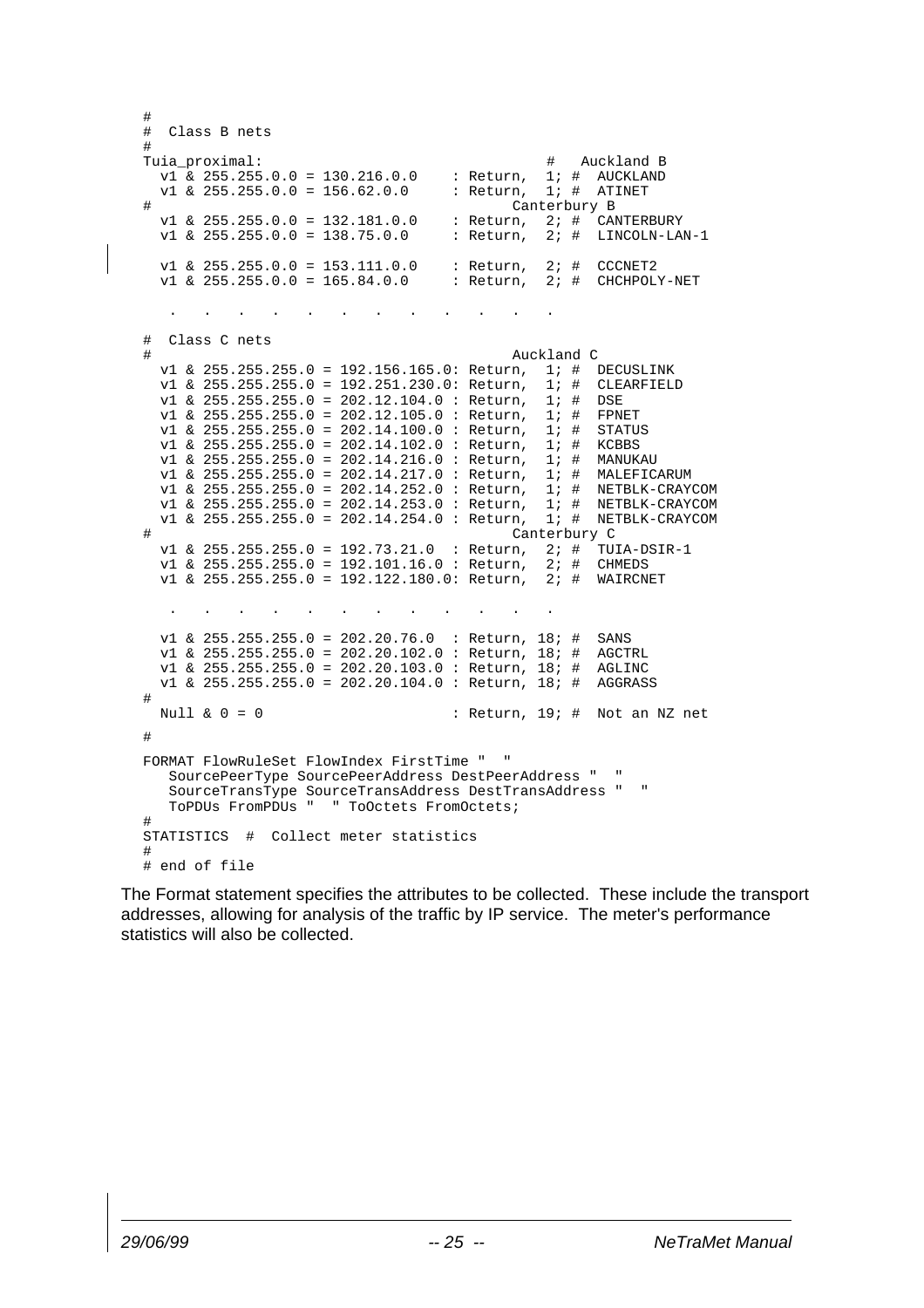#### **5.3.7. rules.lan**

```
# 1705, Thu 9 Feb 95
#
# Rule specification file to tally Local Area Network traffic
#
# Nevil Brownlee, Computer Centre, University of Auckland
#
SET 7
#
RULES
  SourcePeerType & 255 = IP: PushtoAct, IP_pkt;<br>SourcePeerType & 255 = Novell: PushtoAct, Novell_pkt;
  SourcePeerType & 255 = Novell:
   SourcePeerType & 255 = EtherTalk: PushtoAct, Apple_pkt;
  SourcePeerType & 255 = DECnet: PushtoAct, DEC_pkt;<br>Null & 0 = 0: Tenore, 0;
  Null & 0 = 0:
#
IP_pkt: # Tally IP traffic by (Class C) subnet
  SourcePeerAddress & 255.255.255.0 = 0: PushPktToAct, Next;<br>DestPeerAddress & 255.255.255.0 = 0: CountPkt, 0;
                      \& 255.255.255.0 = 0: CountPkt, 0;
#
Novell_pkt: # Tally Novell traffic by network number and port
 SourcePeerAddress & 255.255.255.255 = 0: PushPktToAct, Next;
 DestPeerAddress & 255.255.255.255 = 0: PushPktToAct, Next;
  SourceTransAddress & 255.255 = 0: PushPktToAct, Next;
  DestTransAddress & 255.255 = 0: PushPktToAct, Next;<br>SourceTransType & 255 = 0: CountPkt, 0;
 SourceTransType & 255
#
DEC_pkt:
  SourceTransType & 255 = 38: PushtoAct, DEC_hosts;
  SourceTransType & 255 = 6: PushtoAct, DEC_hosts;
  SourceTransType & 255 = 46: PushtoAct, DEC_hosts;
   SourceTransType & 255 = 14: PushtoAct, DEC_hosts;
#
  Null \& 0 = 0: GotoAct, Next # Tally DECnet non-data packets by type
 SourceTransType & 255 = 0: CountPkt, 0;
#
DEC_hosts: \qquad # Tally DECnet data by host
  SourcePeerAddress & 255.255.255 = 0: PushPkttoAct, Next;
   DestPeerAddress & 255.255.255 = 0: CountPkt, 0;
#
Apple_pkt:
  SourceTransType & 255 = 3: PushtoAct, Apple hosts;
  Null \& 0 = 0: GotoAct, Next # Tally EtherTalk by DDP type
  SourceTransType & 255 = 0: CountPkt, 0:#
Apple_hosts: # Tally EtherTalk data by host
  SourcePeerAddress & 255.255.255 = 0: PushPkttoAct, Next;
   DestPeerAddress & 255.255.255 = 0: CountPkt, 0;
#
STATISTICS
#
FORMAT FlowRuleSet FlowIndex FirstTime " "
    SourcePeerType SourcePeerAddress DestPeerAddress " "
    SourceTransType SourceTransAddress DestTransAddress " "
                      " ToOctets FromOctets;
#
# end of file
```
This rule set meters traffic on a busy Local Area Network. It attempts to tally each of four protocols by transport type so as to measure the amount of traffic flowing for each of these. In addition data transport flows are tallied by peer address pairs so as to determine which pairs of hosts generate the greatest proportion of total network traffic.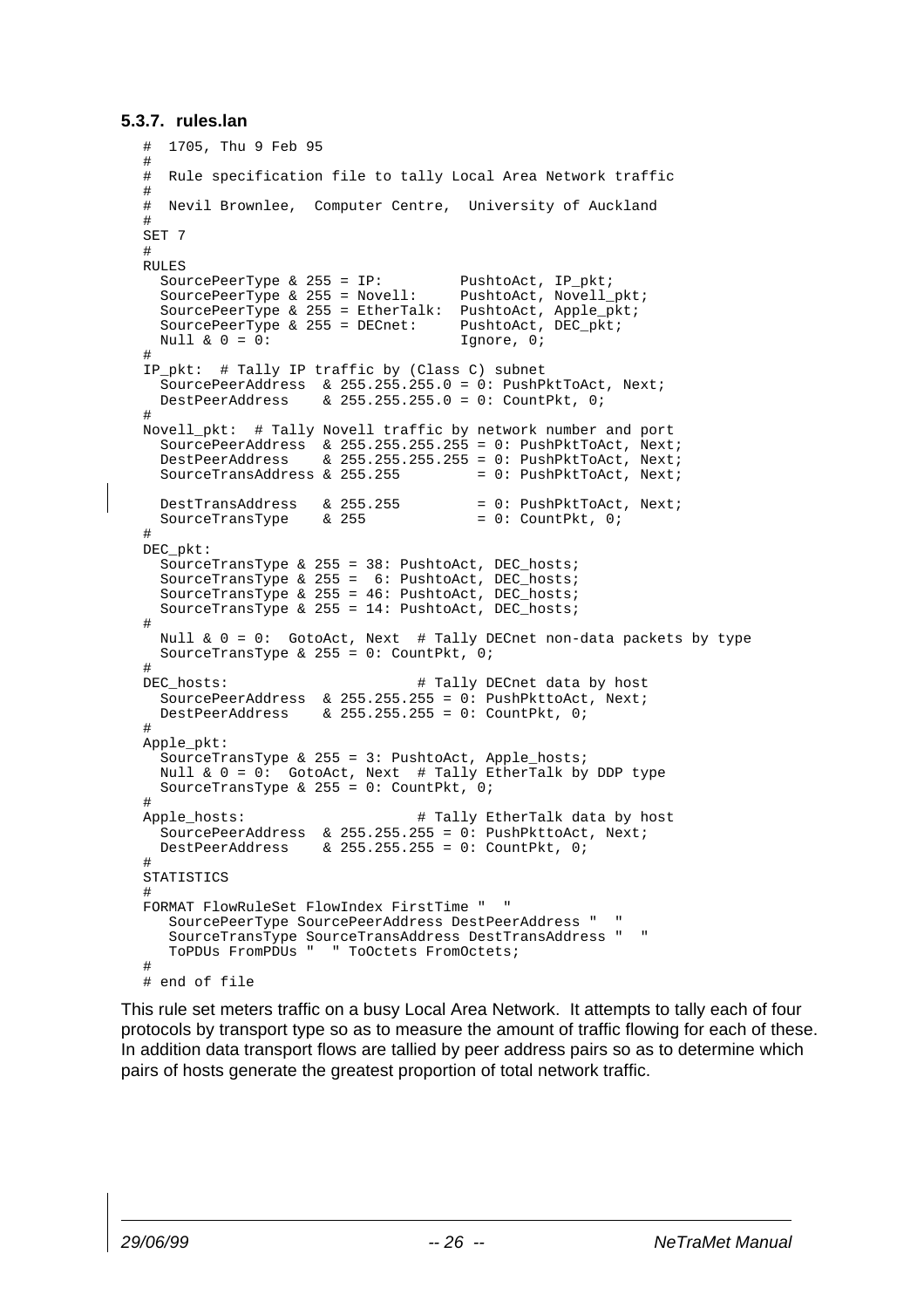## **6. NeMaC Users' Guide**

### **6.1. Overview of NeMaC**

NeMaC is a combined manager and collector for the NeTraMet meter. It is a simple Unix program, written in a simple and straightforward way. It is intended to provide control for NeTraMet, so as to make the initial NeTraMet implementation a useful and effective monitoring tool. Later versions will make the coding more elegant, add more features and so on.

If only one meter is to be controlled, all the arguments can be placed on the command line, which is useful when testing new meters and/or rule files. If several meters are to be controlled, default values for the options can be specified on the command line, and the particular parameter values required for each meter can be specified by records in a configuration file.

While NeMaC is running it produces a log file, recording any unusual events observed for any of the meters being controlled. The name of this log file is NeMaC.log.nnn, where nnn is a sequence number starting from 001. When NeMaC starts it scans the current directory for NeMaC log files, then uses the next available sequence number. In this way the log files are preserved through successive runs of NeMaC.

In the same way, when NeMaC starts controlling a meter it opens a 'flows' file. The name of this file is meter-name.flows.nnn. 'meter-name' is the name used to reach the meter via IP; it may be an IP address (e.g. 130.216.234.234) or a host name (provided NeMaC can get its address from a name server). For example the third run of NeMaC controlling meter 130.216.234.234 would produce a flows file called 130.216.234.234.flows.003.

### **6.2. Command Line Options**

NeMaC's command line options are specified as usual, i.e. each option starts with a hyphen, a letter indicating the options, then any parameters required by the option.

If NeMaC is invoked without any options, it will display a summary of the available options.

The options are:

| -b mibfile Gives the name of the MIB file. Default is to read mib.txt from the |
|--------------------------------------------------------------------------------|
| current directory, or the file specified by the MIBTXT environment             |
| variable.                                                                      |

- **-c nnn** Specifies the required collection interval in seconds. If nnn is zero NeMaC will download rule file(s) to the meter, then exit without collecting any flow data.
- **-e rulefile** Gives the name of a rule file to be read, downloaded to one or more meters and set up to be those meter's standbyy rule set. Configuration file records may override this for individual meters.
- **-f cfgfile** Gives the name of NeMaC's configuration file, i.e. the file it will read to determine which meters will be managed and have flow data collected from them. Its default name is NeMaC.cfg.
- **-g sss** Specifies NeTraMet's garbage collection interval in seconds.
- **-h pp** Sets NeTraMet's HighWaterMark as a percentage of the available flow space, for each manager task, i.e. for every configuration file record.. NeTraMet's default value is 0% - the meter does not test for high water.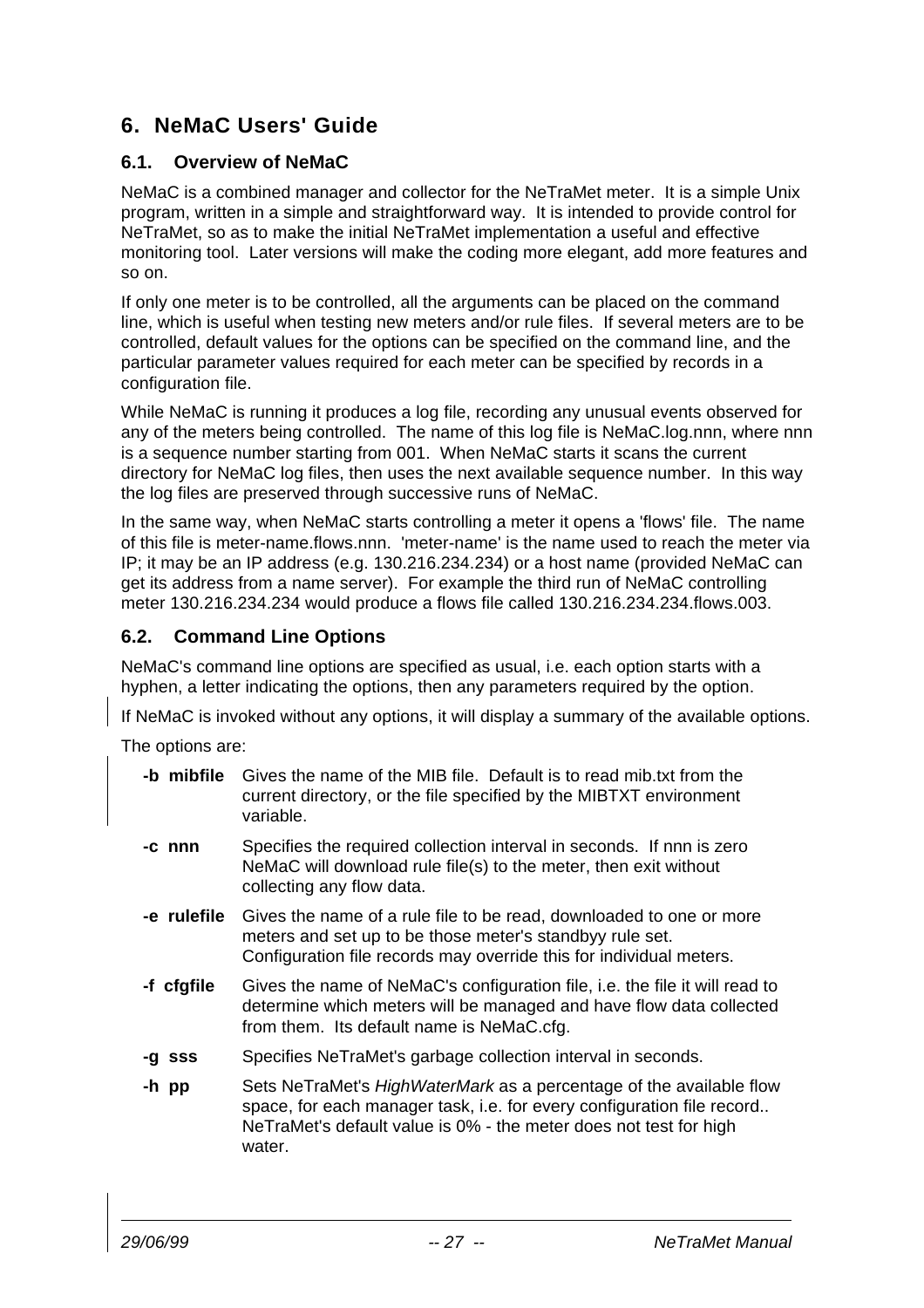| -i sss      | Specifies NeTraMet's Inactivity Timeout interval in seconds.<br>NeTraMet's default value is 600 seconds.                                                                                                                                                                                      |
|-------------|-----------------------------------------------------------------------------------------------------------------------------------------------------------------------------------------------------------------------------------------------------------------------------------------------|
| -k nnn      | Specifies the required keepalive interval in seconds. Every nnn<br>seconds NeMaC will check that the specified meter is running. If it<br>has restarted, NeMaC will download the rule file to it.                                                                                             |
| -1          | Requests NeMaC to list the rule file(s) as they are processed.                                                                                                                                                                                                                                |
| -m .ppp     | Specifies the UDP port to use for communication with the NeTraMet<br>meter. By default this is port 161 (SNMP).                                                                                                                                                                               |
| -o pp       | Sets NeTraMet's FloodMark as a percentage of the available flow<br>space. NeTraMet's default value is 95%.                                                                                                                                                                                    |
| -p          | For each collection flow data files (as well as log files) will be opened,<br>data appended to them, then they will be closed. If you move or<br>rename a closed flow data file a new one (with the old name) will be<br>created by the next collection. This is a superset of the -P option. |
|             | This is an alternative to using NeMaC's older 'flag file' method.                                                                                                                                                                                                                             |
|             | Still another alternative is to send a SIGUSR1 signal; this will cause<br>NeMaC to start a new flow data file                                                                                                                                                                                 |
| -r rulefile | Gives the name of a rule file to be read and downloaded to one or<br>more meters. Configuration file records may override this for<br>individual meters.                                                                                                                                      |
| -S          | Tells NeMaC that the rule file is to be read and checked for syntax,<br>but not downloaded to a meter.                                                                                                                                                                                        |
| -t          | This option is for testing $-$ it provides extra diagnostic output from<br>NeMaC.                                                                                                                                                                                                             |
| -u          | Specifies that samples should be unsynchronised, i.e. that they<br>should be made every collection interval (-c seconds) after NeMaC<br>starts up.                                                                                                                                            |
| -v          | Asks NeMaC to run in 'verbose' mode. This produces a display of<br>meter status information on the screen at each collection from every<br>meter.                                                                                                                                             |
| -w nn       | Specifies download level. $nn = 0$ (the default) downloads rules on<br>meter startup and after a meter restart. $nn = 1$ downloads only after a<br>meter restart, and $nn = 2$ never downloads.                                                                                               |
| -X          | Don't write anything to the meter. Use this if you use a second copy<br>of NeMaC (or nm_rc) to collect from a single meter. Allowing two<br>collectors to write allows the meter to recover memory for flows after<br>they've been collected by only one of the two collectors.               |
| -Е.         | Specifies the timeout (in seconds) for rEader rows in the meter. If<br>collections stop (e.g. because a manager has failed), the meter will<br>delete the row (i.e. forget about the meter reader) after this time. The<br>default is 0, which means that reader rows will never time out.    |
| -F name     | Specifies the name of the flow data file NeMaC is to write.                                                                                                                                                                                                                                   |
| -L name     | Specifies the name of the log file NeMaC is to write.                                                                                                                                                                                                                                         |
| -P          | Open-append-close to NeMaC's log file. This is a subset of the<br>-p option.                                                                                                                                                                                                                  |
|             |                                                                                                                                                                                                                                                                                               |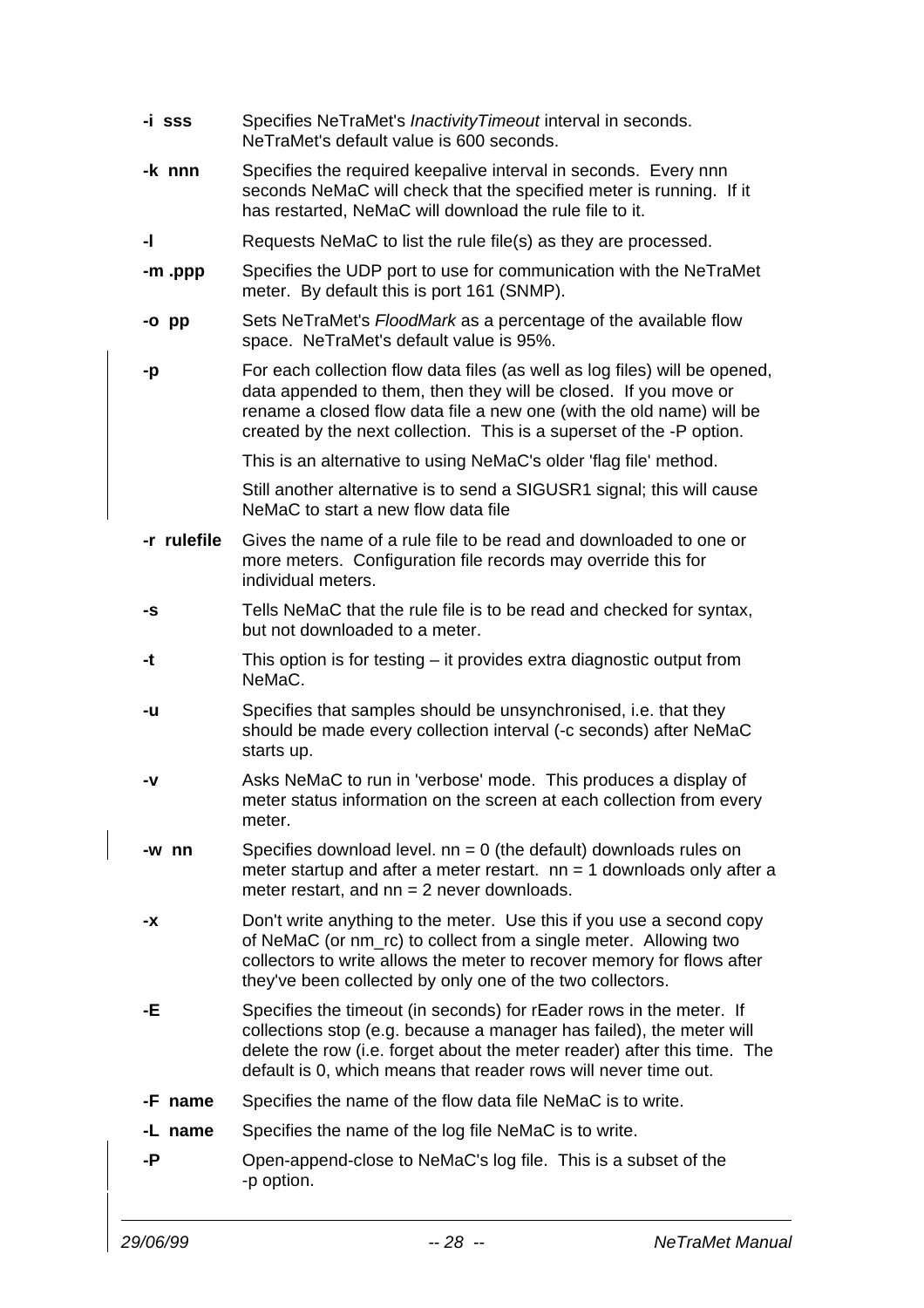**-Y name** Tells NeMaC to write messages to the Unix syslog. name is used to identify the resulting syslog records. Compile-time variable LOG\_LOCAL must be set to enable this option.

Following the options, the name of a meter and its write SNMP community may appear on the command line. In this case, NeMaC will begin managing the specified meter. If NeMaC can find a configuration file, the meter information in that file will override any given on the command line. NeMaC must use a meter's write community, because it sets the meter's LastCollectTime variable to tell it that a collection has been started.

For example

NeMaC -c120 -r rules.sample 130.216.234.237 test

would cause NeMaC to begin managing meter 130.216.234.237 with write SNMP community 'test'. The rule file 'rules.sample' would be read and downloaded to the meter, and that meter's flow data would be collected every two minutes and written to a file called 130.216.234.237.flows.00x, where 00x was the next available sequence number.

From version 4.1, the NeTraMet meter is able to run more than one rule set at the same time. The meter uses 'Owner Names' to help distinguish its rule sets. You can specify an Owner Name for NeMaC by specifying it on the command line, or any line of a configuration file, after the write community name, e.g.

NeMaC -c300 -r rules.sample my\_meter test2 Net-Ops

The Owner Name is an alphameric string with a maximum length of 16 characters. It may contain any characters except a blank. In the example above we used Net-Ops for NeMaC's Owner Name. If an Owner Name is not specified, 'NeMaC' is used.

The above command would cause NeMaC to begin collecting flow data from meter 'my\_meter' with write SNMP community 'test2'. The rule file 'rules.sample' would be read and downloaded to the meter, and that meter's flow data would be collected and written to the flow data file every five minutes.

If two users wish to run NeMaC at the same time, they need to agree to use different Owner Names, otherwise both might use 'NeMaC' by default, which is bound to cause confusion!

When NeMaC is shut down gracefully (by a SIGTERM or SIGINT signal) it shuts down all the tasks it is running on all its meters, without collecting the flow data from those tasks.

When NeMaC execution stops for any other reason, NeMaC cannot stop any of its rule sets executing on any of the meters it is controlling. Instead, they continue to run until NeMaC restarts. At that point, NeMaC reads the meters' ruleset tables. The 'download level' (-w 1) option can be used to avoid reloading existing rulesets; flows belonging to them will be read. By default (-w 0), NeMaC will delete any rulesets (and the flows they have created) before downloading the rulesets and starting them running.

Again

NeMaC -s -l -r rules.special > syntax.special

would cause NeMaC to perform a syntax check on the rule file 'rules.special,' writing a listing of the file during the syntax check. Output from this operation is directed to a file called 'syntax.special' for later inspection.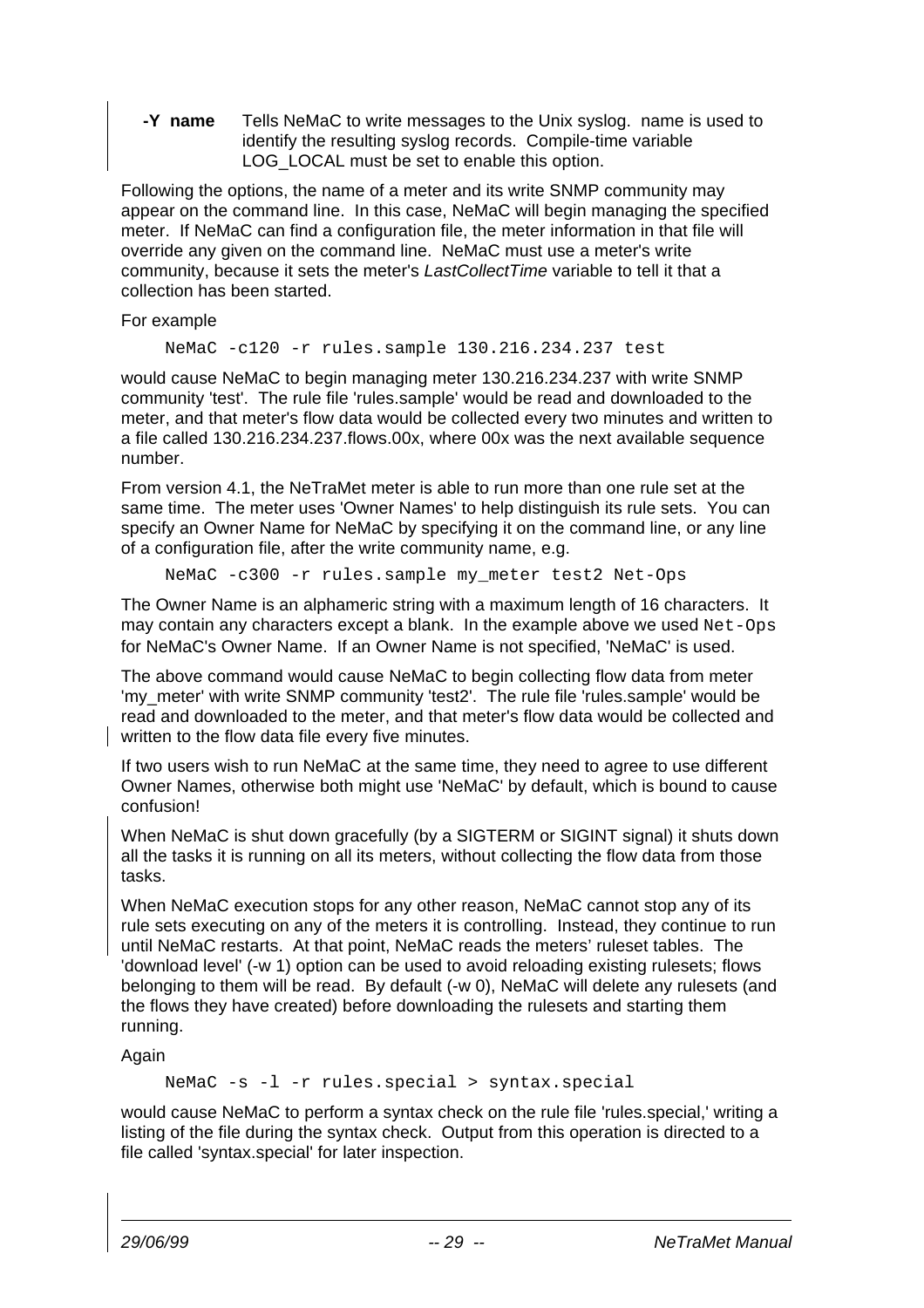By default collections are synchronised, i.e. after the first one the next collection time is rounded up to the next multiple of the collection time. e.g. for quarter-hour samples (-c900) they occur at 0, 15, 30 and 45 minutes past each hour. The accuracy of this timing is somewhat limited, and will depend - among other factors - on whether NeMaC has more than one meter to manage and on how many flows each meter has active.

## **6.3. Configuration File Format**

The name of the configuration file is specified by the -f command line option (above). If this option is not used, 'NeMaC.cfg' is used as the default name. If NeMaC can find the configuration file it will read it and start controlling meter(s) as specified in the configuration records; otherwise it assumes that only one meter is to be controlled, and that all options are specified on the command line.

Each record in a configuration file may contain the following options:

- **-c nnn** Specifies the meter's collection interval in seconds.
- **-e rulefile** Gives the name of the 'standby' rule file to be used for this meter.
- **-g sss** Specifies the meter's garbage collection interval in seconds.
- **-h pp** Sets the meter's HighWaterMark for this record as a percentage of the available flow space.
- **-i sss** Specifies the meter's InactivityTimeout interval in seconds.
- **-k nnn** Specifies the meter's keepalive interval in seconds.
- **-n nnn** Specifies the meter's Sampling Rate. The meter will only process one out of every nnn packets. Default value is 1, i.e. all packets are processed..
- **-o pp** Sets the meter's FloodMark as a percentage of the available flow space.
- **-r rulefile** Gives the name of the rule file to be used for this meter.

Following the options, the name of a meter and its write SNMP community must appear on the configuration record.

Since NeMaC command-line parameters can displayed by any user via the Unix ps command, you should always specify write community names in a configuration file. Each record in a configuration file specifies meter parameters which override the default values or the ones specified on the NeMaC command line. NeMaC uses the meter name 'default' to indicate that this record contains default values for following records. For example

./NeMaC -f nm-config

tells NeMaC to read the file 'nm-config,' which contains the following records

```
-c900 -p -rrules.mynet default
      meter1 write-1
      meter2 write-2
-c300 meter3 write-3
```
This starts three meters; all run rules.mynet, and append to their flow data files. meter1 and meter2 are to be collected every 15 minutes, and meter3 every 5 minutes.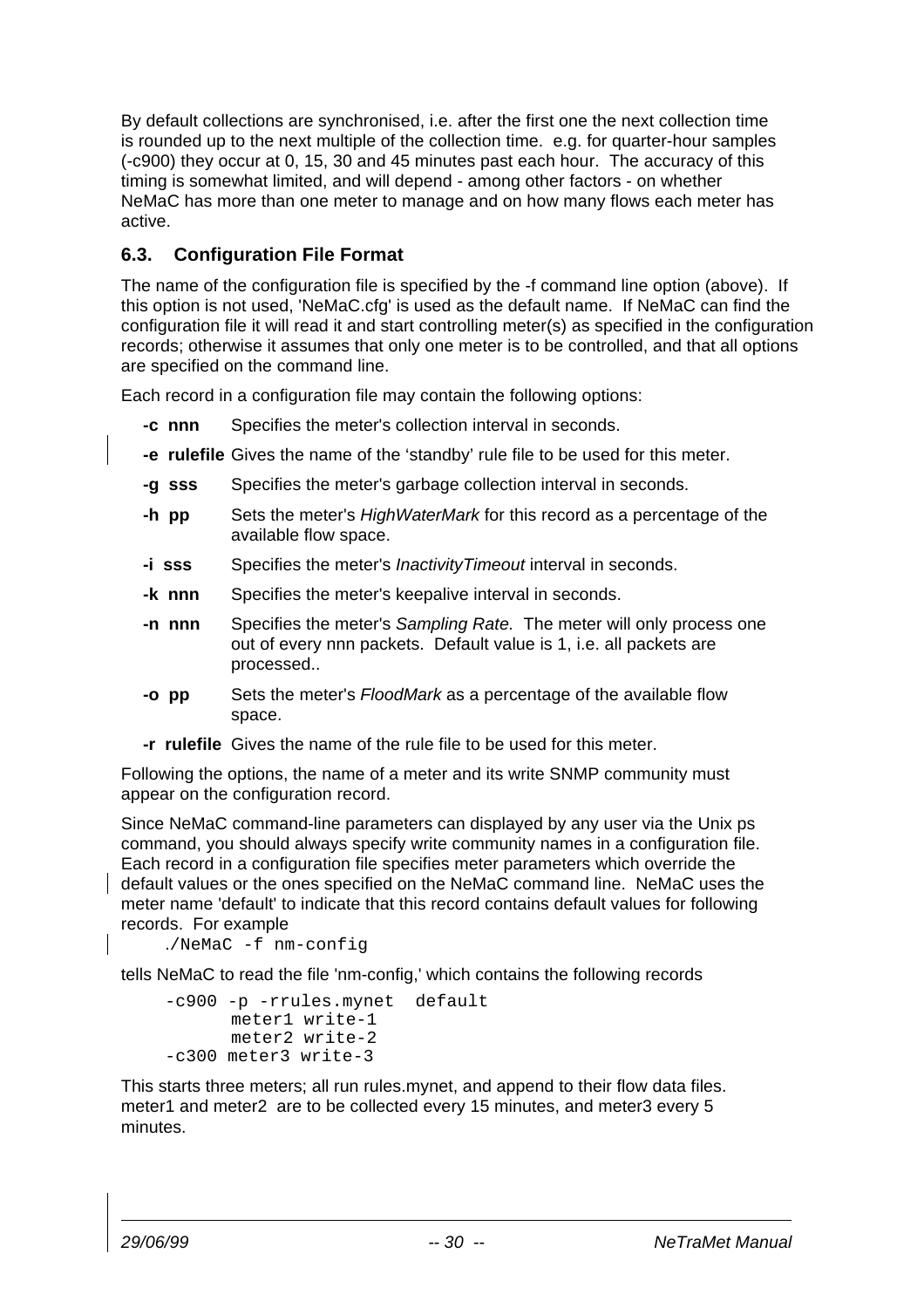## **6.4. Restarting Flow Data Files**

Once NeMaC is running it continues to sample its specified meters, producing a corresponding set of flow data files, until NeMaC's execution stops. As part of its operation NeMaC periodically looks to see whether a file called NeMaC.flag exists. If it does, NeMaC closes all its flow data files and opens new ones.

As an example of this, consider a traffic monitoring system which is to produce daily flow data files for a meter called example.meter. If there were initially no flow data files in NeMaC's directory, it would start by creating one called example.meter.log.001, and commence writing samples to it. One could then set up a chron job to be run at midnight every day which renames example.meter.log.001 to something like example.meter.monday, then touches NeMaC.flag. This will create an empty file called NeMaC.flag; when NeMaC sees this it will close the old flow data file (now called example.meter.monday) and open a new flow data file called example.meter.log .001.

An alternative to the above 'flag file' scheme is to use the -P option to tell NeMaC it should close the flag file after writing the data from a collection, then open it again so as to append data to it for later collections. This allows you to ename the flow data file; NeMaC will create a new flow data file for it's next collection.

If you find NeMaC's default method of naming flow data and log files limiting in any way, you can specify the names yourself using the -F and -L options.

## **7. NeTraMet Users' Guide**

## **7.1. Command Line Options**

NeTraMet is started from the command line like any other program. Command line options are specified in a Unix-like way, i.e. each option starts with a hyphen, then a letter indicating the option, and any parameters it requires.

If NeTraMet is invoked without any options, it will display a summary of the available options.

The options are:

- **-f nnn** Sets the maximum number of flows to nnn. The default for this is 4000; it may be sensible to use a smaller number on the PC if you are using a large rule set.
- **-i ifn** Tells NeTraMet which interface to monitor. If this is not specified libpcap chooses the default Ethernet network interface. Up to four interfaces may be specified for the Unix and PC meters. For the Unix meter, ifn is the interface name, e.g. le0. For the PC meter it is the software interrupt number in decimal, e.g. 96 = 0x60.
- **-I ifn** Tells PC NeTraMet to use the specified interface for IP communication, but not to monitor it. If this option is used, up to three other interfaces may be monitored.
- **-k** Disables the keyboard. If your PC has a BIOS which will start without a keyboard connected, use this option to tell NeTraMet there is no keyboard. If you are running NeTraMet as an unattended background process under Unix you should disable the keyboard.
- **-l** Specifies that the meter should use the length field from IP headers for the number of bytes in an IP packet. Default is to use the MAC (hardware) packet size.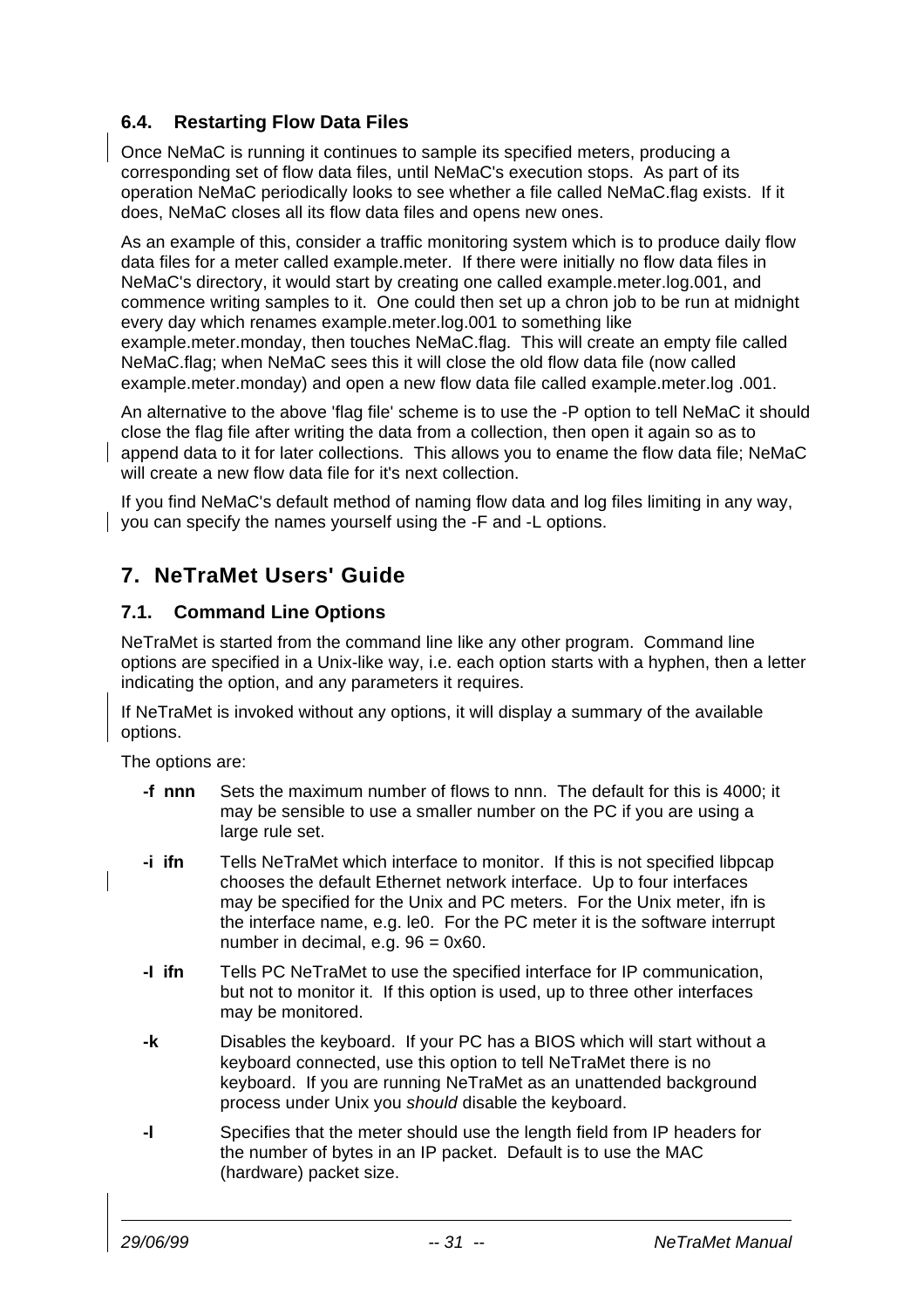- **-m ppp** Specifies the UDP port to use for communication with meter readers such as NeMaC. By default this is port 161 (SNMP).
- **-n nnn** Sets the meter's Sampling Rate. The meter will only process one out of every nnn packets. Default value is 1, i.e. all packets are processed.
- **-p nnn** Sets the size of NeTraMet's buffer for incoming packet headers. The default size is 1024 packet headers.
- **-r rsc** Specifies a read SNMP community for NeTraMet. Only one read community may be specified.
- **-s** Disables the screen display. If NeTraMet's screen will never be looked at, it makes sense not to spend processor cycles on maintaining a display.
- **-u nnn** Allocates space in the meter for a maximum of nnn rules (total for all rulesets in the meter). Default is 2000 rules.
- **-w wsc** Specifies that NeTraMet's write SNMP community is to be wsc. The default for this is private. Note that the write community must not be the same as the read community.

### **7.2. PC Screen Display**

The display has three main areas; the top left corner is the 'status' area, the bottom left is the 'history' area, and the right-hand half displays a strip chart showing network utilisation.

- The Status Area is updated every second to indicate the time, number of packets  $(p=)$ , bytes  $(b=)$ , and utilisation %  $(u=)$  for that second. It shows the maximum packet backlog (q=), i.e. the maximum length of the queue of uncounted packets during the second. The meter has buffer space for 1024 packets, so this parameter gives a good indication of the meter's ability to handle the current packet load. The Status Area also shows the active flows % (a=). Since this takes significant resources to compute it is only checked every 30 seconds.
- The History Area displays messages about the meter's operations. These are written on the bottom line of the area, which is then scrolled up one line. The messages are time-stamped, so this area tells you what the meter, manager and collector have been doing recently.
- Every ten seconds a new line of the chart is displayed on the bottom of the strip chart showing the minimum, average and maximum utilisation per second. The minimum is marked with  $a <$ , maximum with  $a >$  and the average with  $a *$ . The scale of the utilisation chart is normally 0 to 30% in 1% steps, but the 'h' keyboard command can be used to halve it, i.e. change it to 0 to 60% in 2% steps. The chart is scrolled up the screen as each line is displayed, so that it always shows the network utilisation for the last 250 seconds.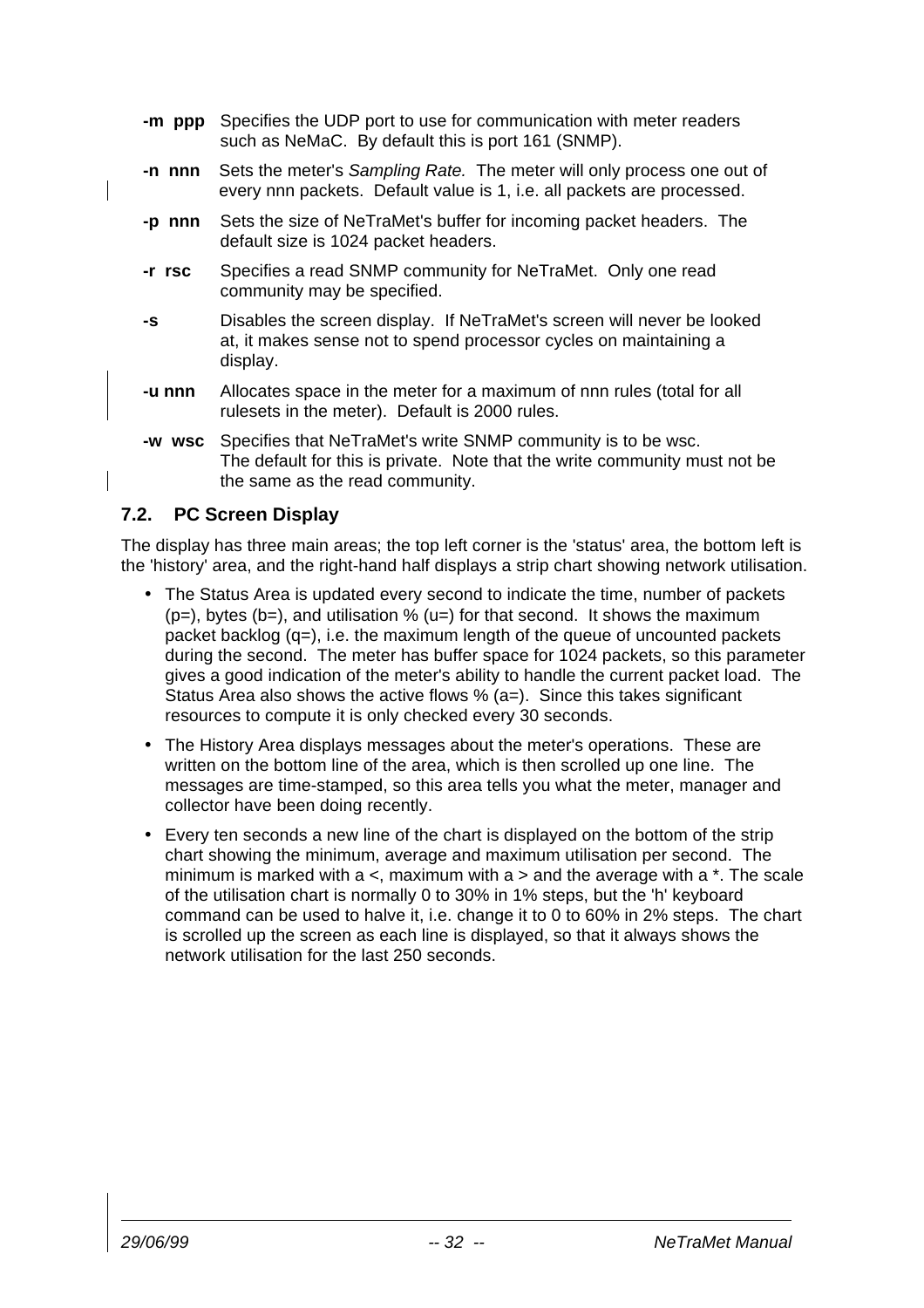## **7.3. Keyboard Commands**

If the keyboard is enabled, i.e. the -k option did not appear on its startup command line, pressing a key will perform various functions, as follows:

- **a** Display 'manager tAsk' information table
- **b** Display 'bad packets' counts
- **e** Display 'meter rEader' information table
- **f** Display flow table statistics. These include active and inactive flows, as well as information about collection times and collector IP addresses.
- **h** Set/reset half-scale for utilisation strip chart
- **m** Display meter's memory usage
- **p** Display list of protocols meter is currently recognising. This will depend on the current rule table
- **s** Display meter performance statistics. These are explained further in the next section.
- **t** Display time in 1/100s intervals from meter startup
- **u** Display 'rUleset' information table
- **v** Display meter version info
- **z** Set meter statistics variables to zero
- **?** Display help (summary of keyboard commands)
- **ESC** Stop metering, exit to DOS.

## **7.4. PC Statistics Display**

The statistics displayed (console 's' command) are as follows:

```
Meter Statistics ..
   Av pkt/s 275, av pkt backlog 1
   Max pkt/s 818, max pkt backlog 3
   Idle time av 99.1, min 96.5 %
   66 flows active (max 3200)
   0.5 rules/pkt, 0.2 counts/pkt
   1.0 compares/count
```
Meter statistics are computed using counters which are updated every second. These counters can be set to zero by the manager, or by pressing the 'z' key. NeMaC, if instructed by the rule set, can read the statistics variables then set their counters to zero each time it collects the flow data. The statistics are provided so as to evaluate the meter's performance on various hardware configurations, network traffic loads and rule tables. A brief explanation of each is given here.

'Packets per Second' gives the average and maximum packet rates observed since the statistics counters were last set to zero.

'Packet Backlog' refers to the maximum length of the queue of packets received but not yet processed by the meter. The maximum queue length is 1024; packets received when the buffer is full are counted as lost packets, then discarded. The LostPacket count can be displayed by pressing the 'b' key.

NeTraMet's highest-priority process attempts to take packets from the input queue, up to a maximum of 400 at a time. This prevents its lower-priority processes such as the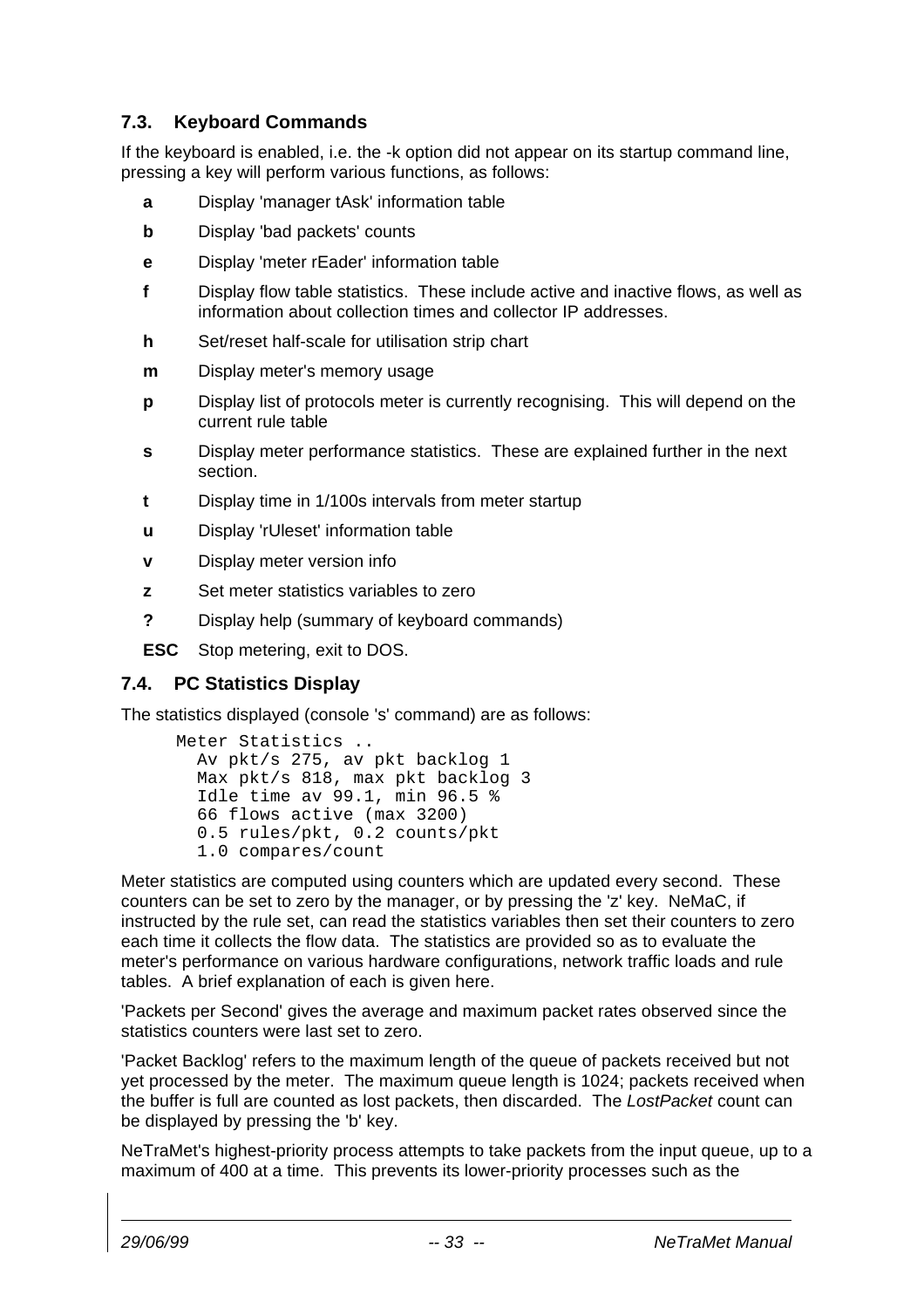keyboard handler from being blocked indefinitely. If there are no packets in the queue a dummy packet is generated and passed to the packet matching routine, where it is counted. The 'Idle Time' measurements are the ratio of dummy packets to total packets (i.e. dummy + real packets) processed by the meter.

'Flows Active' here means flows which currently hold valid flow data which has not been collected. Once flows become inactive their space can be recovered by the garbage collector. If the meter runs out of space for new flows the garbage collector will reclaim the oldest inactive flows first.

'Rules per packet' and 'Counts per Packet' show how many rules were tested and how many count actions were performed for each packet. Counts are implemented using hash tables for the flows; the number of 'Compares per Count' gives an indication of how long the hash chains have become.

## **7.5. PC Flow Table Information Display**

The statistics displayed (console 'f' command) are as follows:

```
Flow Table Info ..
  Collection times:
 130.216.3.1 32 s, 2 s
 InactTime 600, HighWater 65, Flood 95
  CurrentRuleSet 2, EmergencyRuleSet 0
  Flows: 56 active, 94 used, 3200 max
    0 recovered (GC: 10 s, 32 flow)
    Creating 2.000 flow/s
    Recovering 0.000 flow/s
```
'Collection Times' gives information about collectors gathering flow data from this meter. The collector's IP address appears first, followed by the elapsed time since the last collection (2 seconds above) and the collection before that. Inactive flows (older than 32 seconds above) may be recovered by the garbage collector.

The next two lines show the current values of the meter's memory management parameters.

The 'Flows' line shows the maximum number of flows (NeTraMet's -f command-line parameter), the number in use (active and inactive) and the number active.

'Flows Recovered' shows the number of flows reclaimed by the garbage collector since the statistics counters were last set to zero. The garbage collector is controlled by two parameters, which are displayed after the GC: label. The first of these is the interval in seconds between invocations of the garbage collector. Its default value is 5, but it can be changed by the manager. The other parameter are the number of flows tested by the garbage collector each time it is invoked. These cannot be changed by the user.

The last two lines show the rate the flows are created (by the rules in response to incoming packets) and recovered (by the garbage collector).

## **7.6. Configuring Waterloo TCP for NeTraMet**

Waterloo TCP stores its configuration data in a file called WATTCP.CFG. For use with NeTraMet it is simplest to place this file in the same directory as NeTraMet itself

A sample WATTCP.CFG file is included in the NeTraMet distribution. This will need to be edited to specify the IP Address, Subnet Mask, Default Gateway and Domain Name for NeTraMet at the location where you intend to run it. The file is in plain ASCII text, and it is obvious which lines need to be modified.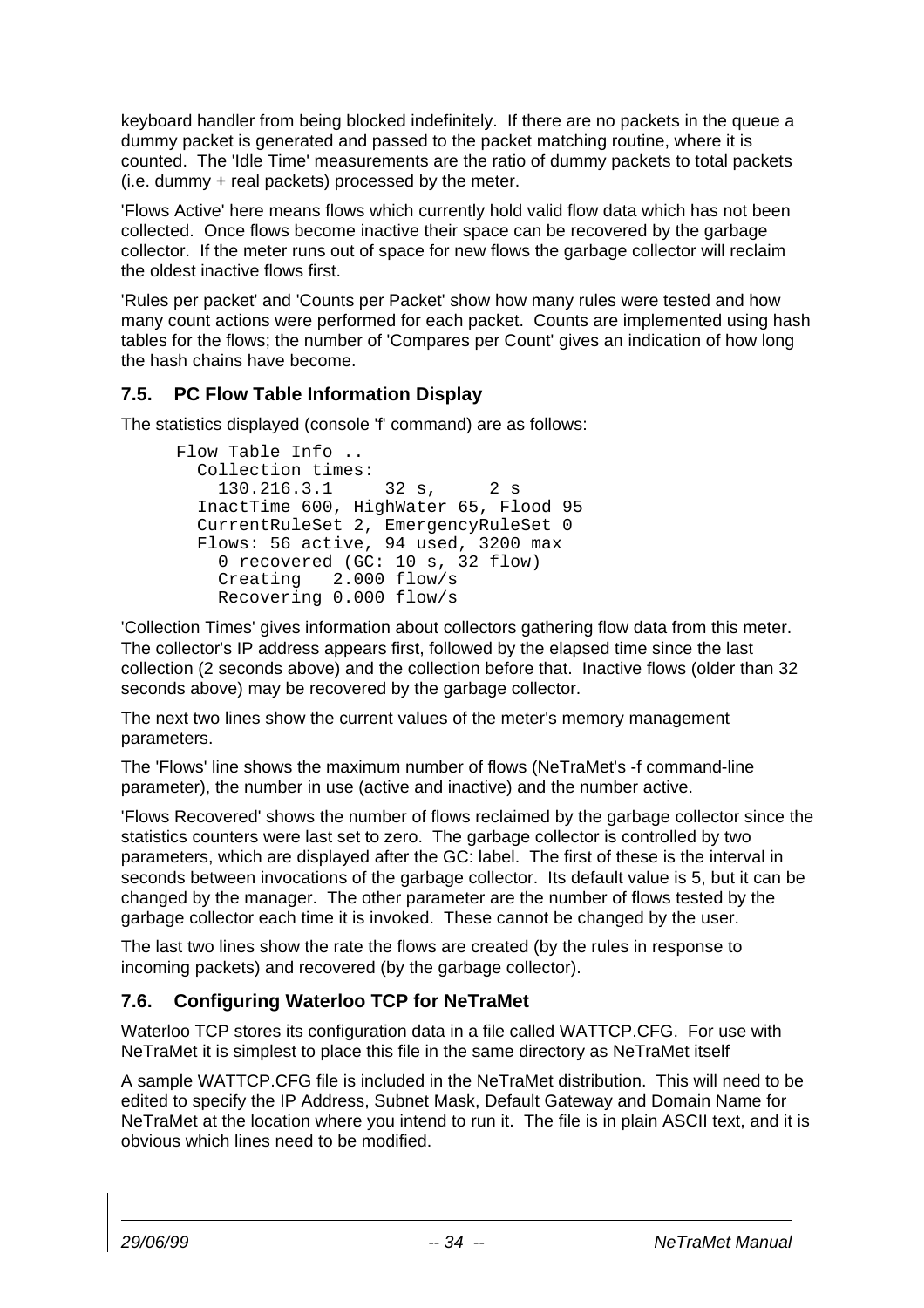## **7.7. Sample AUTOEXEC.BAT file**

```
wd8003e 0x60 5 0x300 0xD800
NeTraMet -r remote -w Net*Manager
```
The first line above starts the packet driver for a Western Digital Ethernet card, using hardware interrupt (IRQ) 5, I/O address 0x300, shared memory address 0xd800 and packet interrupt 0x60. NeTraMet searches the interrupt vector when it starts up, which allows you to use any valid packet interrupt address. For Versions 2.2,above 2.2,3.5, NeTraMet can handle up to four packet drivers.

The second line starts NeTraMet, specifying that it is to have read SNMP andcommunity 'remote', andthat its write communityis 'Net\*Manager'. The screen and keyboard are enabled by default, and the meter will use the default maximum of 4,000 flows.

### **7.8. Differences between PC and Unix versions of NeTraMet**

On the PC a packet driver is used to access each network interface. If no interface is specified NeTraMet uses the first packet driver it finds as the interface to monitor. On Unix the default network interface will be monitored by default. On a PC or Unix system you may use the -i command-line option to specify which interface(s) to monitor.

The PC version of the meter runs on a system with a dedicated screen and keyboard, and hence will respond to keyboard commands, and provides a continuously-updated status display.

The Unix versions are intended to run as background processes on a multi-user system. When starting NeTraMet as a background process, don't forget to use the '-k' option to prevent it trying to read from stdin.

In the same way the Unix version doesn't provide a status display. If its screen is enabled it will display history messages as events occur, but that is the full extent of its screen output.

Some of the PC statistics variables have been specifically designed to monitor the hardware performance of the PC, so they are not relevant to Unix. In particular, packet backlog statistics are not implemented for Unix. Other statistics, such as processor utilisation, use Unix system calls to gather the requested information.

Apart from the above comments about screen and keyboard, the two versions are identical. From the performance point of view there is one further feature of the Unix version; it is not limited by the PC's arcane memory models, so that it can handle more flows than the PC (which has a limit of about 4500). This problem was greatly reduced when it became possible to make a 32-bit PC meter – since then both Unix and 32-bit PC meters are limited only by the fact that FlowIndexes are 32-bit values!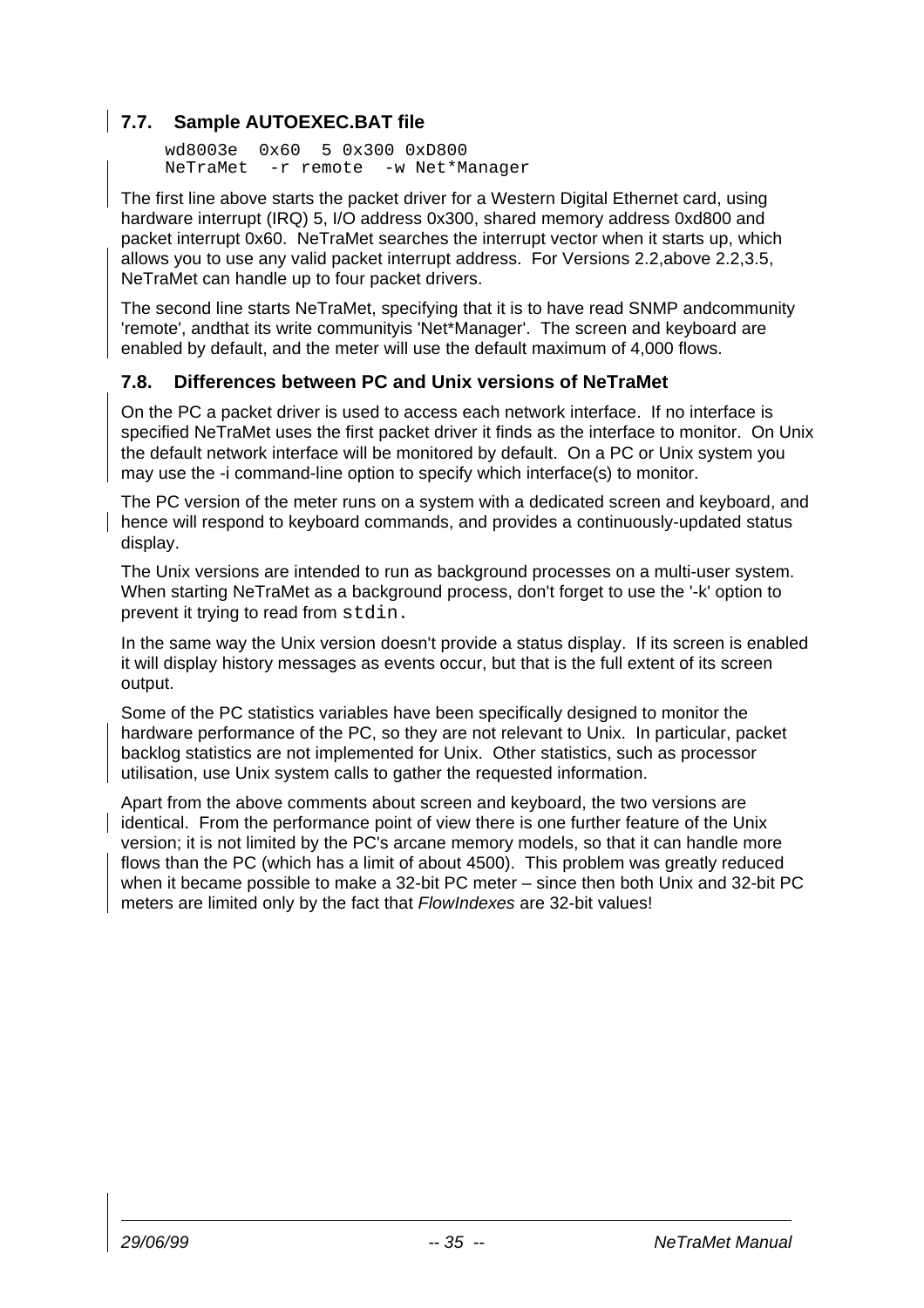## **8. NeTraMet Distribution**

## **8.1. Copyright Statement**

NeTraMet is free software, distributed under the terms of the GNU General Public License. A copy of this is provided with the NeTraMet software distribution files.

### **8.2. Distribution Files**

The NeTraMet distribution files include the following:

\*.pdf

Documentation files for NeTraMet, in Adobe Portable Document Format (PDF)

NeTraMet43.tar.gz

NeTraMet documentation, including example rule files and the Meter Services MIB Source code for CMU SNMP, NeTraMet, nifty, srl, NeMaC, etc.

ntm43-pc.zip

Executable files for PC NeTraMet meters (32-bit, OCxMON and 16-bit)

ntm43-src.zip

Source and Make files for PC NeTraMet meters

Solaris.tar.gz

Solaris binary files for the NeTraMet programs

Irix.tar.gz

Irix binary files for the NeTraMet programs

Linux.tar.gz

linux binary files for the NeTraMet programs

## **9. Installation**

On a Unix system:

Create a directory for NeTraMet and place the NeTraMet.tar.gz file there. Uncompress it and unpack it; this will create directories and place NeTraMet's files in them as follows:

| ./README         | Introduction                   | Read these two files |
|------------------|--------------------------------|----------------------|
| ./INSTALL        | Install instructions           | before continuing!   |
| ./documentation/ |                                |                      |
| NeTraMet/        | NeTraMet documentation         |                      |
| Examples/        | rule files                     |                      |
| srl/             | <b>SRL</b> programs            |                      |
| snmp/            | <b>CMU SNMP documentation</b>  |                      |
| ./ $min/$        | <b>Traffic Meter MIB</b>       |                      |
| ./src/           |                                |                      |
| $s$ nmplib/      | <b>CMU SNMP library source</b> |                      |
| apps/            | CMU SNMP applications source   |                      |
| meter/           | NeTraMet source                |                      |
| manager/         | NeMaC source                   |                      |
| srl/             | SRL compiler source            |                      |
|                  |                                |                      |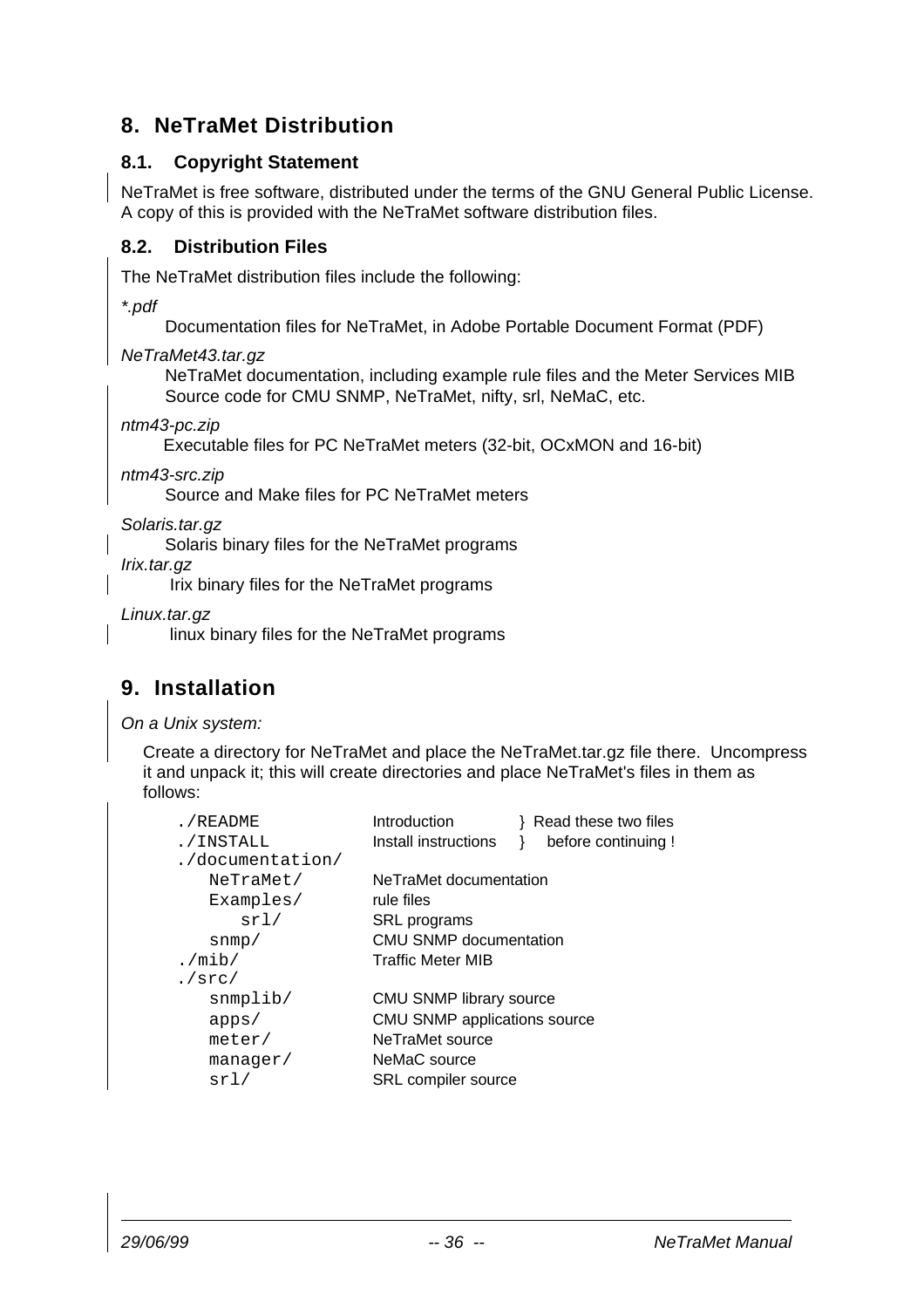The Unix meter uses libpcap to observe packet headers. libpcap is available from

ftp://ftp.ee.lbl.gov/libpcap-\*.tar.gz

Install it on your machine, i.e. build the libpcap.a file and either install it as a system file or simply copy it into the NeTraMet's src/meter directory.

There are several compile-time options for the NeTraMet programs, including:

CLNS Reset by default Allows NeTraMet to meter CLNS packets

FULL IPX Reset by default Tells NeTraMet to use full (10-byte) IPX peer addresses, instead of just (4-byte) network numbers

V6 Reset by default Allows NeTraMet to recognise and handle IPv6 packets

These options should be set for all the NeTraMet programs by editing the configure file before running it to build the programs, or (if you have some experience with GNU autoconfigure) by editing the configure.in file then using autoconfig to create a new configure file from it.

Instructions for building the NeTraMet programs are given in the INSTALL file. NeTraMet is built in the meter directory, NeMaC in the manager directory and srl in the srl directory.

Once the programs are built you can begin to use them, as follows ..

Copy NeTraMet and NeMaC to the location where they will be used. NeTraMet opens a UDP port for SNMP; make sure it has sufficient privilege to do this. NeMaC doesn't need special privilege, but it needs access to the mib.txt file (in the /mib directory). Set an environment variable to specify this, e.g.

setenv MIBTXT /usr/local/NeTraMet/mib/mib.txt

Decide on write community names for each meter you intend to run. Start the meters.

Create rule files for each meter. If there are many of these it will be sensible to create a configuration file with an entry for each of them. Start NeMaC.

On a PC:

Full instructions for setting up the PC versions of NeTraMet are included in the ntm\* pc.zip file, including run-time support files for the 32-bit version. The distribution file includes full source for Joel Apisdorf's OCxMON traffic measurement system; this provides the 32-bit environment for the NeTraMet meters.

If you wish to compile and link NeTraMet yourself, copy ntm\*-src.zip to your PC and unzip to create directories and place files into them as follows:

| /wattcp     | Waterloo TCP library source   |
|-------------|-------------------------------|
| /snmplib    | CMU SNMP library source       |
| /netramet   | NeTraMet source               |
| $/ \cdot$ . | Other OCxMON source files     |
| /ntm32      | 32-bit meter Makefiles        |
| /ntmoc      | <b>OCxMON</b> meter Makefiles |
| /ntm16      | 16-bit meter Makefiles        |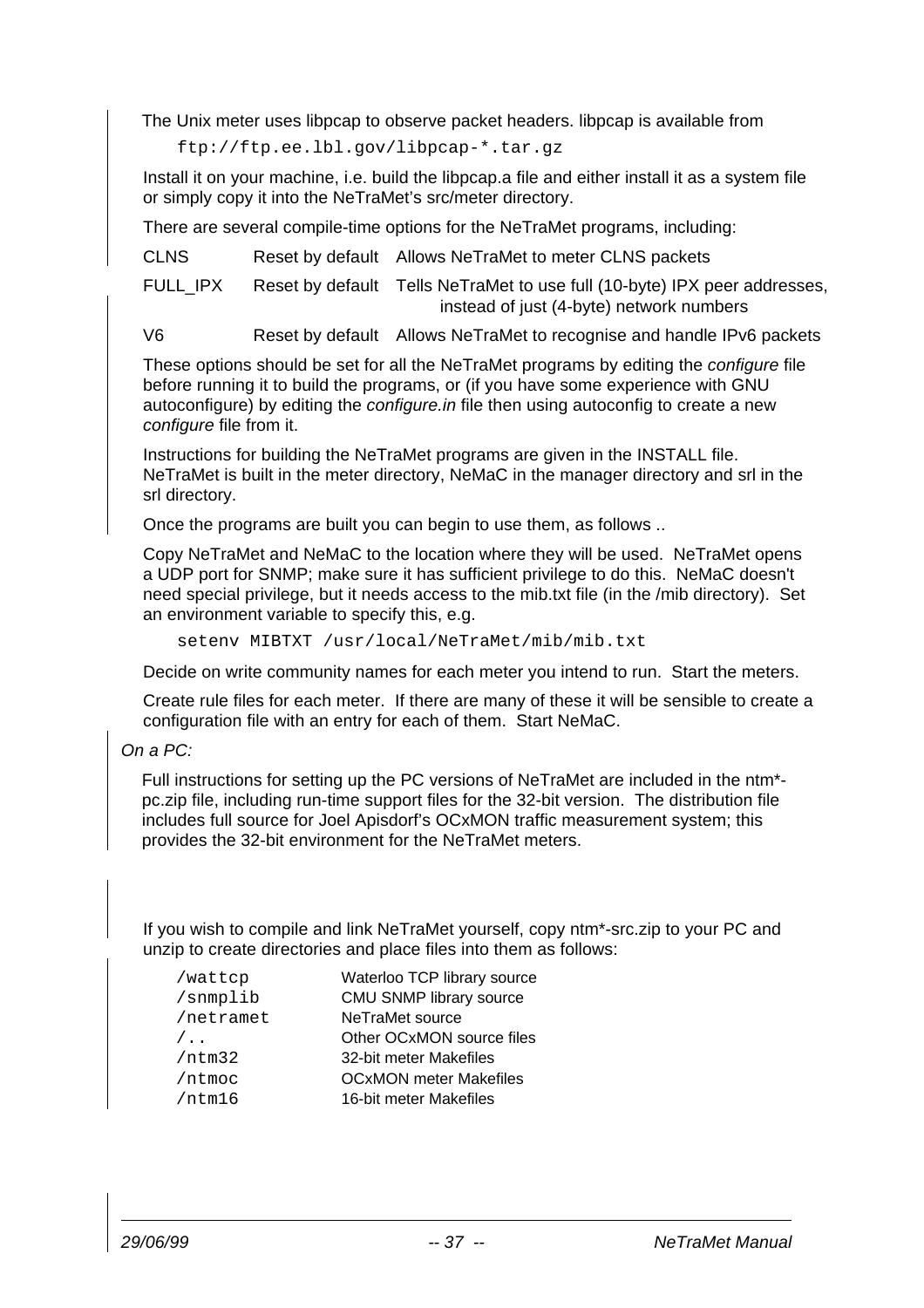To create one of the versions of NeTraMet cd into the appropriate directory, e.g. ntm32 for the 32-bit meter. Build the snmp and Waterloo TCP libraries, then build the meter as follows:

```
make –f snmp
make –f wattcp
make
```
## **10. NeTraMet's Future**

This document describes the current version of NeTraMet; it will doubtless improve and grow. Please report any bugs or problems you encounter to me directly, n.brownlee@auckland.ac.nz.

There is a NeTraMet Users' mailing list; any comments, suggestions, enquiries, etc will be welcome. To send a message to the list, send it to netramet@auckland.ac.nz. To subscribe to the list send a message to majordomo@auckland.ac.nz with the body

subscribe netramet your.address@domain

Discussion about the Realtime Traffic Flow Measurement (RTFM) Architecture will continue on the Working Group's mailing list, rtfm@auckland.ac.nz. If you are interested in network traffic measurement please join this list by sending a message to majordomo@auckland.ac.nz with the body

subscribe rtfm your.address@domain

The RTFM Working Group maintains a WWW page at

http://www.auckland.ac.nz/net/Internet/rtfm

I would appreciate user feedback and reports of your experiences with it, in particular:

- Performance of various configurations of PC and Unix meters on different networks.
- Ports of NeTraMet or NeMaC to other operating systems.
- Developments of programs for processing flow data files, e.g. to produce an input file for a statistics package.
- SRL programs. How hard or easy did you find it to create rule files for your metering requirements using SRL? Were there things you wanted to do but couldn't? Did you discover any particularly elegant programming techniques for metering your network?
- Suggestions for new features in existing NeTraMet programs, or ideas for new programs which could form part of the NeTraMet system.

Please post 'experience' reports and suggestions to the NeTraMet Mailing List .